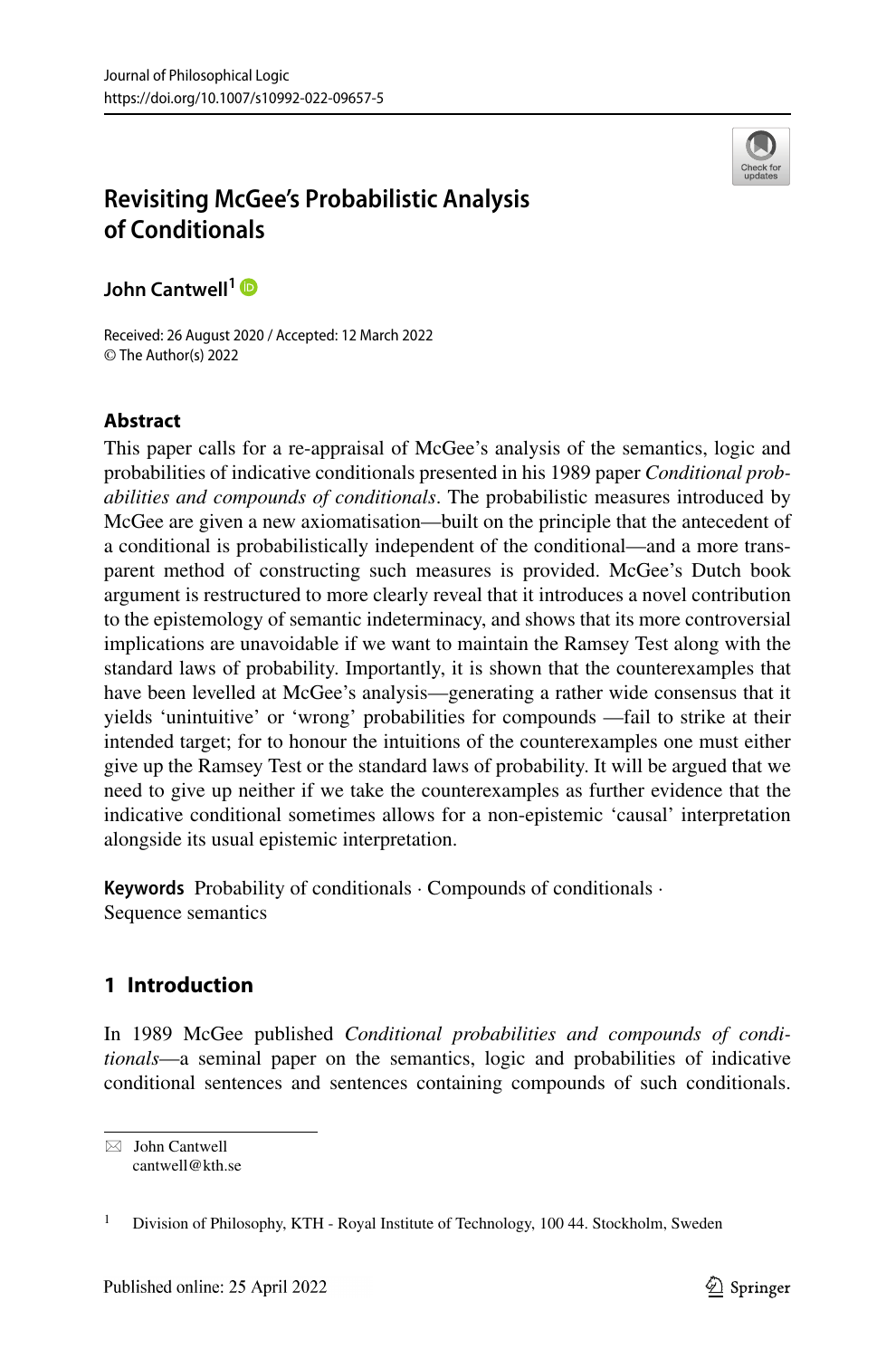It showed that—somewhat surprisingly—a number of pervasive logical, epistemic and semantic intuitions concerning indicative conditionals can be combined into a coherent formal analysis. However, while the paper is widely cited, the analytical framework introduced in the paper has not been developed and studied in the way one would expect given the richness of the framework and its close conformity to principles that—while controversial—seem relatively well grounded in empirical fact.

This paper presents a series of results intended to bring to further light the depth of McGee's analytical framework, both formally and philosophically. An alternative, more transparent, axiomatisation of the probability measures introduced by McGee (henceforth: *McGee-measures*) is provided, yielding insight into its probabilistic constraints. A more direct and transparent way of constructing such measures from factual probabilities is provided, removing any suspicion that the selection function semantics draws on some notion of similarity between worlds. The Dutch book arguments provided by McGee—that contain an uneasy mix of syntactic and semantic principles—are shown to be grounded in purely semantic considerations, and it is shown that their more philosophically controversial implications are unavoidable given the laws of probability (additivity) and the Ramsey Test.

It is shown, finally, that a whole cluster of counterexamples that have been levelled specifically at McGee's framework, resulting in a rather wide consensus that its implications are 'unintuitive'—indeed *wrong*—miss their target. For to honour the intuitions one must either give up the laws of probability (additivity) or the Ramsey Test, and so the intuitions behind the counterexamples cannot be honoured without giving up either of these. Moreover, it is argued that at least some of the intuitions are perhaps best explained as involving a non-epistemic causal reading of the indicative conditional, a reading that sometimes coexists with the default epistemic reading (a phenomenon studied by, for instance, [\[11](#page-43-0)[–13\]](#page-43-1)).

The results call for a reassessment of McGee's analysis, in its favour. Some of these results also have direct implications for a family of related analyses that take the probabilistic semantics of Stalnaker and Jeffrey [\[33\]](#page-43-2) as their starting point (and which, logically, differ from McGee's analysis only in their treatment of conditionals with conditional consequents). Indeed, the results suggest that beyond these there is very little room for alternative analyses that aspire to maintain both the Ramsey Test and the standard laws of probability.

## **2 McGee's Framework**

#### **2.1 A Formal Semantics for Conditionals**

The *factual* language  $L_F$  (the set of *factual sentences*) contains atomic sentences  $p, q, r$ , and is closed under the boolean connectives: if *A* and *B* belong to  $L_F$ , then so do  $\neg A$ ,  $A \lor B$ ,  $A \land B$ ,  $A \supset B$ , and  $A \equiv B$ . Capital Roman letters at the beginning of the alphabet (*A, B, C, D, E*) will exclusively be used to denote factual sentences.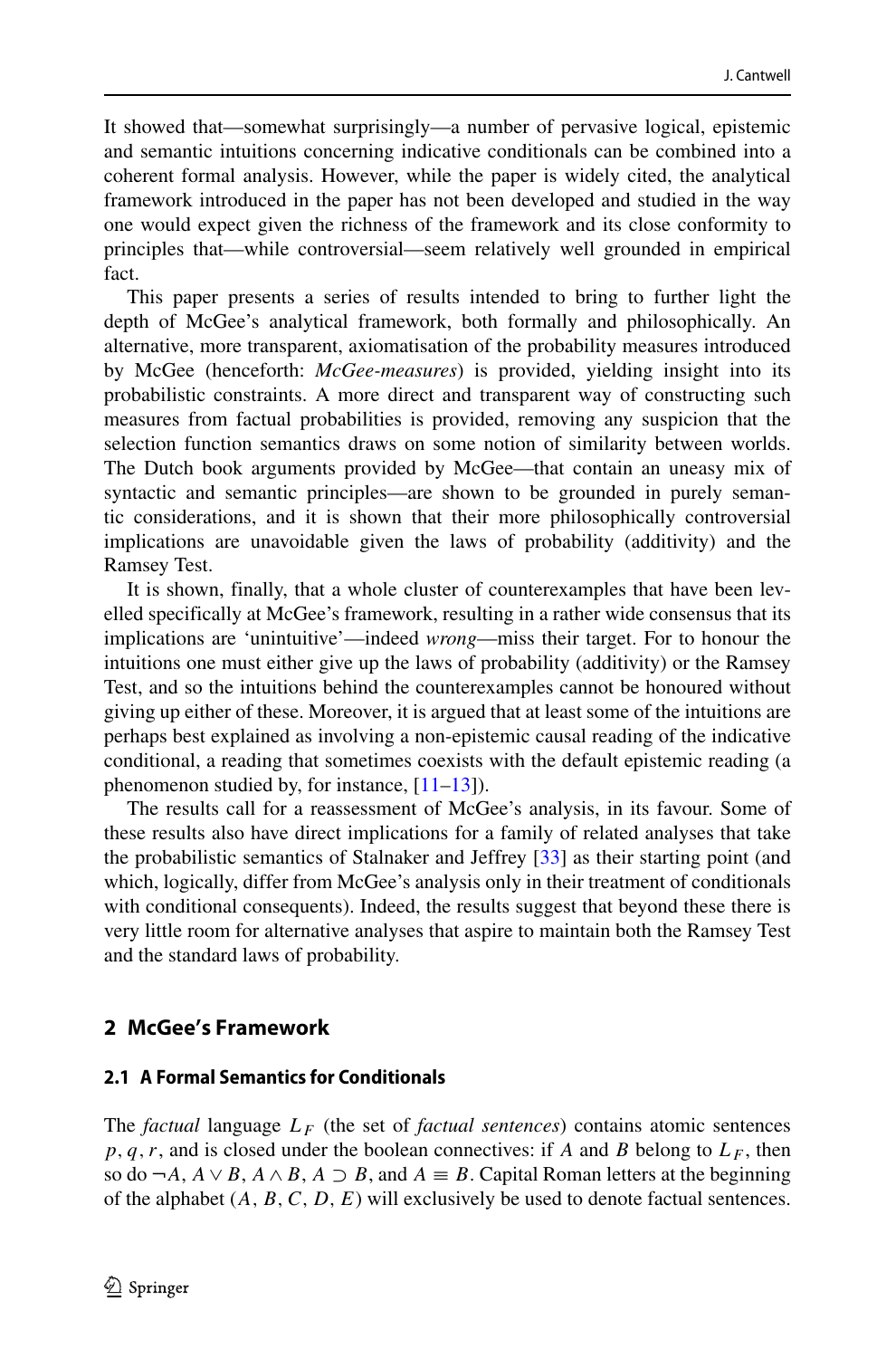The *base language*  $L_B$  contains the factual language, is closed under the boolean connectives and, moreover, is closed under the clause: if  $A$ ,  $B$  belong to  $L_F$ , then so does  $A \rightarrow B$ . A sentence of the form  $A \rightarrow B$  is called a *base conditional*.

The *full language*  $L_M$  contains the factual language, is closed under the boolean connectives and, moreover, is closed under the clause: if *A* belongs to  $L_F$  and  $\varphi$ belongs to  $L_M$ , then so does  $A \to \varphi$ . Greek letters  $\varphi, \psi, \chi$ , etc. will be used to denote arbitrary sentences of  $L_M$ . Note that conditionals even in the full language are only allowed to have factual antecedents.

The semantic core of McGee's framework is a standard selection-function semantics in the style of Stalnaker, where the selection functions can be thought of as selecting among the epistemically possible worlds. Let *W* be a set of worlds. Subsets of *W* ("worldly propositions") will be denoted by *X*, *Y* , *Z*, and so on. A *selection function f* is a partial function that for some worldly propositions *X* returns a world  $w = f(X)$ . Selection functions are supposed to satisfy

- 1.  $f(W)$  is defined.
- 2. If  $f(X)$  is defined and  $f(X) \in Y$ , then  $f(Y)$  is defined.
- 3.  $f(X) \in X$  (Centering).
- 4. If  $f(X) \in Y$ , then  $f(X \cap Y) = f(X)$ .

From the above it follows that each selection function is associated with some non-empty subset of *D* of *W* such that  $D \cap X$  is non-empty iff  $f(X)$  is defined. This set is denoted by  $D(f)$ . The world  $f(W)$  will be said to be the *preferred* world of f and will be denoted by  $w_f$ . Define the restriction of f to X, in symbols,  $f/X$  as the function:

$$
f/X(Y) = f(X \cap Y).
$$

Sets of selection functions will be denoted by *P , Q, R*, etc., and will be used to represent *propositions*. The *factual content* of a proposition *P* will be denoted by  $F(P) = \{w_f : f \in P\}$ . Where *X* is a set of worlds  $P(X)$  will be the proposition {*f* :  $f_w \in X$ } ( $\mathcal{P}(X)$  is the weakest proposition *P* such that  $F(P) = X$ , it has 'purely factual' content). The set of all selection functions (the trivially true proposition) will be denoted by  $\mathcal{F}$ .

It should be noted that McGee does not explicitly refer to 'propositions' in this respect. Often, propositions are represented as sets of worlds. However, if we take propositions to denote the contents of sentences (as used in a particular context), and to be the objects of propositional attitudes (so that the probability of a sentence in a context becomes the probability that the proposition that the sentence expresses is true), then, when conditionals are involved, we need to represent propositions using a richer structure, in this case as sets of selection functions. (It is widely realised that due to the impossibility results, a conditional satisfying the Ramsey Test cannot be treated as expressing an ordinary factual proposition, more on this below).

A model for the language is a pair  $M = (W, V)$  where *W* is a set of worlds and *V* is a function that assigns to each atomic sentence some subset of *W*. We will define a function  $\llbracket \varphi \rrbracket_M^f$  that has the sentences of  $L_M$  as its domain and returns one of the values 0 or 1. Before giving a recursive definition it is useful to specify two auxiliary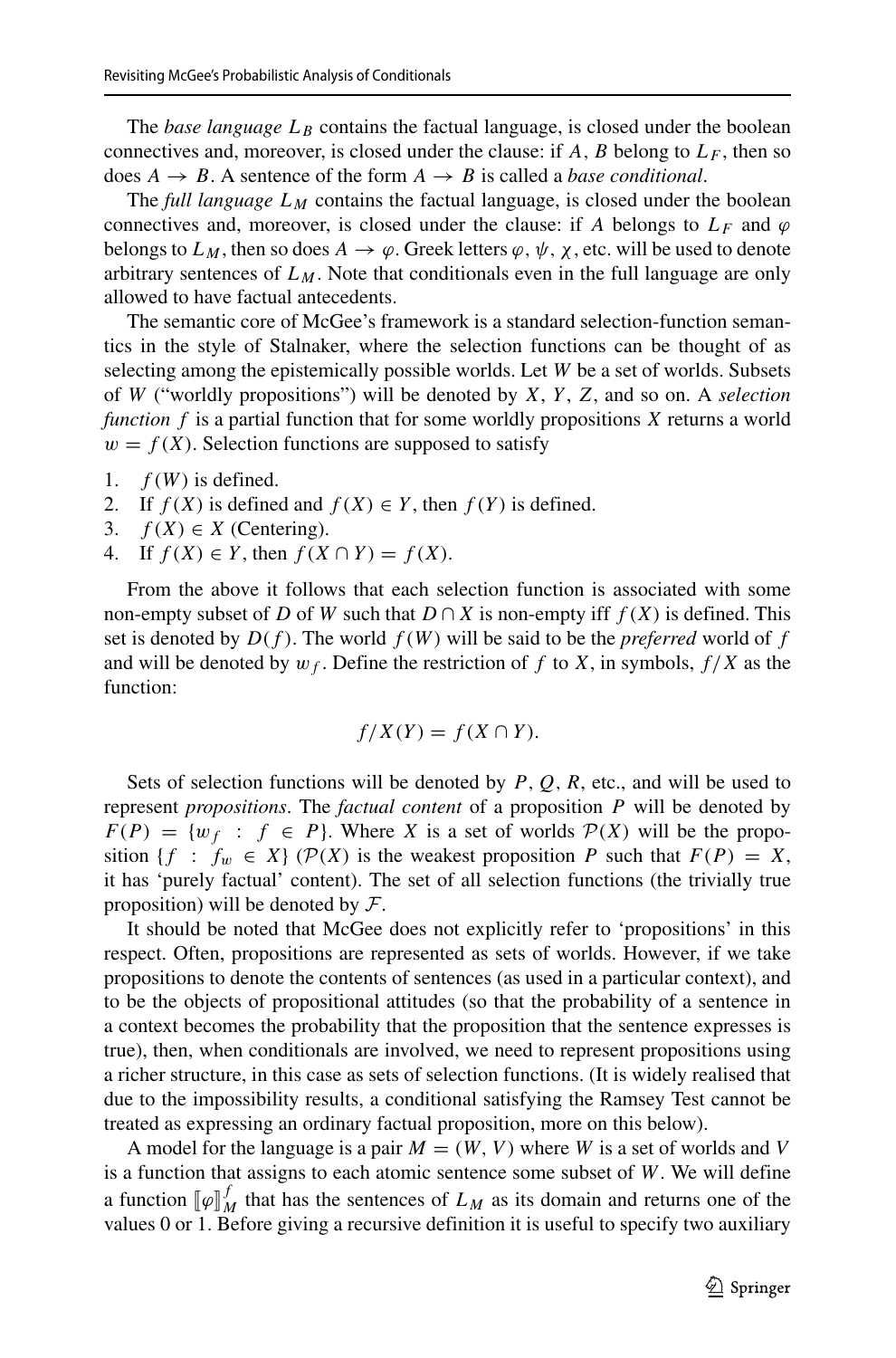notions. The proposition expressed by a sentence is given by (reference to the model will typically be omitted):

$$
[\varphi] = \{f : [\![\varphi]\!]^f = 1\}.
$$

(For richer languages we would need to relativize the proposition expressed by a sentence to a context, and indeed at least one feature of contexts—what is taken as given in a context—becomes relevant in subsequent discussions, see Section [3.](#page-6-0)) The factual content of this proposition will be denoted by  $F(\varphi)$ .

$$
[\![p]\!]^f = 1 \quad \text{iff } w_f \in V(p)
$$
  
\n
$$
[\![\neg \varphi]\!]^f = 1 \quad \text{iff } [\![\varphi]\!]^f = 0.
$$
  
\n
$$
[\![\varphi \vee \psi]\!]^f = 1 \quad \text{iff } [\![\varphi]\!]^f = 1 \text{ or } [\![\psi]\!]^f = 1, \text{ and so on for the other boolean connectives.}
$$
  
\n
$$
[\![A \to \psi]\!]^f = 1 \quad \text{iff } [\![\psi]\!]^{f/F(A)} = 1 \text{ or } D(f) \cap F(A) = \emptyset.
$$

Note how, in the clause for the conditional, the antecedent of the conditional is used to restrict the domain of the selection function *f* . McGee's semantics is thus an early instance of a *restrictor* semantics for the conditional: the role of the antecedent is to restrict the domain of possibilities relative to which the consequent is evaluated.<sup>1</sup>

**Definition 1** The logic ICL is the consequence relation:

 $\varphi_1, \ldots, \varphi_n \models_{\text{ICL}} \psi$  iff for every model  $M: [\varphi_1]_M \cap \cdots \cap [\varphi_n]_M \subseteq [\psi]_M$ .

If *ϕ* follows from no premises it is said to be *ICL-valid* (or simply *valid*).

McGee provided the first complete axiomatisation of a conditional with a restrictor semantics. ICL is the smallest Tarskian consequence relation<sup>2</sup> that satisfies:

**MP**<sup> $\supset \varphi, \varphi \supset \psi \models_{\text{ICL}} \psi.$ <br>**CL**  $\models_{\text{ICL}} \tau$ , for any class</sup>  $\models$ <sub>ICL</sub> *τ*, for any classical tautology *τ*. **CN** If  $A \models_{\text{ICL}} \psi$ , then  $\models_{\text{ICL}} A \rightarrow \psi$ .<br> **CK** If  $\psi_1, \ldots, \psi_n \models_{\text{ICL}} \chi$ , then  $A \rightarrow$ If  $\psi_1, \ldots, \psi_n \models_{\text{ICL}} \chi$ , then  $A \to \psi_1, \ldots, A \to \psi_n \models_{\text{ICL}} A \to \chi$ . **LLE** If  $\models$ <sub>ICL</sub>  $A \equiv B$ , then  $\models$ <sub>ICL</sub>  $(A \rightarrow \varphi) \equiv (B \rightarrow \varphi)$ . **CEM**  $\models$ <sub>ICL</sub>  $(A \rightarrow \varphi) \lor (A \rightarrow \neg \varphi)$ . **Import-Export**  $\models$ <sub>ICL</sub>  $(A \rightarrow (B \rightarrow \varphi)) \equiv ((A \land B) \rightarrow \varphi)$ .<br> **rMP**  $A \rightarrow B \models$ ICL  $B$ . **rMP**  $A, A \rightarrow B \models_{\text{ICL}} B$ .<br> **rCS**  $A, B \models_{\text{ICL}} A \rightarrow B$ .  $A, B \models_{\text{ICL}} A \rightarrow B.$ 

Note the restrictions to factual sentences in rMP and rCS. The perhaps most distinctive logical property of ICL is Import-Export. As noted by [\[7\]](#page-43-3) a conditional satisfying both Import-Export and unrestricted modus ponens collapses into the material conditional. Consequently ICL only satisfies a restricted form of modus ponens (restricted

<span id="page-3-0"></span><sup>&</sup>lt;sup>1</sup>Restrictor semantics for conditionals was first introduced by Angelika Kratzer [\(18,](#page-43-4) see collection in [19\)](#page-43-5). More recent accounts are found in [\[16,](#page-43-6) [34\]](#page-44-0) and [\[38\]](#page-44-1), while [\[3\]](#page-43-7) explicitly employs McGee's framework.

<span id="page-3-1"></span><sup>&</sup>lt;sup>2</sup>A Tarskian consequence relation satisfies (i)  $\varphi \models \varphi$ , (ii)  $\Gamma \models \psi$  implies  $\Gamma, \varphi \models \psi$ , and (iii)  $\Gamma \models \varphi$  and  $\Gamma, \varphi \models \psi$  together imply  $\Gamma \models \psi$ .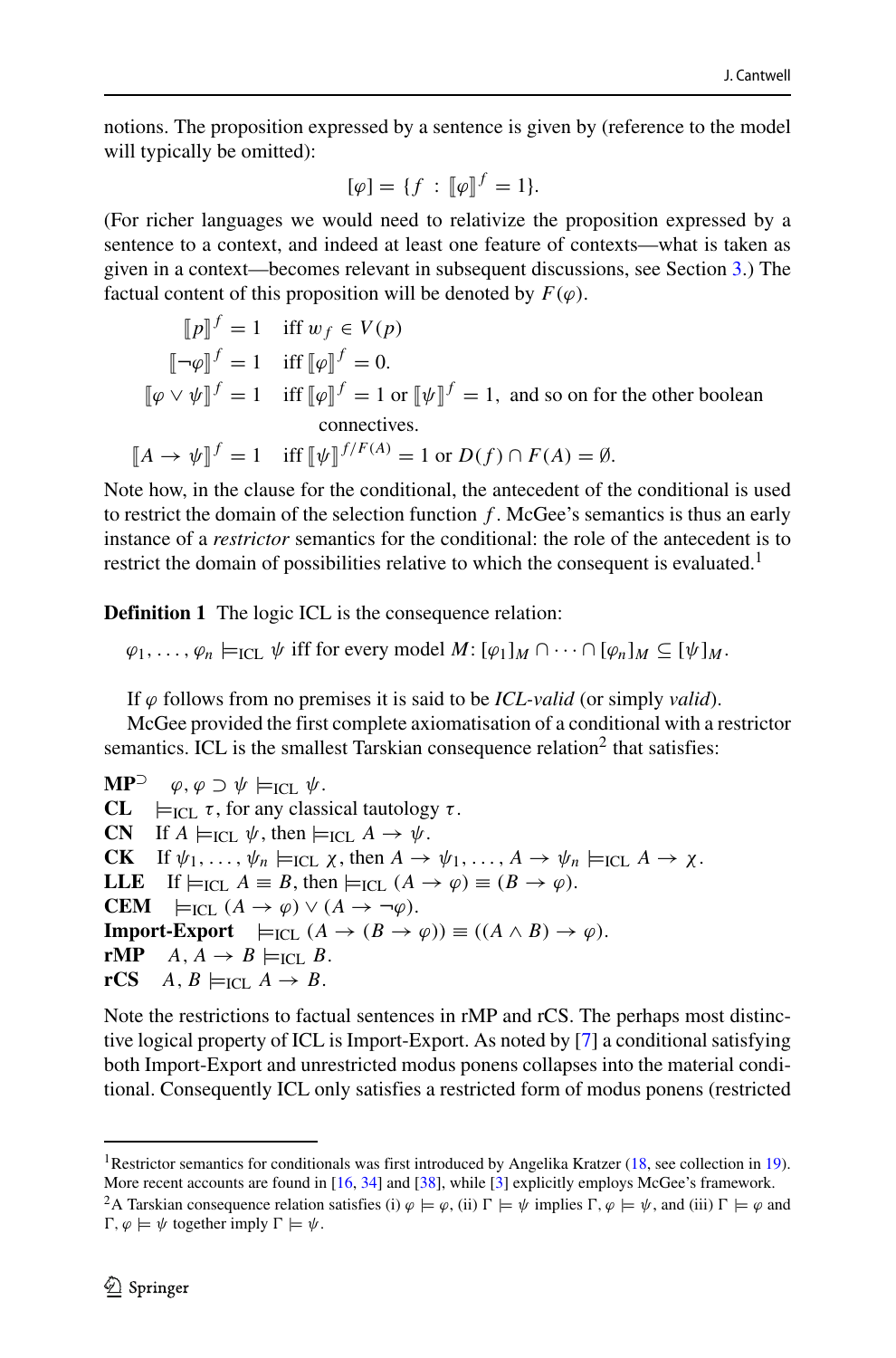to factual consequents). While 'unorthodox', it is supported by both widely shared intuitions and experimental evidence.<sup>3</sup>

#### **2.2 McGee-measures**

**Definition 2** Given a logic  $\mathcal L$  on a language L, an  $\mathcal L$ -measure is a real-valued function  $Pr(\cdot)$  with domain *L* such that:

- 1. 0 <  $Pr(\varphi)$  < 1.
- 2.  $Pr(\varphi) = 1$ , if  $\varphi$  is  $\mathcal{L}$ -valid.
- 3. Pr $(\varphi \lor \psi) = Pr(\varphi) + Pr(\psi)$ , if  $\neg(\varphi \land \psi)$  is *L*-valid. (Additivity)

The logic of primary concern is ICL. An ICL-measure on the factual language *LF* will be called *factual*, a measure on the base language  $L_B$  will be called a *base* measure, while an ICL-measure on the full language  $L_M$  will be called *full*. A measure that doesn't satisfy additivity is (probabilistically) non-additive. An ICL-measure will be said to be *regular* if it satisfies:

If  $Pr(A) = 0$ , then  $Pr(A \rightarrow \psi) = 1$ .

**Definition 3** A *McGee-measure* is a full ICL-measure satisfying *Generalised Independence* (McGee simply calls it *Independence*):

(GI) 
$$
\Pr(C \wedge (A_1 \rightarrow B_1) \wedge \cdots \wedge (A_n \rightarrow B_n)) =
$$

$$
\Pr(C) \times \Pr((A_1 \rightarrow B_1) \wedge \cdots \wedge (A_n \rightarrow B_n)),
$$

where each *C*,  $A_i$  and  $B_i$  is factual,  $Pr(A_i) > 0$ , and *C* is truth-functionally incompatible with each *Ai*.

A core target property for an analysis of the epistemic interpretation of the indicative conditional is the *Ramsey Test*. It relates probabilities of conditionals to conditional probabilities, stating that  $Pr(A \rightarrow \varphi) =$  the probability of  $\varphi$  given A. Writing Pr<sub>A</sub>( $\varphi$ ) for the probability of  $\varphi$  given *A*, the Ramsey Test thus states that  $Pr(A \to \varphi) = Pr_A(\varphi)$ . The standard *ratio analysis* in turn provides an interpretation of conditional probabilities, stating that, when  $Pr(A) > 0$ ,  $Pr_A(\varphi)$  (the probability of  $\varphi$  given *A*) = Pr(*A*  $\wedge$   $\varphi$ )/Pr(*A*) (the *ratio rule*). Combining the Ramsey Test with the ratio rule we get:  $Pr(A \to \varphi) = Pr_A(\varphi) = Pr(A \wedge \varphi)/Pr(A)$ .<sup>[4](#page-4-1)</sup> McGee-measures, however, satisfy only a restricted version of the probabilistic Ramsey Test on its ratio analysis:

**Observation 1** Any McGee-measure will satisfy (for factual *A* and *B*):

**rRT**  $Pr(A \rightarrow B) = Pr(A \land B)/Pr(A)$ , if  $Pr(A) > 0$ .

<span id="page-4-0"></span> $3$ See [\[36\]](#page-44-2) for experimental evidence for Import-Export and McGee's[\(25,](#page-43-8) p.462) counterexample to modus ponens.

<span id="page-4-1"></span><sup>4</sup>The combination of the unrestricted Ramsey Test and the unrestricted ratio rule is sometimes called *Stalnaker's thesis*. In the restricted forms (where consequents of conditionals are assumed to be factual) it is sometimes called *Adams' thesis*.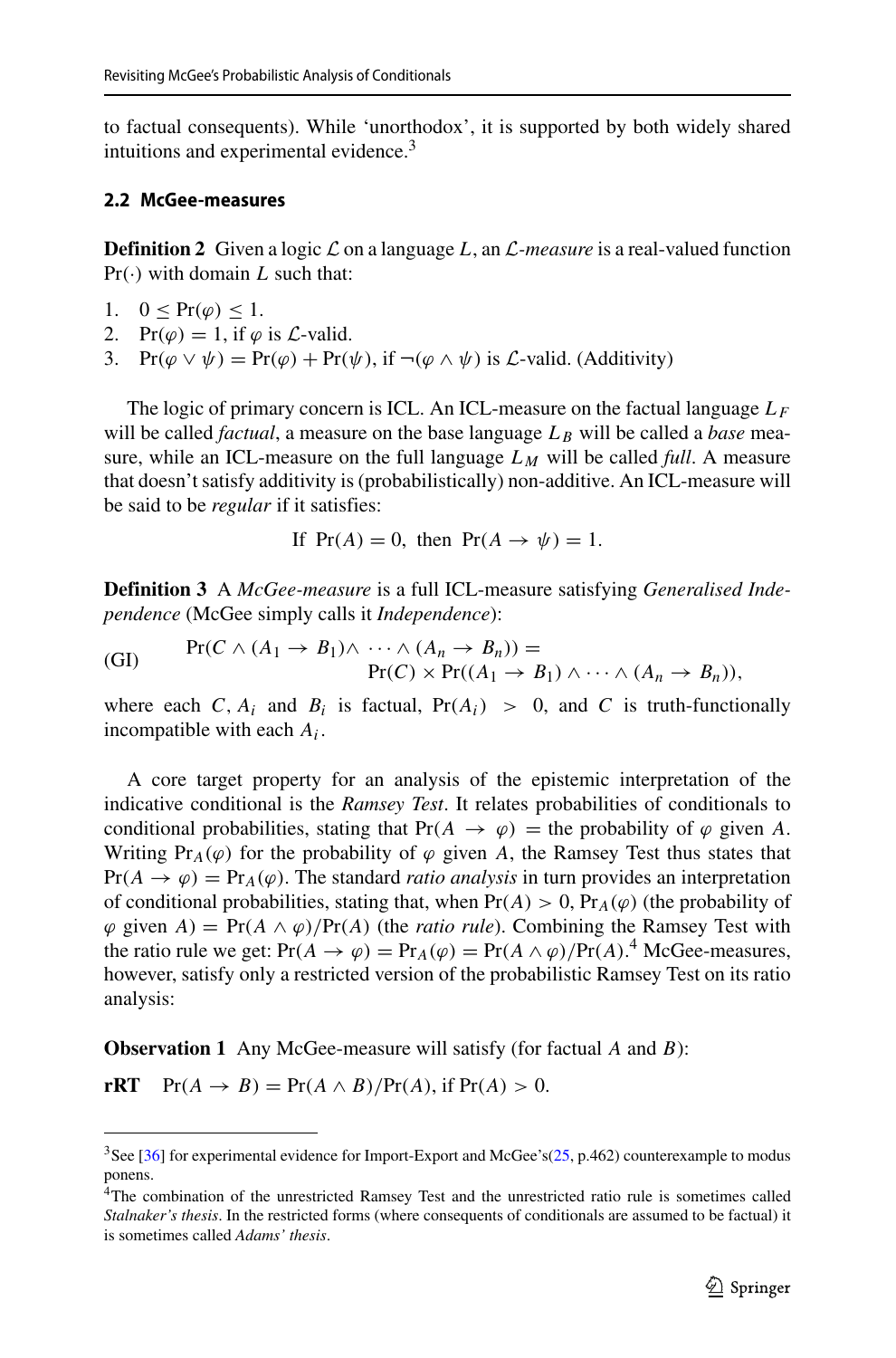*Proof* By GI Pr $(\neg A \land (A \rightarrow B))$  = Pr $(\neg A) \times Pr(A \rightarrow B)$  when Pr $(A) > 0$ . By standard principles of probability we then have  $Pr(A \wedge (A \rightarrow B)) = Pr(A) \times$ Pr(*A* → *B*). As, by rMP and rCS, *A* ∧ (*A* → *B*) is logically equivalent to *A* ∧ *B*, Pr(*A* ∧ *B*) = Pr(*A*) × Pr(*A* → *B*). So Pr(*A* → *B*) = Pr(*A* ∧ *B*)/Pr(*A*).  $Pr(A \wedge B) = Pr(A) \times Pr(A \rightarrow B)$ . So  $Pr(A \rightarrow B) = Pr(A \wedge B)/Pr(A)$ .

So, given the background logic, GI implies rRT. The converse direction does not hold:

<span id="page-5-0"></span>**Observation 2** A regular ICL-measure satisfying rRT need not satisfy GI.

(Longer proofs of Observations and Theorems are found in the Appendix.) So given ICL as the background logic, rRT is strictly weaker than GI.

The restriction to factual consequents in rRT is essential. We know from Lewis' triviality results [\[21,](#page-43-9) [22\]](#page-43-10) that when the underlying logic satisfies Import-Export, and conditional probabilities satisfy the ratio rule, no non-trivial measure can satisfy the unrestricted Ramsey Test. McGee-measures, however, provably do *not* collapse into triviality, as witnessed by McGee's central result:

**Theorem 1** [\[26\]](#page-43-11) *For any factual ICL-measure Pr there exists exactly one regular*  $McGee$ -measure Pr such that  $Pr(A) = Pr'(A)$  for all factual sentences A.

The *existence* part of the claim ensures non-triviality. The *uniqueness* part demonstrates just how strong McGee's principle GI is. It means that the probability of any sentence containing conditionals, no matter how complex, is completely determined by the probabilities of the factual sentences (indeed of the probabilities of the boolean combinations of the factual sentences occurring in the sentence).

If we consider only the base language (the language where conditionals only have factual consequents) McGee-measures will coincide with the measures studied by [\[33\]](#page-43-2) on the corresponding language (see also [\[12\]](#page-43-12) for a fuller treatment).

Notably, while the empirical support for rRT is wide and well documented (e.g. [\[4,](#page-43-13) [6,](#page-43-14) [30,](#page-43-15) [31,](#page-43-16) [37\]](#page-44-3)), the empirical support for the *unrestricted* Ramsey Test—assuming the unrestricted ratio rule for conditional probabilities—is very weak. Indeed, it is easy to generate counterexamples.

Say that a card is to be drawn from a deck of cards. The conditional "If it is not diamonds  $(\neg d)$ , then if it it's red  $(r)$  it's hearts  $(h)$ " should presumably have probability 1. But  $Pr(\neg d) = 3/4$  and  $Pr(r \rightarrow h) = 1/2$  so

 $Pr(\neg d \land (r \rightarrow h)) \leq 1/2$  and so, combining the unrestricted Ramsey Test with the unrestricted ratio rule:

$$
\Pr(\neg d \to (r \to h)) = \frac{\Pr(\neg d \land (r \to h))}{\Pr(\neg d)} \le \frac{1/2}{3/4} \ (=2/3).
$$

This does not seem right, and it presents a challenge to the contention that the Ramsey Test is the defining feature of the epistemic interpretation of the indicative conditional. However, McGee proposed that the problem resides not in the Ramsey Test, but in the ratio analysis of conditional probabilities when conditionals are involved. Indeed, if we—like McGee—set  $Pr_A(\varphi) = Pr(A \to \varphi)$ , the resulting analysis of the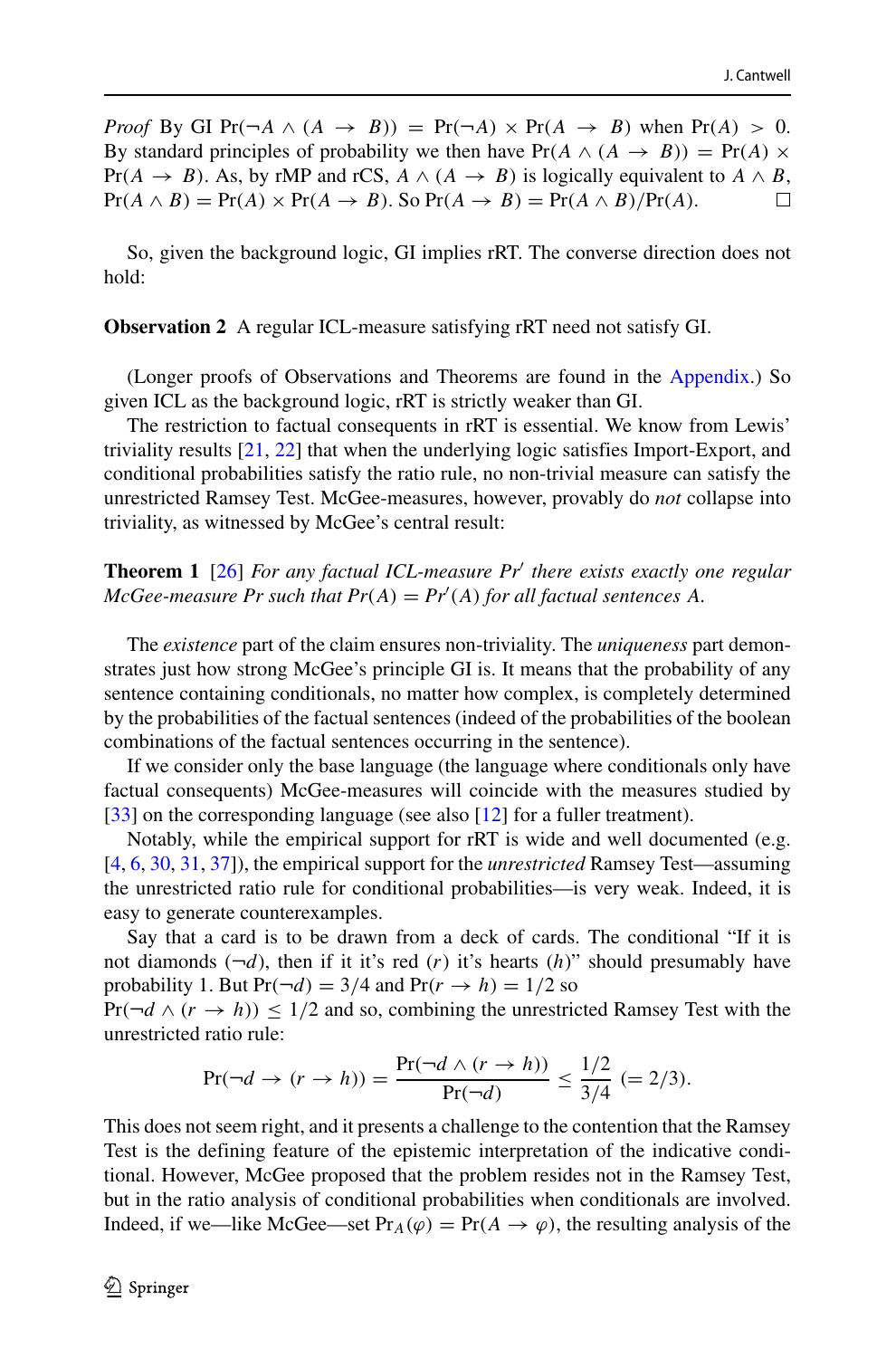conditional probability Pr*<sup>A</sup>* will satisfy the restricted ratio rule (witness rRT), but not the unrestricted ratio rule, and it will by definition satisfy the unrestricted Ramsey Test. Importantly, on this analysis, the class of McGee-measures is closed under conditionalisation (if Pr is a McGee-measure then so is  $Pr_A$ , when  $Pr(A) > 0$ ), as is the class of regular McGee-measures (if Pr is a regular McGee-measure then so is Pr*A*, when  $Pr(A) > 0$ ).

# <span id="page-6-0"></span>**3 Re-axiomatising McGee-measures**

GI is stronger than rRT making the very strength of GI a bit worrisome. How plausible is it? GI is a property governing the probability of a conjunction of conditionals. But it is notoriously difficult to form intuitions about the probability of a conjunction of conditionals. So why should the principle be trusted?

Consider the following principle, here called Independence of Antecedents (IA):

**IA** 
$$
Pr(A \wedge (A \rightarrow \varphi)) = Pr(A) \times Pr(A \rightarrow \varphi)
$$
.

Note that  $\varphi$  here is not restricted to factual sentences.

IA states that the antecedent of a conditional is probabilistically independent of the conditional. This reflects a property of evidential relationships that has been regarded as fundamental, sometimes referred to as *Rigidity* [\[1,](#page-42-0) [10\]](#page-43-17): the extent to which *P* is evidence for *Q* is independent of the probability of *P*. IA is thus the exact property we would expect of a conditional that seeks to track evidential relationships.

## **Theorem 2** *A regular ICL-measure will satisfy IA if and only if it satisfies GI.*

So we can replace GI by IA and get an alternative axiomatisation of regular McGee-measures. With ICL as the background logic, the class of regular McGeemeasures is characterised by the principle that the antecedent of a conditional is probabilistically independent of the conditional.

If we rearrange IA we get:

$$
Pr(A \to \varphi) = \frac{Pr(A \land (A \to \varphi))}{Pr(A)}, \text{ if } Pr(A) > 0.
$$

Notably, IA in this format has more than a passing resemblance to the Ramsey Test (in its ratio rule format). Indeed, when we restrict the conditional involved to factual consequents (call the resulting principle rIA) then it becomes *equivalent* to the restricted Ramsey Test:

**Observation 3** An ICL-measure satisfies rIA if and only if it satisfies rRT.

*Proof* By rMP and rCS,  $A \wedge (A \rightarrow B)$  is logically equivalent to  $A \wedge B$ . So

 $Pr(A \wedge (A \rightarrow B)) = Pr(A \wedge B)$ . The equivalence of rIA and rRT follows mediately. immediately.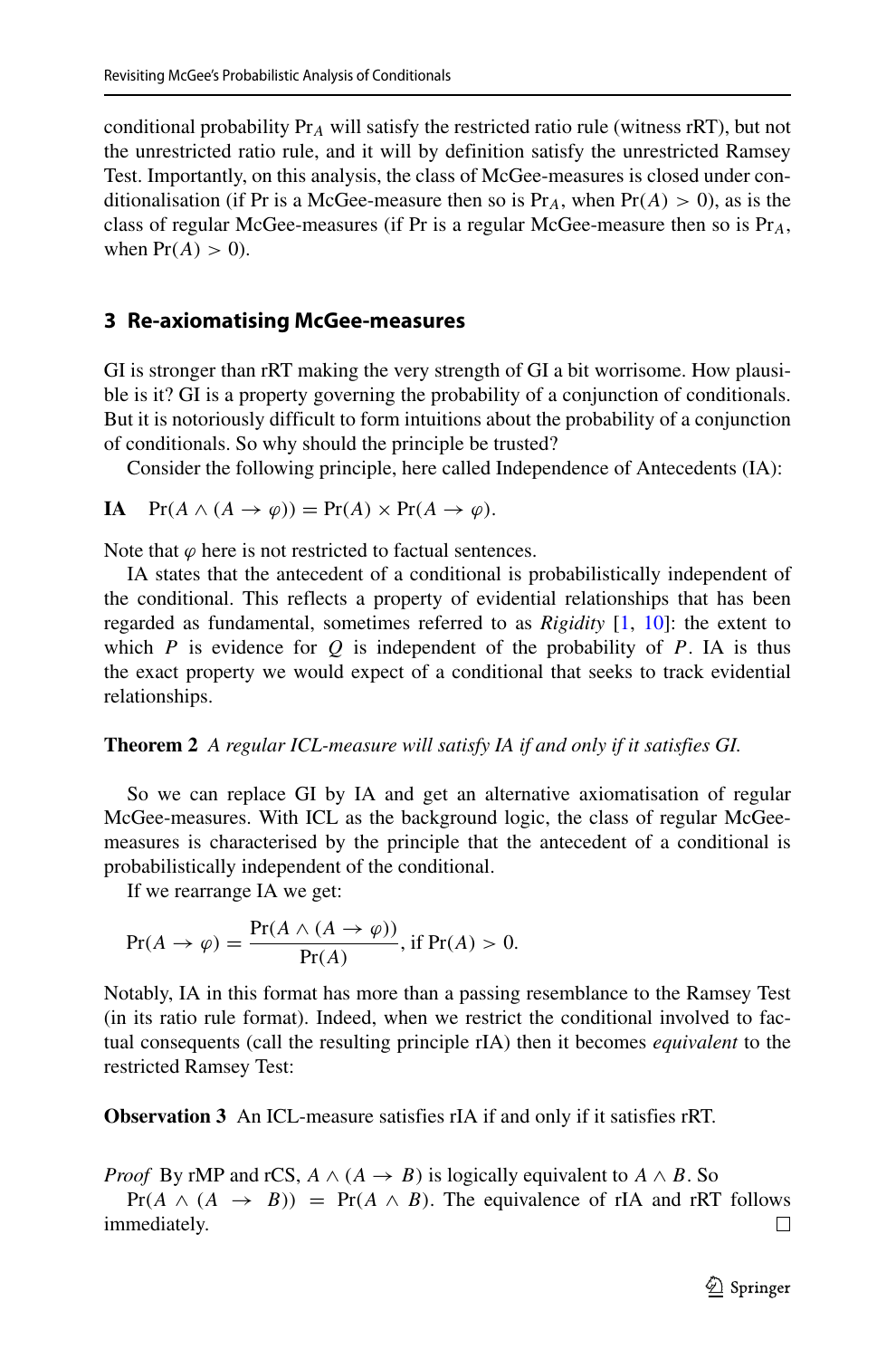So McGee's analysis of conditional probabilities that sets  $Pr_A(\varphi) = Pr(A \to \varphi)$ can, when  $Pr(A) > 0$ , equivalently be given as:

$$
Pr_A(\varphi) = \frac{Pr(A \land (A \to \varphi))}{Pr(A)}.
$$

This is not quite the ratio rule, and assumes a language that contains the conditional. But using McGee's semantics it can be motivated as a 'semantically sophisticated' version of the ratio rule. In two steps. First, as conditionals semantically operate by restricting the domain of possibilities, we can plausibly hold that the proposition expressed by a conditional sentence can vary with what is *assumed* (given) in a context; for what is assumed to hold restrict the contextually relevant set of possibilities to which conditionals are semantically sensitive (we find the idea that the context comes with a constrained set of possibilities in [\[19\]](#page-43-5), see also [\[32\]](#page-43-18); the present idea that an assumption can serve to constrain the set of possibilities and so change the content of a conditional is similar to Mandelkern's [\[23\]](#page-43-19) idea of a *local* con-text).<sup>[5](#page-7-0)</sup> Second—plausibly—a semantically sophisticated ratio rule analysis of  $Pr_A(\varphi)$ should be based on the probability of the proposition expressed by  $\varphi$  *in the context where it is given that A*.

Now combine these two ideas. Let  $[\varphi]^X$  denote the proposition expressed by  $\varphi$  in the context where the set of possible worlds have been restricted to *X* (this should be non-empty), and set (where, recall,  $\mathcal{P}(X)$  is the proposition with purely factual content *X*)

$$
[\varphi]^X = (\mathcal{P}(X) \cap \{f \in \mathcal{F} : f/X \in [\varphi]\}) \cup (-\mathcal{P}(X) \cap [\varphi]).
$$

So:

$$
[\varphi]^{F(A)} = [(A \wedge (A \to \varphi)) \vee (\neg A \wedge \varphi)].
$$

We have  $[\varphi] = [\varphi]^{W}$ . For any factual sentence *A* we have  $[A]^{X} = [A]$  (the proposition expressed by a factual sentence does not vary with what is given). Moreover,  $[A \wedge \varphi]^{F(A)} = [A \wedge (A \rightarrow \varphi)]$  (one of the terms of IA). So, assuming a probability measure pr on propositions (rather than sentences) where  $Pr(\varphi) = pr([\varphi])$ , the analysis we seek becomes:

$$
\Pr_A(\varphi) = \frac{\Pr([A] \cap [\varphi]^{F(A)})}{\Pr([A])} \quad \left( = \frac{\Pr(A \land (A \to \varphi))}{\Pr(A)} \right).
$$

This is more a proof-of-concept than a full-fledged analysis. A proper analysis would have to motivate the definition of  $[\varphi]^{X}$ . It does suggest, however, that we can retain a version of the ratio rule on the level of propositional content, even though we can't retain it on the level of syntax. The problem with the ordinary unrestricted ratio rule is diagnosed as a failure to take into consideration the fact that conditionals are semantically sensitive to what is assumed. Importantly, on the revised analysis of conditional

<span id="page-7-0"></span><sup>&</sup>lt;sup>5</sup>Indeed, the idea that conditionals are semantically context sensitive is itself far from new. For instance, [\[35\]](#page-44-4) showed that it can be used to block Lewis-style triviality proofs. But van Fraassen's development of the idea has also been criticised (e.g.  $[9, 21]$  $[9, 21]$  $[9, 21]$ ) as it makes conditionals semantically hyper-sensitive: any two speakers with different degrees of belief will mean different things by the same conditional. The present suggestion is less radical: conditionals are only semantically sensitive to what is taken as given in the context, and not on the credences of individual speakers ([\[17\]](#page-43-21) calls this *moderate* context sensitivity).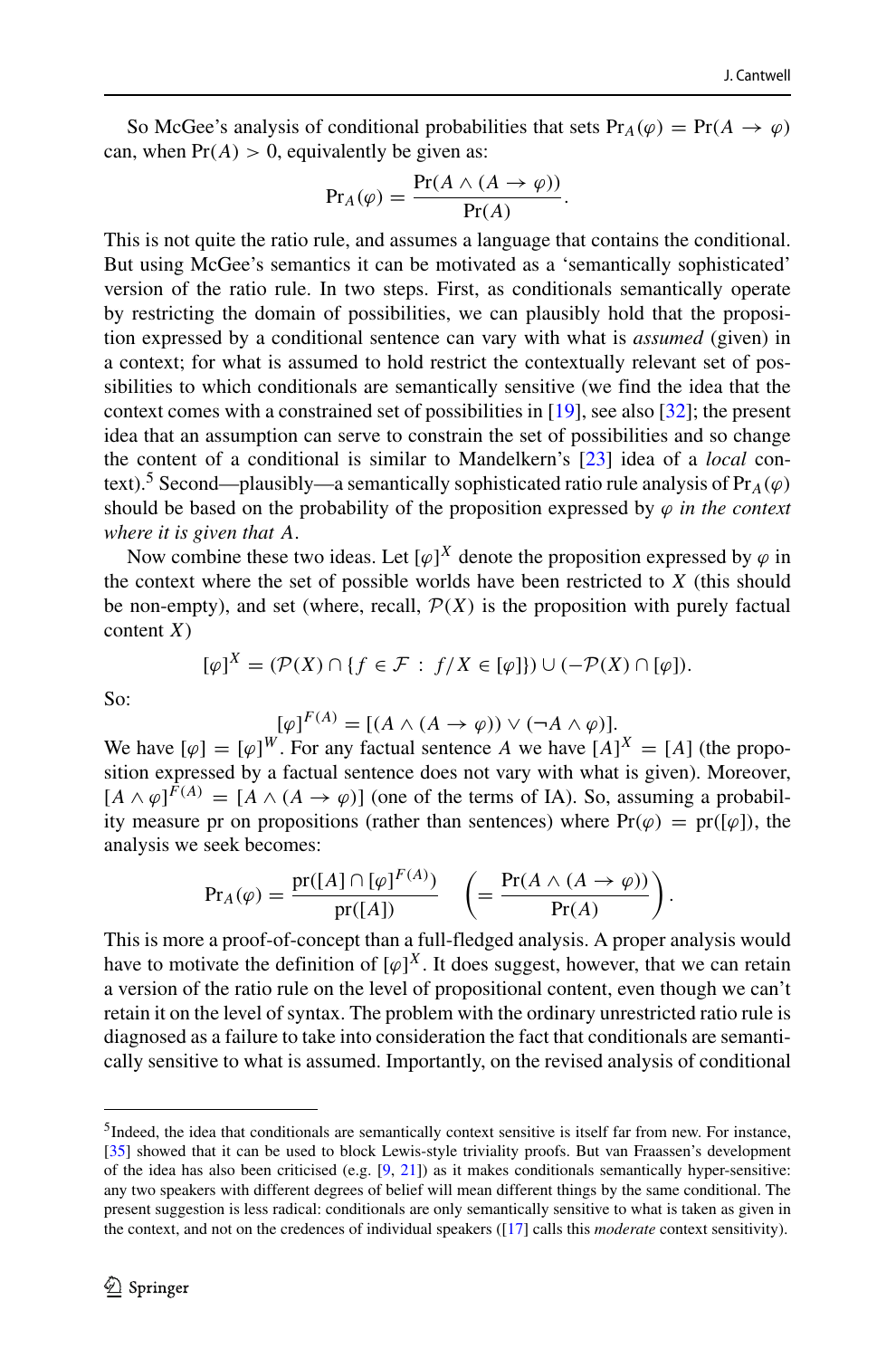probabilities, IA—the characteristic axiom of regular McGee-measures—turns out to be equivalent to the target principle that conditionals satisfy the unrestricted Ramsey Test:

RT  $Pr(A \rightarrow \varphi) = Pr_A(\varphi)$ .

#### <span id="page-8-0"></span>**4 Constructing McGee-measures**

Any factual measure can be extended to a McGee-measure. McGee proved as much. The proof—which is far from trivial—involves a rather complex way of constructing McGee-measures from factual measures. The construction serves its purpose in the proof, but is less than transparent and so provides only a limited understanding of how the probabilities of complex conditional sentences come to be determined by probabilities of factual sentences.

Consider a finite model  $M = (W, V)$ . A probability mass on *worlds* is a function *m* from *W* to [0, 1] such that  $\sum_{w \in W} m(w) = 1$ . Where *X* is a set of worlds let  $m(X) = \sum_{w \in X} m(w)$ . A probability mass *m* on worlds lets us in a standard way define a probability function Pr*<sup>m</sup>* on factual sentences:

$$
\Pr_m(\varphi) = m(F(\varphi)).
$$

A probability mass *m* on *selection functions* is a function *m* from  $\mathcal F$  to [0, 1] such that  $\sum_{f \in \mathcal{F}} m(f) = 1$ . As before let  $m(P) = \sum_{f \in P} m(f)$ . Define the following function on sentences of the full language:

$$
\Pr_m(\varphi) = m([\varphi]).
$$

When thus defined, Pr<sub>m</sub> will be an ICL-measure, but it won't necessarily be a McGeemeasure.

The task is to show how from a probability mass *m* on worlds one can construct a probability mass  $\hat{m}$  on selection functions such that Pr<sub> $\hat{m}$ </sub> is the unique McGeemeasure extending the factual measure Pr*m*. To this end we can explore the fact that any selection function *f* with finite domain can be equivalently represented as an *ordered sequence*  $s = \langle w_1, \ldots, w_n \rangle$  where  $w_1, \ldots, w_n$  are non-identical worlds that jointly make up the domain of  $f$ , and where, for any set of worlds  $X$ ,  $f(X)$  selects the element of *X* that occurs first in the sequence *s*. Let  $s[i]$  denote the *i*-th element of *s*.

One can think of a selection function as a strategy for selecting the actual world given different sets of alternatives, keeping in mind that one doesn't *know* which world is the actual world. Different strategies can be more or less likely to be successful—i.e. more or less likely to select the actual world from a given set of alternatives. Say that one can choose from *all* worlds and that the strategy says to choose  $w_1$ . Here the probability of choosing the actual world is the probability of  $w_1$  itself. Now say that we instead remove  $w_1$  from the set of alternatives and that the strategy says to pick the world  $w_2$  from  $W - \{w_1\}$ . The probability of having made the right choice, *assuming* that the actual world is in  $W - \{w_1\}$ , is the probability of  $w_2$  given  $W - \{w_1\}$ . And so on. An ordered sequence represents a selection strategy by giving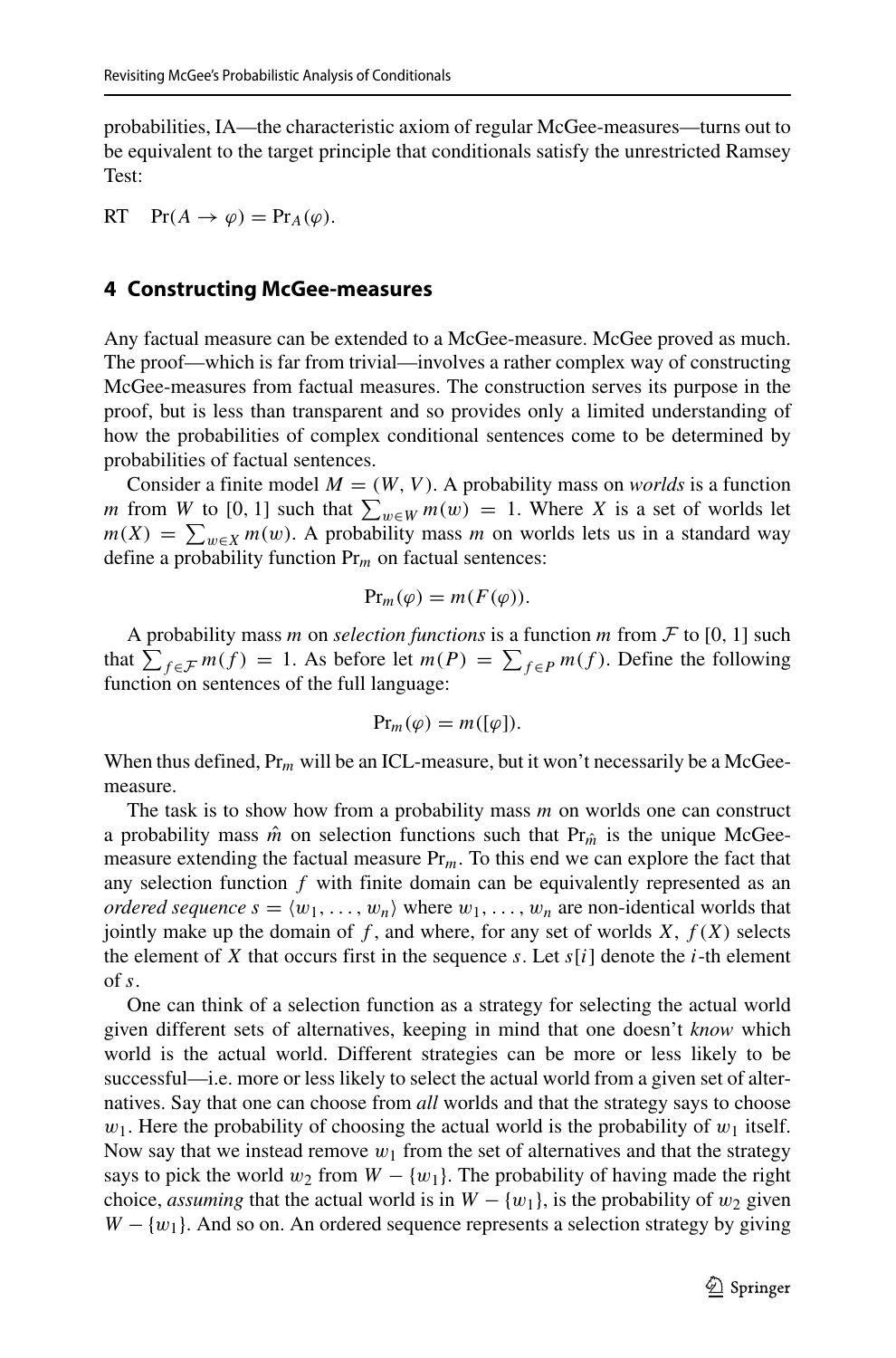the order in which worlds would be chosen when alternatives are gradually removed. It turns out that we get McGee-measures by taking the probability of a sequence (a choice strategy) to be the product of the probabilities of the individual choices.<sup>6</sup>

Consider a probability mass *m* on worlds. Let  $D(m)$  be the set of worlds *w* such that  $m(w) > 0$ . The probability mass on selection functions (now represented as sequences) generated by  $m$ , in symbols  $\hat{m}$ , is defined as follows. For any sequence  $s$ with domain of cardinality *n*, when  $D(s) = D(m)$  set:

$$
\hat{m}(s) = \prod_{1 \leq i \leq n} \frac{m(s[i])}{\sum_{i \leq j \leq n} m(s[j])}.
$$

When  $D(s) \neq D(m)$  set  $\hat{m}(s) = 0$ <sup>[7](#page-9-1)</sup>

$$
pr(\langle w, - \rangle) = m(w).
$$
  
 
$$
pr(\langle w_1, \ldots, w_n, - \rangle) = pr(\langle w_1, \ldots, w_{n-1}, - \rangle) \times m(w_n)/m(W - \{w_1, \ldots, w_{n-1}\}).
$$

The second clause in particular is similar in structure to the present construct.

Constraints do not guarantee existence. A problem is that the properties of pr depend on the choice of *P*. If *P* is not judiciously chosen (e.g., if we let *P* be the set of all sequences) the constraints do not ensure additivity (the probability of a set of sequences is the sum of the probabilities of the individual sequences), a property one would expect if individual sequences are the carriers of probability. In the construction of  $\hat{m}$  in the present paper it is postulated that all and only sequences with domain  $D(m)$  will be assigned a positive probability; this ensures that the probabilities add to 1 and the property of Regularity. Indeed if we let *P* be the set of sequences with domain  $D(m)$ , we get pr =  $\hat{m}$  (e.g., [\[14\]](#page-43-23) has a different constraint on *P* that also delivers). So (in this case) the constraints force the same probabilities to propositions as McGee measures. This congruence, however, is at the level of propositions, not of sentences. The three cited accounts that employ the above constraints give three very different semantic clauses for the conditional ([\[8\]](#page-43-24) comes closest to McGee's semantics by taking the antecedent of a conditional to function as a domain restrictor); so the mapping of sentences to propositions need not coincide with McGee's. As a result it does not follow, for instance, that they satisfy McGee's principle GI (which is not discussed). So while these frameworks clearly are related to McGee's, more work needs to be done to untangle how far this relationship goes.

<span id="page-9-0"></span><sup>6</sup>The use of sequences echoes van Fraassen's [\(35\)](#page-44-4) *Stalnaker-Bernoulli* models, that are also employed by [\[33\]](#page-43-2) (and in subsequent developments of their framework). See also [\[12\]](#page-43-12). In their sequences a possible world may occur countably many times in the sequence (in the present construct it can appear only once), thus even in a model with finitely many possible worlds, there are infinitely many sequences. As Kaufmann puts it "each such sequence corresponds to the outcome of an infinite series of random choices of worlds... with replacement, where the expectation of each trial is independent of the previous outcomes" (p.6). So they employ a different space of sequences, and a very different motivation for their use. Moreover, the semantic clause for conditionals is different. However, for base conditionals the possibility of multiple successive choices is irrelevant (there is only one choice), so, as already mentioned, for languages containing only base conditionals this analysis generates exactly the set of McGee-measures on such languages (so they too satisfy GI).

<span id="page-9-1"></span> $^7$  An anonymous referee has brought to my attention that [\[15\]](#page-43-22) (p.65) in lecture notes, and more elaborated in [\[14\]](#page-43-23) (forthcoming) and [\[8\]](#page-43-24) (unpublished), present a construction using sequences that is similar (but not identical) to the present construction. They place constraints on probability measures on *sets* of sequences (propositions), where sequences do not allow for repetition of worlds. The details of their frameworks differ, but the general format is that they place the following constraints on a measure pr on propositions (relative to some set *P* of sequences, where *m* is a probability measure on worlds, and  $\langle w_1, \ldots, w_n, - \rangle$ denotes the set of sequences *s* in *P* that have  $\langle w_1, \ldots, w_n \rangle$  as their initial segment):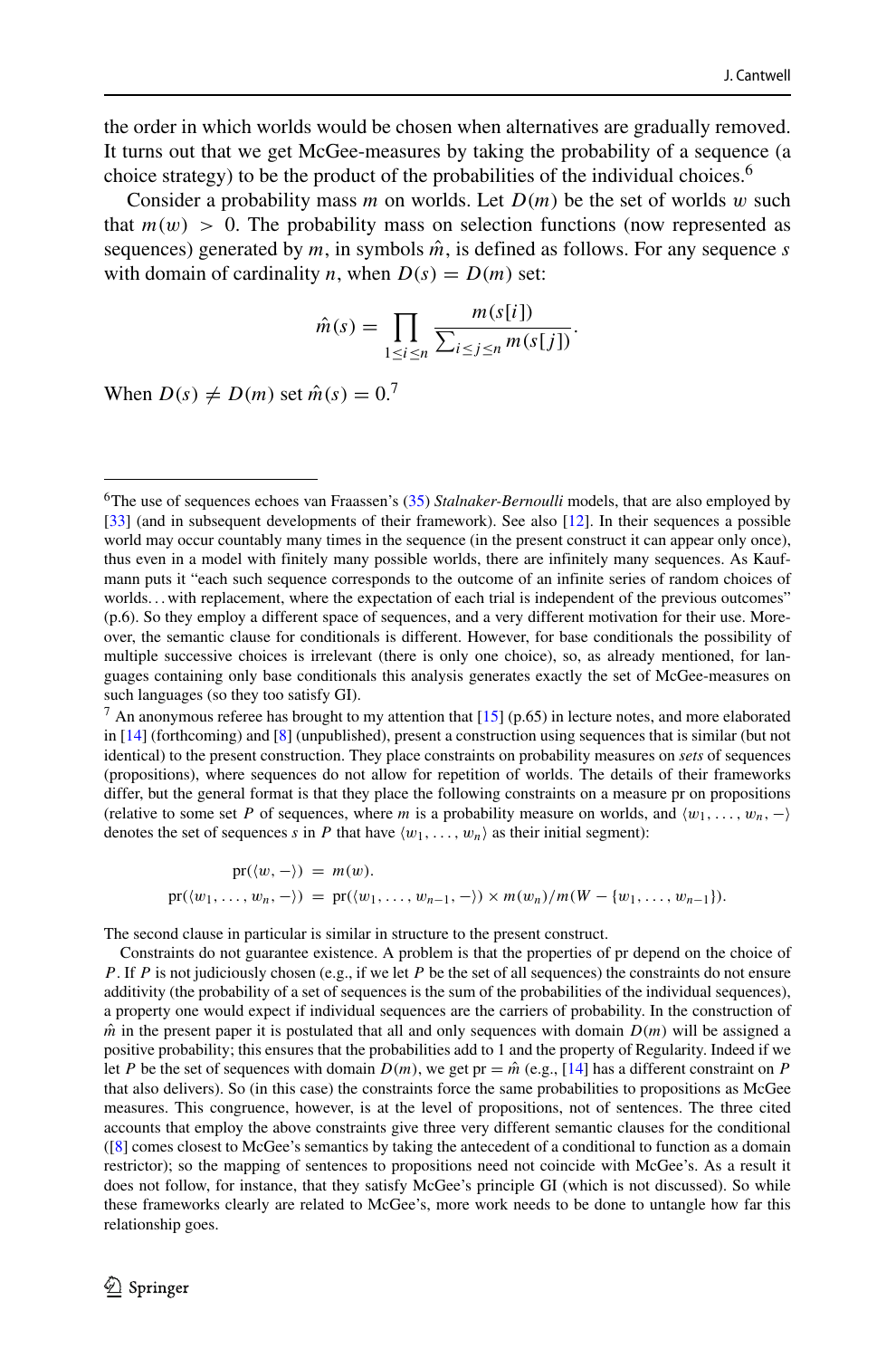For instance, let  $D(m) = \{w_1, w_2, w_3, w_4\}$ , with  $m(w_1) = .2, m(w_2) =$ .4,  $m(w_3)$  = .15 and  $m(w_4)$  = .25 and let *s* be the ordered sequence  $s = \langle w_3, w_1, w_4, w_2 \rangle$ . Then:

$$
\hat{m}(s) = \frac{m(w_3)}{m(\{w_1, w_2, w_3, w_4\})} \times \frac{m(w_1)}{m(\{w_1, w_2, w_4\})} \times \frac{m(w_4)}{m(\{w_2, w_4\})} \times \frac{m(w_2)}{m(w_2)}
$$

$$
= \frac{.15}{1} \times \frac{.2}{.85} \times \frac{.25}{.65} \times \frac{.4}{.4} = .014
$$

**Theorem 3**  $Pr_{\hat{m}}$  is the unique regular McGee-measure extending the factual mea*sure Prm.*

The result to some extent clarifies the deeply epistemic role of selection functions in McGee's framework. If a world  $w_1$  is more likely than  $w_2$ , then, one will have more confidence in selection strategies that prioritize  $w_1$  over  $w_2$  rather than the other way around (the order of the other worlds being equal), with most confidence afforded to those strategies that order worlds by their probability (in descending order). The confidence one has in a selection strategy is entirely based on probabilistic considerations of factual (non-modal) matters, and so does not intrinsically encode any sensitivity to extra-epistemic facts (like 'physical similarity' between worlds).

The construction also dictates how we are to conditionalise a mass  $\hat{m}$  on sequences with a factual proposition *X*. Let *m* be a factual probability mass and let  $m<sub>X</sub>$  be the mass (for  $m(X) > 0$ ):

$$
m_X(w) = \begin{cases} m(w)/m(X), & \text{if } w \in X; \\ 0, & \text{otherwise.} \end{cases}
$$

 $m_X$  is the factual probability mass that we get when conditionalising *m* on *X*. Let  $\hat{m}_X$ be the mass on sequences generated from  $m<sub>X</sub>$  according to the above construction. The relationship between  $\hat{m}$  (the mass on sequences generated from  $m$ ) and  $\hat{m}_X$  (the mass on sequences generated from  $m<sub>X</sub>$ ) is not explicitly given, but is still fixed by the construction. We get  $\hat{m}_X$  from  $\hat{m}$  by *imaging*  $\hat{m}$  on X in a special way, specifically, by transferring the probability of each sequence *s* to the sequence *s/X* (where *s/X* is the sequence we get when removing the non-*X* worlds from *s*) and summing (to deal with the cases where  $s/X = s'/X$  even though  $s \neq s'$ :

**Theorem 4** *For any probability mass m on worlds such that*  $m(X) > 0$ *, and for any sequence s:*

$$
\hat{m}_X(s) = \sum_{s'/X = s} \hat{m}(s').
$$

A sequence encodes what is possible, and an assumption serves to restrict what is possible; so on conditionalising by *X* we need to shift the probability of a sequence to its conditionalised counterpart.

From Theorem 3 we know that  $Pr_{\hat{m}_X}$  is the McGee-measure that uniquely extends the factual measure  $Pr_{m_X}$ . The relationship between  $Pr_{\hat{m}_Y}$  and  $Pr_{\hat{m}}$  is not explicitly given but is also fixed by the construction: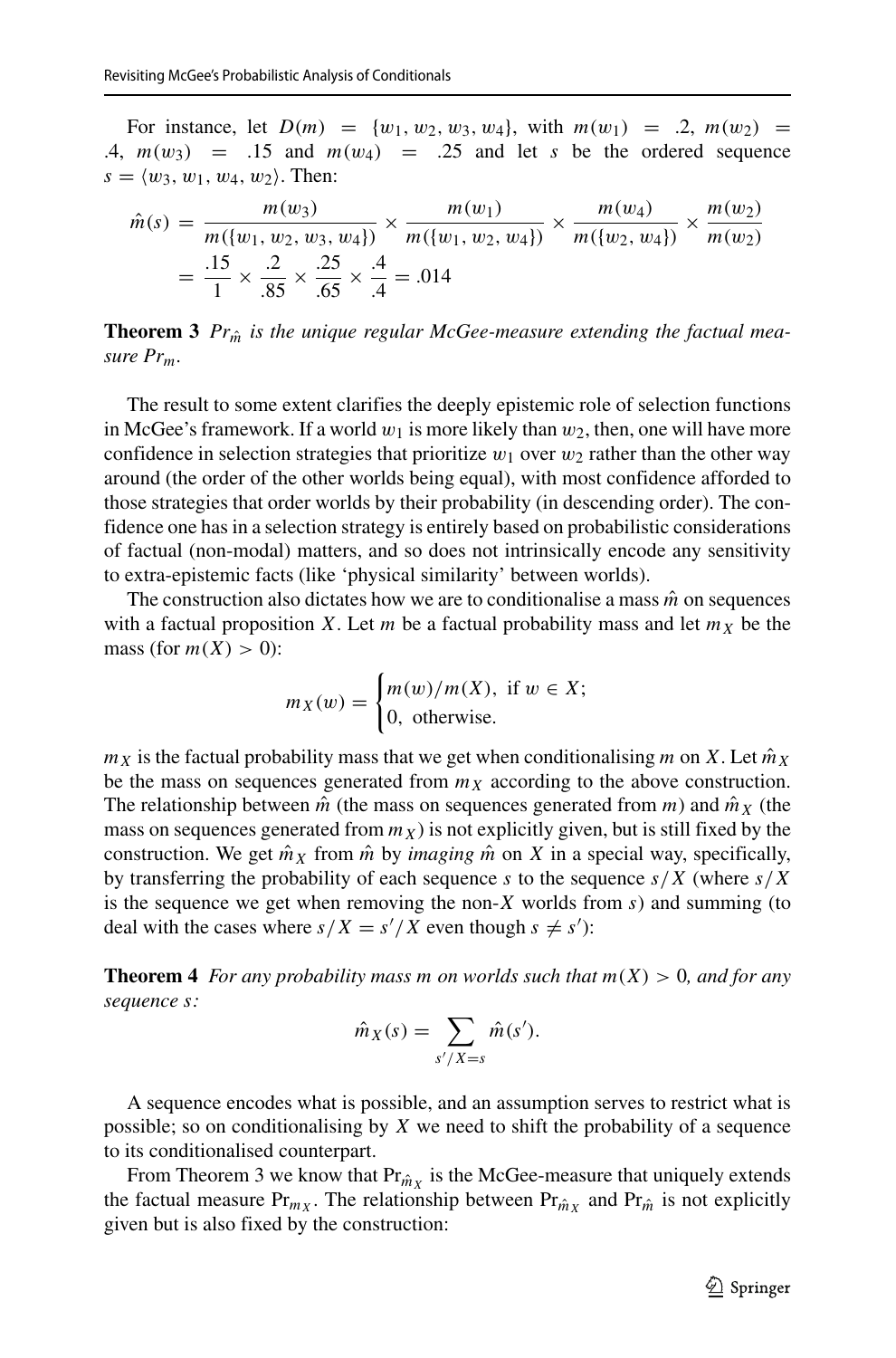*Corollary 1* For any factual sentence *A*:

$$
\mathrm{Pr}_{\hat{m}_{F(A)}}(\varphi) = \mathrm{Pr}_{\hat{m}}(A \to \varphi), \text{ if } \mathrm{Pr}_{\hat{m}}(A) > 0.
$$

(The proof is embedded in the proof of Theorem 4). The effect of standard ratio rule conditionalisation on the underlying factual ptobabilities will, given the present construction of probabilities of sequences, result in unrestricted RT when taking the whole language into account.

#### **5 Justification by Dutch Book**

McGee provided a synchronic Dutch book argument in favour of McGee-measures (his Theorem 1), and a diachronic Dutch book (his Theorem 5) in favour of the identity  $Pr_A(\varphi) = Pr(A \rightarrow \varphi)$ . The synchronic Dutch book establishes that anyone whose credences violates the constraints given by McGee-measures can face a collection of bets that individually seem fair but jointly give a guaranteed loss. The diachronic Dutch book establishes that anyone who learns *A* for certain and does not update by the given identity can likewise be subject to a collection of bets that individually seem fair but jointly give a guaranteed loss.

Dutch book arguments involve bets, and so presuppose a practice for settling bets. The standard practice is that a bet on a proposition *P* is *won* if *P* turns out true, and *lost* if *P* turns out false. A *conditional* bet on *P* is also won or lost depending on whether  $P$  is true or false, with the proviso that the bet is called off (premium refund) if the condition for the bet is not satisfied. The standard practice for settling bets is thus squarely grounded in the semantic properties of the propositions that are the objects of the bet.

McGee's Dutch book arguments deviate from the standard practice. He stipulates a number of non-semantic rules for settling bets on conditionals and shows that if these rules for settling bets are followed, one can be subjected to a Dutch book if one's subjective degrees of belief do not correspond to McGee-measures. The obvious complaint with such an approach is that if one can set the rules for settling bets without regard to the truth or falsity of the proposition that the bet concerns, one can devise a Dutch book for just about any rationality constraint. So: why did McGee feel the need to write a whole new rulebook for settling bets on conditionals, why should we think that these rules reveal something interesting about probabilities of conditionals, and can they be grounded in purely semantic considerations?

Fair settlement conditions for a bet on *P* are ultimately codifications of how and to what extent various possible states of affairs count in epistemic favour or disfavour of *P*; they provide, in this respect, *proxies* for an epistemic account of what is to count as grounds—and the extent to which they are to count as grounds—for or against holding that *P* is true. The point of this section is not to establish a Dutch book argument that is more persuasive than McGee's. The point is rather to 'fill in the blanks'. McGee provides no explicit link between his settlement conditions for bets on conditional propositions (codifying epistemic constraints) and the semantics that he provides for them; but this can be done. It turns our that certain contentious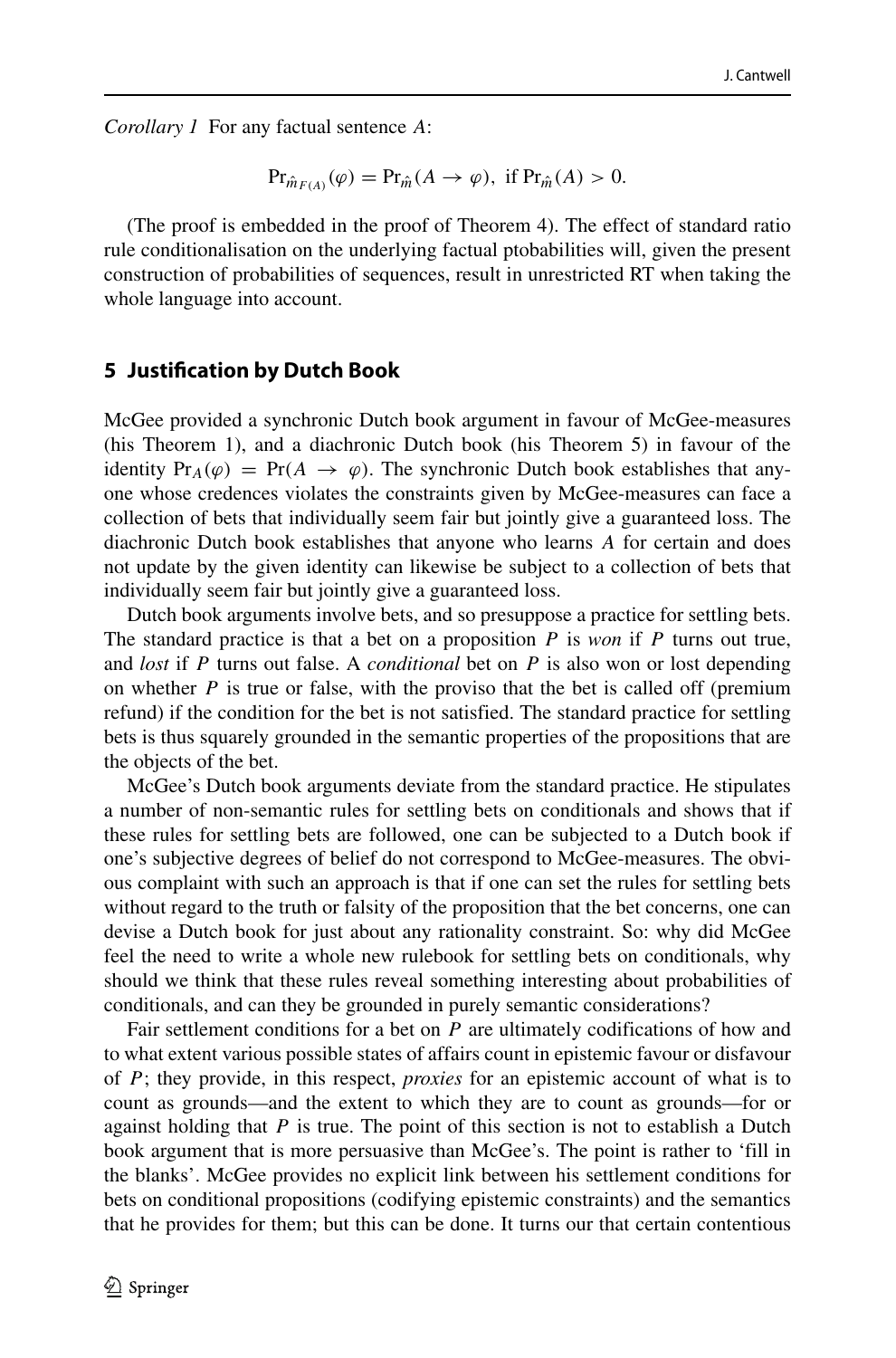consequences of McGee's settlement conditions for bets—and so of the epistemic principles that they encode—become very difficult to avoid.

The focus here will be on two critical rules for settling bets that McGee offered without any obvious semantic justification (the labels are not McGee's):<sup>8</sup>

- **Bet-additivity** When  $\varphi$  and  $\psi$  express ICL-incompatible propositions, the payoff from a fair standard bet on  $\varphi \lor \psi$  should always be the sum of the payoffs from fair standard bets on  $\varphi$  and  $\psi$ .
- **Conjunction Cancellation** A bet on  $(A_1 \rightarrow B_1) \land \cdots \land (A_n \rightarrow B_n)$  is called off (premium refund), if all *A*1*,...,An* are false.

The first rule— bet-additivity—imposes a structural property on settlement conditions. Ultimately, the rule guarantees that a measure representing coherent degrees of belief satisfies probabilistic additivity. This is plausible enough, but it is noteworthy precisely because it hard-wires additivity into the very practice of settling bets without any direct reference to the semantic content of the proposition one bets on (by contrast, establishing that additivity is a rationality constraint is one of the core targets of traditional Dutch book arguments, and derive from the semantic properties of the propositions one bets on).

The second rule invokes settlement for bets on a particular class of propositions: conjunctions of base conditionals. It too is noteworthy, not because it is inherently implausible, but because it makes no direct reference to the semantic status (true or false?) of the conjunction, instead stating the settlement condition for the conjunction on the basis of truth-values of sentences that partially compose the conjunction.

So why do we require special rules for settling bets on conditional propositions? Let us go back to McGee's semantic framework. The basic element is that of a selection function. But the structural properties of a selection function do not seem to mirror any particular feature of the world. As McGee puts it:

Purely semantic considerations are, at best, only able to tell us which world is the actual world...we have neither the need nor the ability to pick out a particular selection function as the actual one. . . and we count a sentence as genuinely true if it is made true by all the selection functions that are not excluded. (p.518-19)

We are left with a supervaluational account of truth and falsity and so with semantic indeterminacy:

- *P* is *determinately true* at *w* iff for all *f* such that  $w_f = w$ ,  $f \in P$ .
- *P* is *determinately false* at *w* iff for all *f* such that  $w_f = w$ ,  $f \notin P$ .

*P* has an *indeterminate truth value* at *w* iff it is neither determinately true nor determinately false at *w*.

So, for logically independent factual sentences *A* and *B*:

<span id="page-12-0"></span><sup>&</sup>lt;sup>8</sup>McGee actually uses a weaker form of bet-additivity that only presupposes classical logic for the boolean connectives. The remaining settlement principles are: bets on sentences that are boolean equivalent should give equal pay-off, and a bet on  $A \land (A \rightarrow B)$  should pay the same as a bet on  $A \land B$ . In McGee's setting the language in the Dutch book is restricted to compounds containing base conditionals only.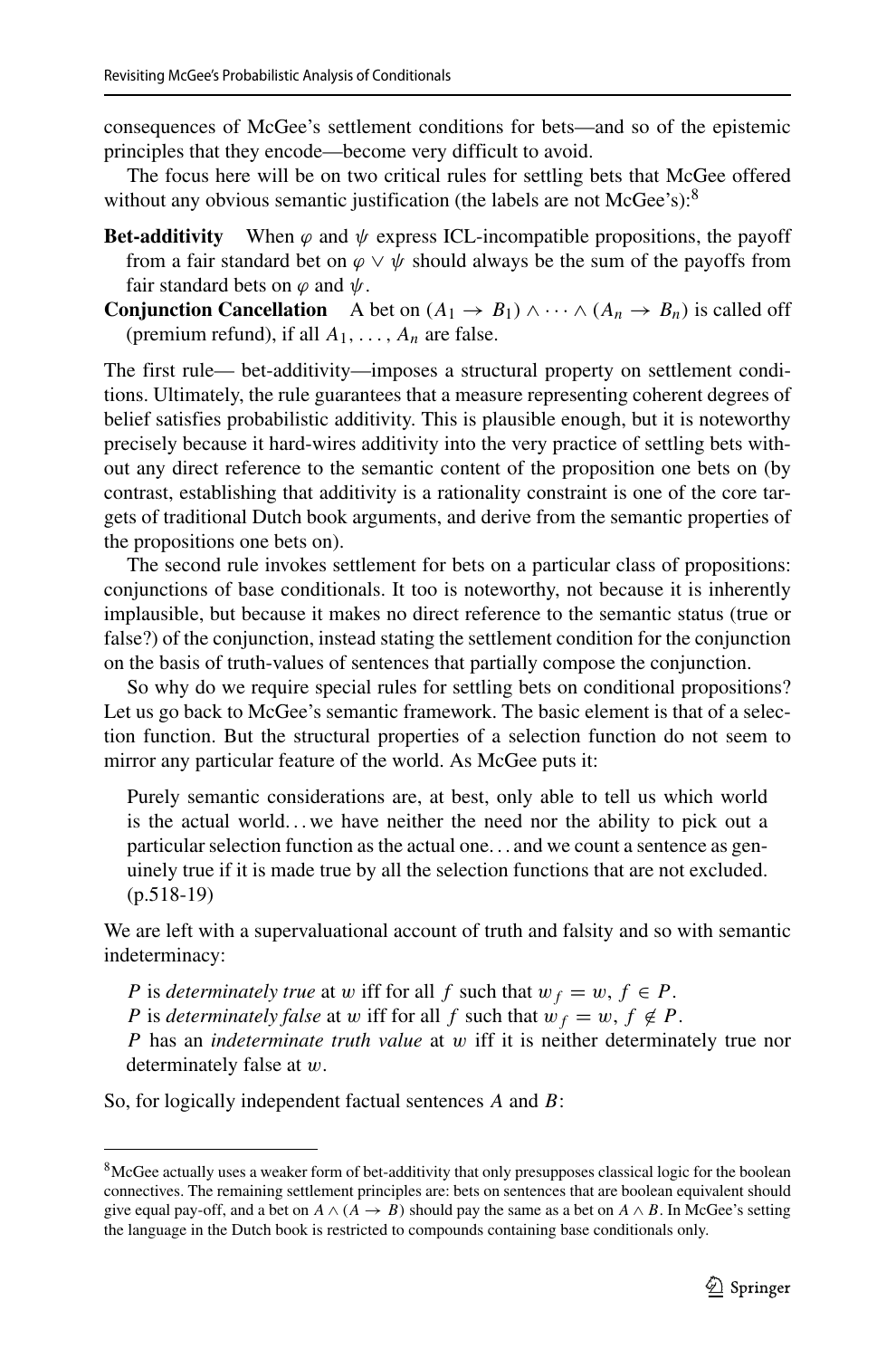- $A \rightarrow B$  is determinately true at *w* iff  $A \wedge B$  is true at *w*,
- *A*  $\rightarrow$  *B* is determinately false at *w* iff *A*  $\land$   $\neg$ *B* is true at *w*, and
- $A \rightarrow B$  has an indeterminate truth value at *w* if *A* is false at *w*.

This places McGee's analysis alongside a long tradition of taking conditionals to require a three-valued semantics (e.g. see [\[28\]](#page-43-25) for an historical overview), but in this case we get there by a supervaluational route, and the three 'truth values' are modal notions.<sup>[9](#page-13-0)</sup> One advantage of the supervaluational approach (of several) is that a logical truth like  $A \rightarrow A$  is indeed determinately true at every world, while on a standard three-valued semantics it will lack truth value when *A* is false.

Semantic indeterminacy explains the need for non-standard settlement conditions. For the standard settlement conditions for bets do not cover the possibility that a proposition may lack a determinate truth value. If, as McGee suggests, a conditional proposition can lack a determinate truth value, we need to fill this gap.

Let us fix some terminology. A bet is characterised by its cost, and its possible pay-offs. Here a bet is represented as a pair  $(c, p)$  where  $c$  is the cost of the bet, and  $p$  is a real-valued function from worlds to pay-offs. The net worth of a bet will thus be  $p(w) - c$ , if the actual world is *w*. A *standard* bet pays in the interval \$0 − \$1 where logical truths pay \$1 and logical falsities \$0 (standard bets are logically normalized). It is assumed that the agent's credence in  $\varphi$  can be represented by some real valued measure Pr, and that a standard bet on  $\varphi$  is *fair* for the agent if the agent is indifferent between buying and selling the bet at the price  $\mathbb{S}Pr(\varphi)$ . Betting preferences are *coherent* if (1) there exists a fair standard bet for every sentence, and (2) the cost of a fair standard bet is also the agent's factual expectation value for the bet; so if  $A_1, \ldots, A_n$  are factual sentences that form a logical partition, and if for all  $w, w' \in F(A_i)$ ,  $p(w) = p(w')$  (allowing us to speak of  $p(A)$ , the pay-off in case *A* is true), then  $c = \sum Pr(A_i)p(A)$ . A measure that can give rise to coherent betting preferences will likewise be said to be coherent.

The *minimal requirements* on a standard bet  $(c, p)$  on  $\varphi$  is that  $p(w) = $1$  if  $\varphi$  is determinately true in *w*, and that  $p(w) = $0$  if  $\varphi$  is determinately false in *w*. This much is standard.

So, what to do with a bet on  $\varphi$  in the event that it turns out to have an indeterminate truth value? The following condition (the Strong Cancellation condition), modelled on the idea of a conditional bet, suggests itself:

**SC** A bet on  $\varphi$  is *called off*, (the premium Pr $(\varphi)$  is repaid), if  $\varphi$  has an indeterminate truth value.

This gives us rRT (in the sense that any coherent measure that gives rise to betting preferences satisfying SC will satisfy rRT), which is encouraging. However McGee observes that the strong cancellation condition will not work when the goal is to

<span id="page-13-0"></span><sup>&</sup>lt;sup>9</sup> The claim that the truth value of a proposition is indeterminate need not be understood as the claim that it has *no* truth value. For on at least one interpretation of a supervaluational semantic framework like the present—an interpretation that McGee [\[27\]](#page-43-26) has promoted in another context—it is still perfectly legitimate to say that the proposition has a truth value (it is either true or false), it is just that the facts fail to determine whether it is true or whether it is false.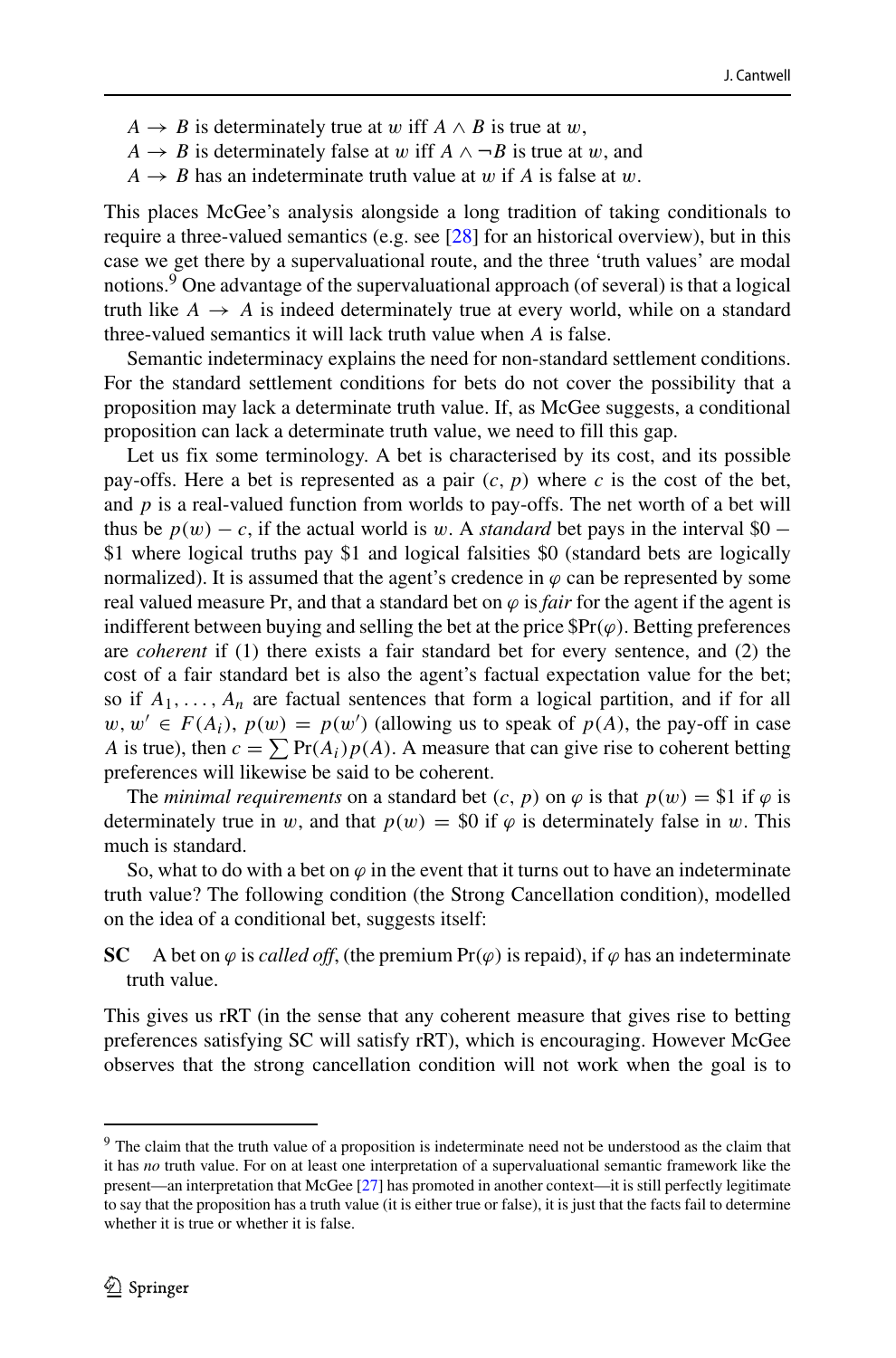measure credences in compound conditional sentences. For a sentence like  $(A \rightarrow$ *B*)  $\land$  ( $\neg A \rightarrow B$ ) cannot be determinately true (if *B* is not a logical truth), but it can be determinately false, so a bet on the conjunction cannot be won but can be lost, and so the only rational price to pay for the bet would be \$0. Yet it is not hard to find examples where a rational agent could assign such a sentence a non-zero probability.

If we are to take seriously the contention that conditionals allow for indeterminate truth values we must allow that agents take the space of possibilities where a proposition has indeterminate truth value to have a more finely grained epistemic structure than the strong cancellation condition can capture. Moreover, this more finely grained epistemic structure should be grounded in a more finely grained semantic structure.

McGee points us in this direction; for, intuitively, there seems to be additional semantic structure that could and perhaps should have epistemic significance. To illustrate the idea, consider the pair:

- <span id="page-14-1"></span><span id="page-14-0"></span>(1)  $(A \rightarrow B) \land (\neg A \rightarrow C)$ .<br>(2)  $(\neg A \rightarrow B) \land (\neg A \rightarrow C)$
- $(\neg A \rightarrow B) \land (\neg A \rightarrow C).$

Assuming that all sentences involved are factual and logically independent, both conjunctions will lack a determinate truth value in the event that  $A \wedge B$  is true; for then their second conjunct  $\neg A \rightarrow C$  will lack a determinate truth value. But there is a difference between  $(1)$  and  $(2)$ . For in  $(1)$  the first conjunct is determinately true when  $A \wedge B$  is true, while in [\(2\)](#page-14-1) *both* conjuncts have indeterminate truth value. We might say, somewhat suggestively (these are not McGee's labels), that when  $A \wedge B$  is true, [\(1\)](#page-14-0) is 'partially true' while [\(2\)](#page-14-1) is 'strongly indeterminate'.

This appears to be borne out by intuition. Consider an example from [\[24\]](#page-43-27) concerning the toss of a die:

If it's above three it will be a six, and if it's below three it will be a one.

On the present semantics the conjunction is determinately false if the die shows a two, four or seven. It cannot be determinately true, however, if the die shows a one or a six it will be 'partially' true (as one conjunct is true and the other has indeterminate truth value), while if it shows a three it will be *strongly* indeterminate (both conjuncts have indeterminate truth value). This matches the results reported by McDermott where it seems that people, when given the choice between 'true', 'false' or 'neither', tend to view the conjunction as true if the die shows a one or a six, but to lack truth value if it shows a three.

The idea is that we should limit the strong cancellation condition to apply only to the strongly indeterminate case; for only in such cases is there nothing that points either to the truth or the falsity of a proposition. Indeed, this is in effect what McGee's conjunction cancellation condition tells us: when all antecedents of a conjunction of base conditionals are false (and no conditional is a logical truth or falsity), the conjunction itself is strongly indeterminate and a bet on the conjunction should thereby be cancelled. (We will return to what should happen if it is 'partially' true.)

But the distinction between 'partially true' and 'strongly indeterminate' has been made by a mixture of semantic and syntactic criteria. To see the problem, say that a conjunction is 'half-true' when one conjunct is true and the other false, while a conjunction is 'fully false' if both conjuncts are false. Now say that *A* and *B* are both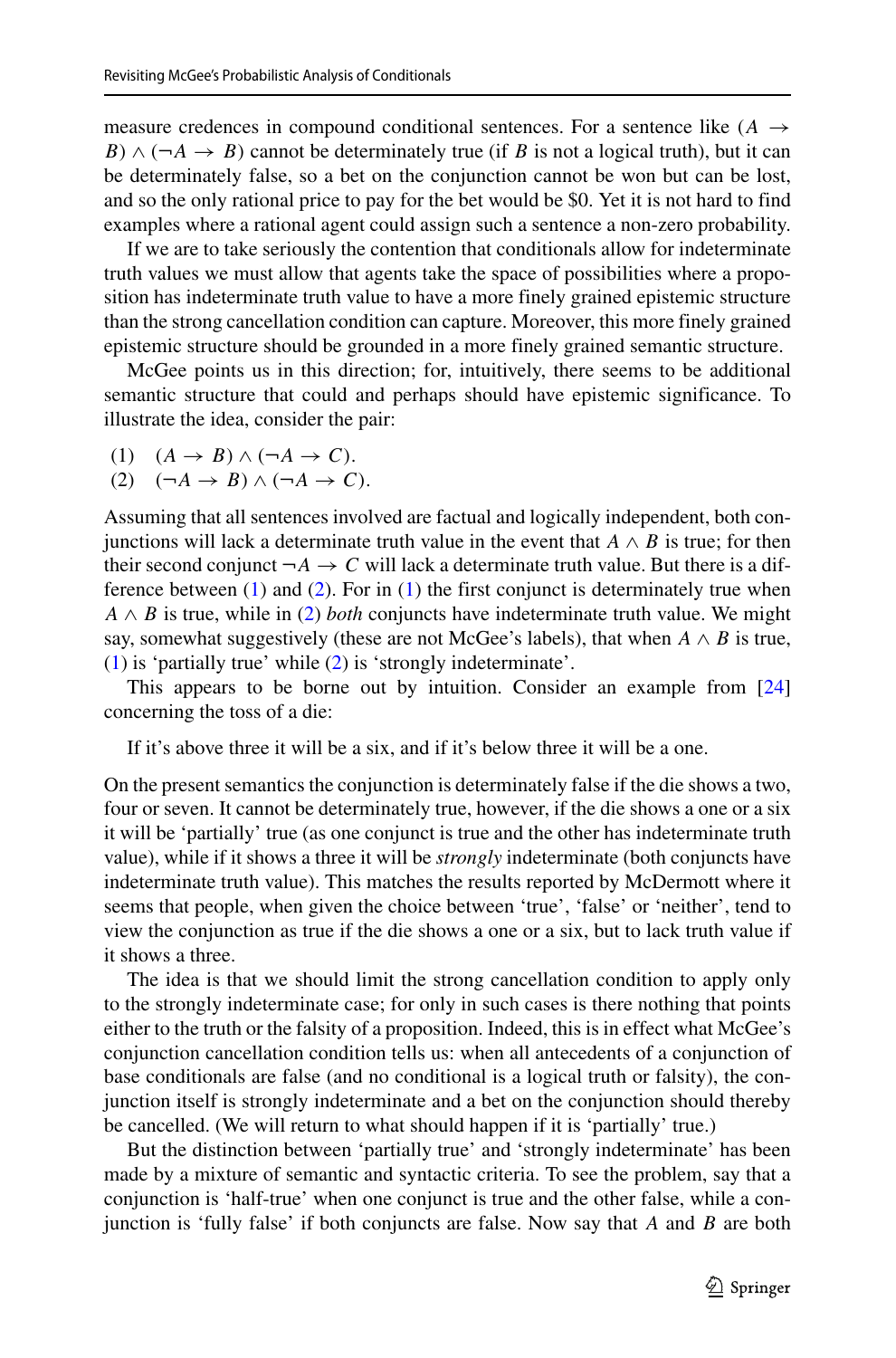false. Then *A*  $\land$  *B* is 'fully false'. Meanwhile *A*  $\land$  ( $\neg$ *A*  $\lor$  *B*) would be 'half-true' in virtue of the truth of  $\neg A \lor B$ . Yet the two conjunctions are logically equivalent. Thus 'half true' and 'fully false' are not properties of the proposition expressed by a conjunction, they draw on both semantic *and* syntactic properties. Why would we think that the distinction between conjunctions that are 'partially true' and 'strongly indeterminate' would fare any better? And if we cannot make the distinction on semantic grounds, where does that leave McGee's Conjunction Cancellation condition?

The semantic framework does not contain 'atomic' propositions in any language independent sense. Moreover, factual propositions—represented as sets of worlds do not come in some 'hierarchy of complexity' that allow us to distinguish, say, 'disjunctive' from 'conjunctive' propositions. Conditional propositions turn out to be different. They exhibit an internal structure that allow them to be placed in a hierarchy of complexity.

For any sets of worlds *X* and *Y* define the conditional operator *>* as follows:

$$
X > Y = \{ f : f(X) \in Y \text{ or } f(X) \text{ is undefined} \}.
$$

If *P* is a proposition such that there exist sets of worlds *X* and *Y* where  $P = X > Y$ , then *P* is a (positive) *simple* proposition, and its complement −*P* is a (negative) *simple* proposition. A *simple compound* proposition is an intersection of simple propositions. Finally, a *complex compound* proposition is a union of simple compound propositions. Every proposition is a complex compound, but there are complex compounds that are not simple compounds, there are simple compounds that are not simple propositions and there are simple propositions that are not factual, giving us a hierarchy of propositional complexity. It is this additional structure that allows us to identify what 'part' of the content of a proposition that becomes indeterminate at a given world.

A *propositional decomposition* is a set K of sets *K* of simple (positive or negative) propositions *P*. The propositional content of a decomposition  $K$ ,  $C(K)$ , is given by:

$$
C(\mathcal{K}) = \bigcup_{K \in \mathcal{K}} \bigcap K.
$$

A propositional decomposition is a representation of a proposition reminiscient of the 'disjunctive normal form' (though note that a propositional decomposition is not a proposition, it is a set of sets of propositions).

For any proposition *P* there is a decomposition *K* such that  $P = C(K)$ .<sup>[10](#page-15-0)</sup> However, a proposition always has more than one decomposition; so we cannot automatically take the properties of a particular decomposition to reflect on the proposition it decomposes. But certain properties of a decomposition are *decomposition invariant*: all decompositions of a proposition possess them, and so reveal an

```
D_f = \{X > \{w\} : f(X) is defined and f(X) = w\}.U_f = \{X > \emptyset : f(X) is undefined}.
```
<span id="page-15-0"></span><sup>&</sup>lt;sup>10</sup>For any selection function *f* we have  $\{f\} = \bigcap D_f \cap \bigcap U_f$ , where

So, any selection function is given by the intersection of a set of positive simple propositions. Hence, any *set* of selection functions can be represented as a set of sets of simple propositions.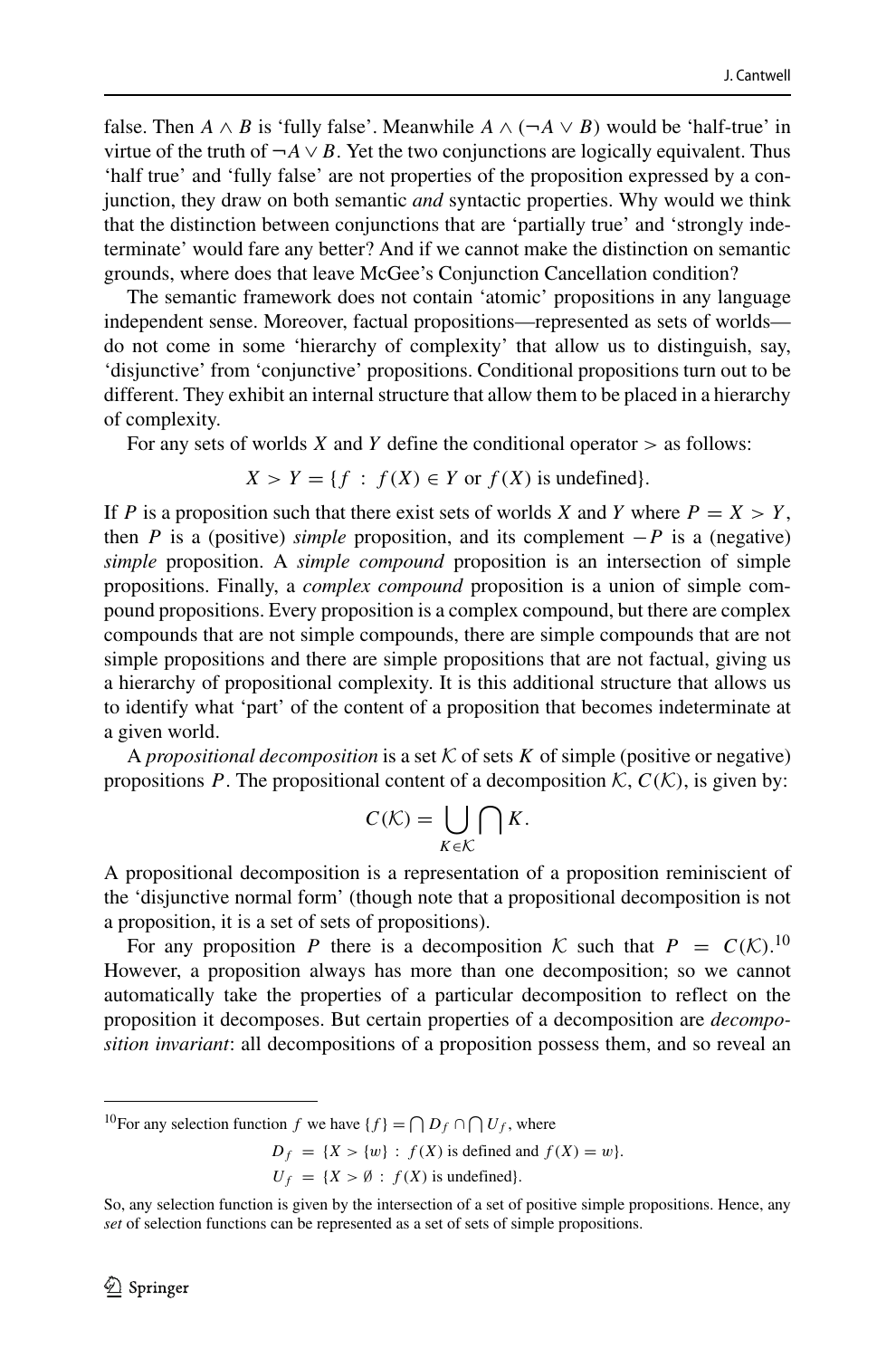underlying structural property of the proposition. In this way they become a stepping stone in extracting the notion of the 'strongly indeterminate' content of a proposition with indeterminate truth value.

When  $K$  is a set of simple propositions define:

 $SIC_w(K) =$  $\mathbf{r}$  $\int$  $\mathbf{I}$ F, if  $\bigcap K$  is determinately true at *w*.  $\emptyset$ , if  $\bigcap K$  is determinately false at *w*.  ${ }{\bigcap}{P \in K : P}$  lacks determinate truth value at *w*}, otherwise.

For a decomposition  $K$  define:

$$
SIC_w(\mathcal{K}) = \bigcup_{K \in \mathcal{K}} SIC_w(K).
$$

 $SIC_w(\mathcal{K})$  is a proposition. It is supposed to capture the (s)trongly (i)ndeterminate (c) ontent of  $C(K)$  in *w* if it in *w* has indeterminate truth value.

At first blush, the analysis seems to fit the bill. For instance, when *A*∧*B* is true, the strongly indeterminate content of  $(A \rightarrow B) \land (\neg A \rightarrow C)$  is expressed by  $\neg A \rightarrow C$ . This is captured by the above definition; for the content of  $(A \rightarrow B) \land (\neg A \rightarrow C)$ can be decomposed by  $K = \{ \{ [A \rightarrow B], [\neg A \rightarrow C] \} \}$ , and  $SIC_w(\mathcal{K}) = [\neg A \rightarrow C]$ for any *w* in which  $A \wedge B$  is true.

But our function  $SIC_w$  can only serve its intended purpose if it is decomposition invariant. Moreover, to check the reasonableness of the analysis we need to minimally ensure that the strongly indeterminate part of a proposition that lacks determinate truth value also lacks determinate truth value. Indeed, we get them both:

#### **Theorem 5**

- 1. If  $C(K) = C(K')$ , then  $SIC_w(K) = SIC_w(K')$ .
- 2. If  $C(K)$  has indeterminate truth value at w, then so does  $SLC_w(K)$ .

So, we can without qualms define, for any proposition *P*:

 $SIC_w(P) = SIC_w(\mathcal{K})$ , for some decomposition  $\mathcal K$  of *P*.

Now we can define our target properties:

#### **Definition 4**

- 1. *P* is *strongly indeterminate* at *w* iff *P* has indeterminate truth value at *w* and  $P = SIC_w(P)$ .
- 2. *P* is *partially true* at *w* iff *P* has indeterminate truth value at *w* and *P* ⊂  $SIC_{w}(P)$ .
- 3. *P* is *partially false* at *w* iff *P* has indeterminate truth value at *w* and  $SIC_w(P) \subset$ *P*.

So, for instance  $(A \rightarrow B) \land (\neg A \rightarrow C)$  will be partially true when  $A \land B$  is true as it entails its strongly indeterminate content  $\neg A \rightarrow C$ . Meanwhile,  $(A \rightarrow$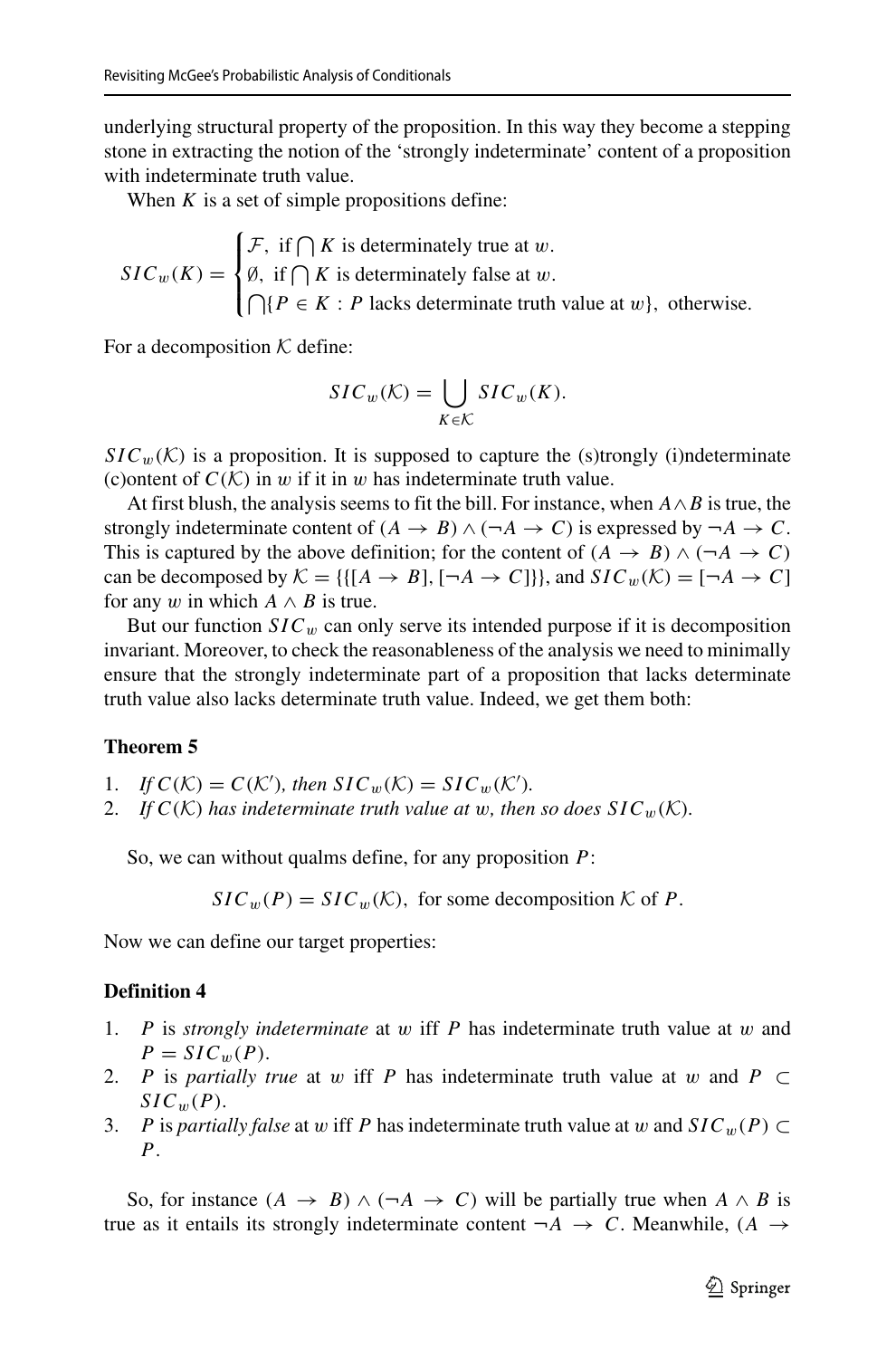$\neg B$ )  $\vee$  ( $\neg A \rightarrow C$ ) will be partially false when  $A \wedge B$  is true as it is entailed by its strongly indeterminate content  $\neg A \rightarrow C$ .

Note, however, that the trichotomy is not exhaustive, there are complex compound propositions that have an indeterminate truth value at *w* but are neither strongly indeterminate, partially true, nor partially false. For instance  $\neg B \rightarrow C$  expresses the strongly indeterminate content of  $\neg A \lor ((\neg B \rightarrow C) \land D)$  in the case that  $A \land B \land D$ is true. But  $\neg A$  ∨ *(* $(\neg B \rightarrow C) \land D$ *)* neither entails nor is entailed by  $\neg B \rightarrow C$ . Propositions that are neither partially true, partially false nor strongly indeterminate will be said to be *semantically neutral*.

Having established the semantic credentials of the notion of a strongly indeterminate proposition we can state the *weak* cancellation condition:

WC A bet on  $\varphi$  is called off (premium refund) if  $\varphi$  is strongly indeterminate.

In combination with the other requirements the weak cancellation condition turns out to be equivalent to McGee's conjunction cancellation condition.

So let us turn to the remaining cases: the pay-off for a bet on  $\varphi$  if it turns out to have indeterminate truth value without being strongly indeterminate. It is not easy to see how this case should be handled. All we know is that we cannot simply cancel such bets; for then we in effect have the strong cancellation condition. However, McGee shows that there is a sense in which we don't *need* to explicitly state the settlement conditions for this case. This is where his assumption of bet-additivity comes in: combined with the other conditions, it will fill in the blanks. And bet-additivity has its own appeal: its epistemic counterpart is the assumption that rational credences should be probabilistically additive. On this basis McGee secures a Dutch book argument for the claim that rational credences should be representable as McGee-measures. We get a corresponding result with the present settlement conditions.

#### **Theorem 6** *The following claims are equivalent:*

- 1. *Pr is a McGee-measure.*
- 2. *Pr is coherent and the class of fair standard bets for Pr satisfies the minimal requirements, the weak cancellation condition and bet-additivity.*

For instance, as McGee shows, the settlement conditions jointly imply that a fair standard bet on  $(A \rightarrow B) \land (C \rightarrow D)$  should pay:

- 1. \$1 if  $A \wedge B \wedge C \wedge D$ .<br>2. \$0 if  $(A \wedge \neg B) \vee (C)$ .
- 2. \$0 if  $(A \land \neg B) \lor (C \land \neg D)$ .<br>3. \$Pr $(A \rightarrow B \land C \rightarrow D)$  (the l
- 3. \$Pr( $A \rightarrow B \land C \rightarrow D$ ) (the bet is cancelled, premium repaid), if  $\neg A \land \neg C$ .<br>4. \$Pr( $C \rightarrow D$ ), if  $\neg C \land A \land B$ .
- 4.  $\oint Pr(C \to D)$ , if  $\neg C \land A \land B$ .<br>5.  $\oint Pr(A \to B)$ , if  $\neg A \land C \land D$ .
- $\text{SPr}(A \rightarrow B)$ , if  $\neg A \land C \land D$ .

We recognize the minimal requirements in (1) and (2) and the weak cancellation condition in  $(3)$ . It is  $(4)$  and  $(5)$  that are special; for they do not give the same pay-off as as a clear win, a clear loss, or a cancelled bet: they are *partial* compensations. These 'partial' payoffs are derived from the other conditions together with bet-additivity.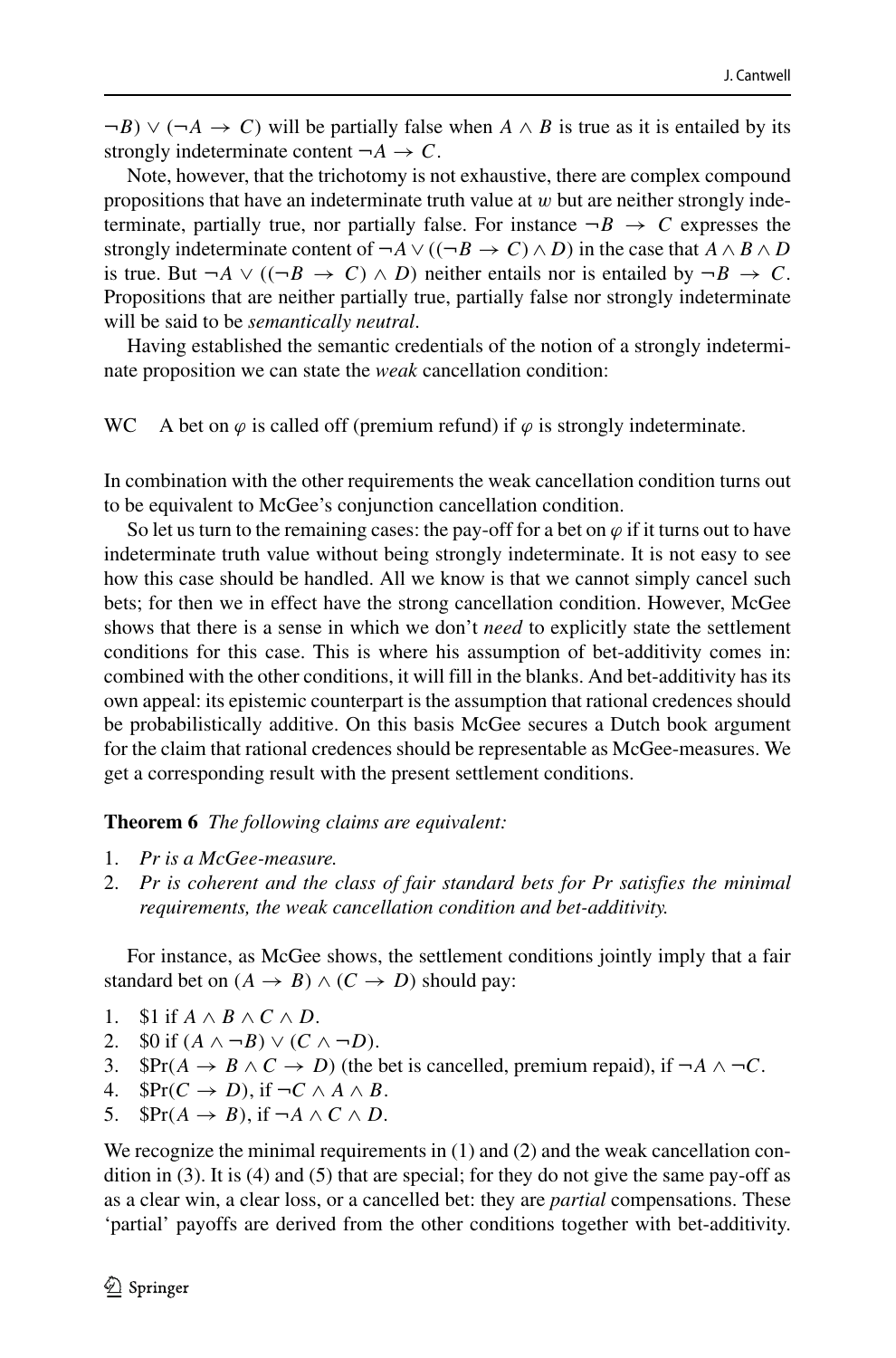The fact that the settlement conditions give rise to such partial compensations is arguably the most contentious implication of McGee's settlement conditions.

To get a feeling for what is going on, take the case when  $\neg C \land A \land B$  is true. In this case  $A \rightarrow B$  is determinately true and  $C \rightarrow D$  is strongly indeterminate; so their conjunction is partially true. The pay-off for a bet on  $(A \rightarrow B) \land (C \rightarrow D)$  will then be  $\mathbb{S}Pr(C \to D)$ , where  $C \to D$  is its strongly indeterminate content. Except in the extreme case where the conditionals have probability 0 or 1, this pay-off will be higher than a premium refund, but less than \$1: the pay-off will be proportionate to the probability of its strongly indeterminate content. A standard fair bet on a partially *true* proposition is thus *partially* won, and the pay-off is the probability of its strongly indeterminate content. (Correspondingly, a standard fair bet on a partially *false* proposition will be partially *lost*, the pay-off in non-extreme cases will be less than a premium refund but greater than \$0, and the pay-off is still the probability of its strongly indeterminate part.)

We can generalise this. Consider the *partial compensation* condition:

PC The pay-off for a fair standard bet on  $\varphi$  at  $w$  is the probability of its strongly indeterminate content at *w*.

(Given the definition of  $SIC_w$  it is straightforward to show that for any sentence  $\varphi$ there are factual sentences  $A_1^{\varphi}$ ,  $\ldots$ ,  $A_n^{\varphi}$  that form a logical partition, and sentences  $\psi_1^{\varphi}, \ldots, \psi_n^{\varphi}$ , such that  $SLC_w(\varphi) = [\psi_i^{\varphi}]$  if  $w \in F(A_i^{\varphi})$ . So, the partial compensation condition states that a fair standard bet on  $\varphi$  will pay  $\oint Pr(\psi_i^{\varphi})$  if  $A_i^{\varphi}$  is true.)

The partial compensation condition provides a single settlement condition for all bets. The conditions under which a bet is settled are stated purely in terms of the semantic properties of the sentence one bets on, and are stated without any side rules like bet-additivity or conjunction cancellation. Note, however, that the pay-off for a bet under a given condition is not fixed by factual or semantic properties alone, but by the credences of the agent.

**Theorem 7** *The following claims are equivalent for any measure Pr:*

- 1. *Pr is a McGee-measure.*
- 2. *Pr is coherent and the class of fair standard bets for Pr satisfies the partial compensation condition.*

When we take away the betting context the partial compensation condition is ultimately an epistemic thesis about the evidential weight provided by the different possible ways in which a proposition can have an indeterminate truth value. The weight can be either positive or negative, but will not categorically establish the truth or falsity of the proposition. Now, in at least some domains where we (or some) are ready to speak of indeterminacy—e.g. in making claims about the outcome of a quantum experiment or about the position of a sub-atomic particle—we are still ready to differentiate those indeterminate propositions that have a high probability of being true from those that do not (all indeterminate propositions are not epistemically on par). The partial compensation condition makes sense if the indeterminacy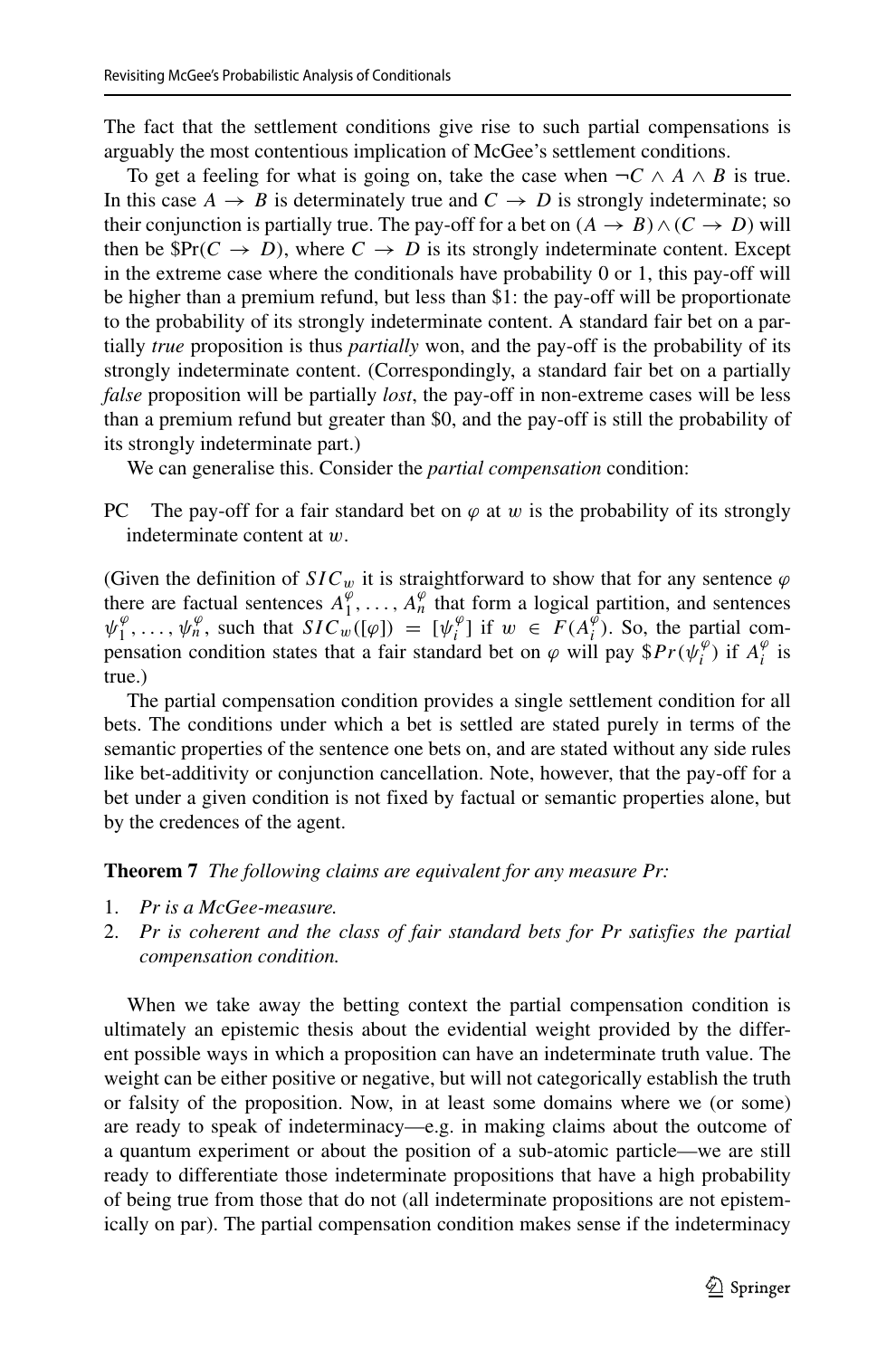of conditional propositions follow suite and also allows for such differentiation: the possibility that a conditional proposition has indeterminate truth value can rationally count as evidence for or against the proposition.

The point is not that the partial compensation condition provides a more compelling Dutch book argument than the conditions given by McGee. To the contrary, once we make explicit the role of partial compensations, one would expect more (not less) worries about the plausibility of the argument. But we have unveiled the semantic underpinning for McGee's settlement conditions and the interplay between semantic and epistemic properties that they require.

Indeed, it turns out that the underlying problem of how to epistemically deal with what has here been diagnosed as semantic indeterminacy provides a significant hurdle for any account: the space of factual possibilities is not sufficiently fine-grained to yield, for each conditional proposition, a determinate true/false verdict, whether one is comfortable of talking about semantically indeterminate propositions or not. For say that one is sceptical of partial compensations in bets (as I expect many would be). This means that one must give up on one of McGee's settlement conditions: the minimal requirements, bet-additivity or the weak cancellation condition. The obvious strategy would be to reject the weak cancellation condition (rejecting the minimal requirements or bet-additivity would require us to drop the standard laws of probability). However, as it turns out, this will not solve our problems with partial compensation; for we still face a significant hurdle.

Settlement conditions can be said to be *finitely partition invariant* for some sentence  $\varphi$  if there is some finite partition  $E_1, \ldots, E_n$  of worlds, such that for any agent, if  $(c, p)$  is a fair standard bet on  $\varphi$  for that agent, then  $p(w) = p(w')$  whenever *w*,  $w'$  ∈  $E_i$  (for  $1 \le i \le n$ ). Finite partition invariance for  $\varphi$  implies that there is an agent-independent fixed finite (though it can be arbitrarily large) set of factual possibilities that can be relevant when settling a bet on  $\varphi$  (the pay-off at each possibility can still be agent-dependent). A bet on a factual sentence trivially satisfies this (the partition consists of the set of worlds in which it is true and the set of worlds in which it is false); moreover, assuming the partial compensation condition, we get finite partition invariance for all sentences.

**Observation 4** If the settlement conditions satisfy the minimal requirements, satisfy bet-additivity, yield rRT, do not constrain probabilities on factual sentences (more than requiring them to be coherent), and are such that any fair bet must give a payoff of either \$0, \$1 or premium refund (no further 'partial compensations' allowed), then no sentence of the form  $\neg A \land (A \rightarrow B)$  where  $A \rightarrow B$  is logically contingent can have finitely partition invariant settlement conditions.

So even if we simply drop the weak cancellation condition there will be no straight-forward way of avoiding partial compensations. We can toy with the idea of rejecting finite partition invariance for a whole class of sentences (minimally: all sentences of the form  $\neg A \land (A \rightarrow B)$ , but it is hard to see how such an account would be developed, or what could count in its favour. Absent an implausibly fine-grained structure of factual considerations, one cannot account for rational probabilistic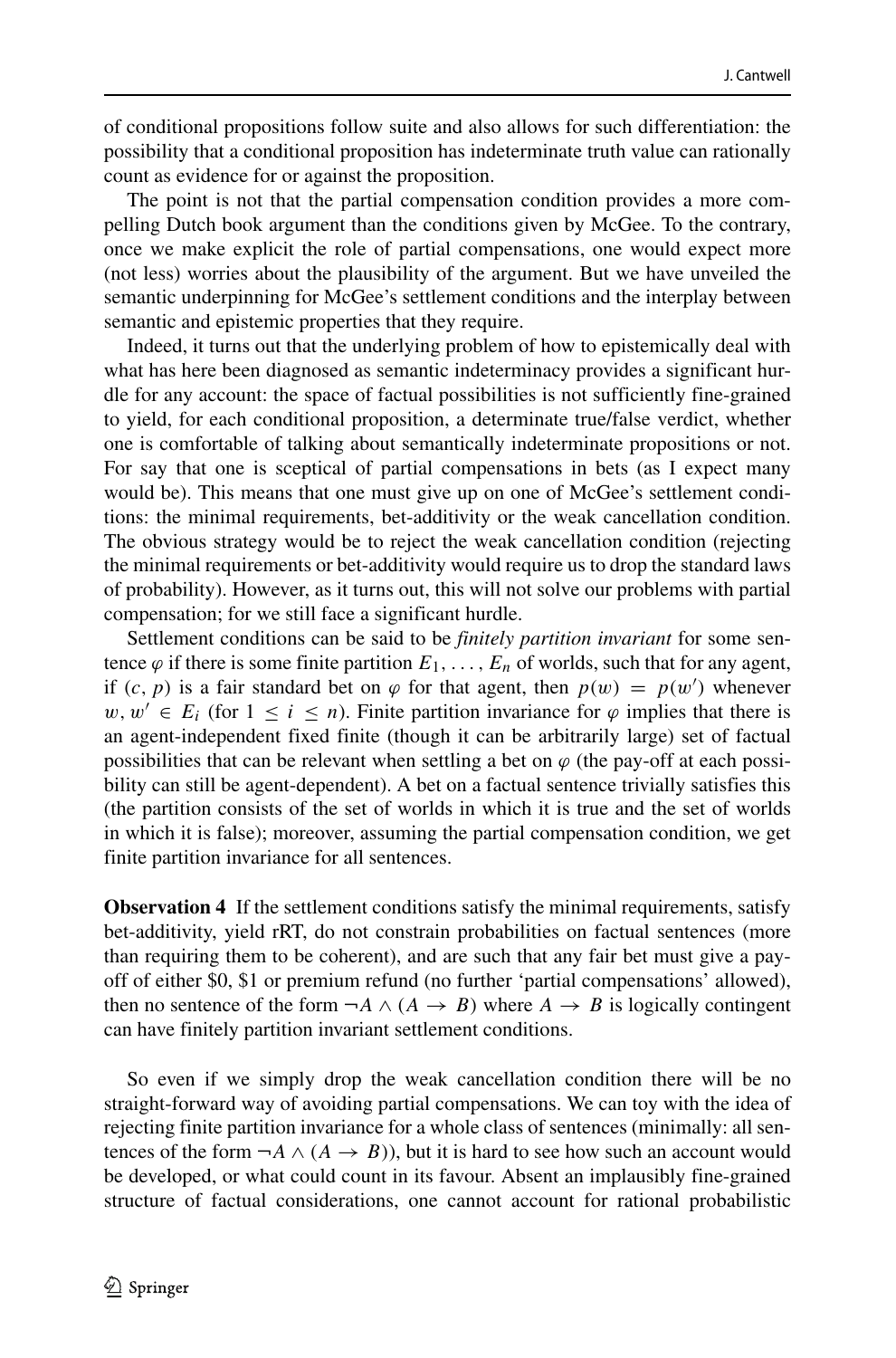attitudes towards complex conditional propositions by taking every factual possibility to be either irrelevant (premium refund) or as conclusive evidence for the truth or the falsity of the proposition. This is indirect evidence for the contention that conditionals do not express purely factual propositions. Importantly it would appear that—contrary to what one might expect—it is the combination of rRT and additivity that pushes us towards a commitment to partial compensations.

The most contentious implication of McGee's settlement conditions for bets—that pay-offs should allow for partial compensation—-comes from principles that many would otherwise accept. If one accepts them one also owes an explanation for the basis of the partial compensations.

Someone sceptical of McGee-measures but not of rRT or additivity, and who can stomach partial compensations, still has room for manoeuvre. For from Observation [2](#page-5-0) we know that rRT and probabilistic additivity do not jointly imply GI; so there should be settlement conditions that allow for different pay-offs than those dictated by McGee's analysis. These can be had only by dropping or weakening the weak cancellation condition. For instance, one can replace it with the *very* weak cancellation condition:

VWC A bet on  $\varphi$  is cancelled, if  $\varphi$  expresses a *simple* proposition that is strongly indeterminate.

This will still give us rRT without giving GI.

But merely weakening a condition is not sufficient. Given only the very weak cancellation condition, bet-additivity will not allow us to derive settlement conditions for bets on other indeterminate propositions. One must thus find some other settlement conditions for these, and, as shown, they must allow for partial compensations that presumably should be motivated in some way.

But why—if we can stomach the idea of partial compensations—would we think that we need to weaken the weak cancellation condition?

# **6 Counterexamples!?**

#### **6.1 The Counterexamples**

McGee's analysis has repeatedly been held to ascribe unintuitive—indeed *wrong* probabilities to complex sentences, which arguably has seriously affected the reception of the analysis. A number of counterexamples have been put forward to show this. The counterexamples have been aimed at GI and so strike equally at Stalnaker and Jeffrey's analysis.

Edgington [\[5\]](#page-43-28) comes with the perhaps first documented counterexample; tersely delivered as follows:

Take an ordinary fair coin. "If it's first tossed at  $t_0$ , it will land heads, and if it's first tossed at *t*1, it will land heads" should get 1/2, not 1/4. (p. 202, notation changed)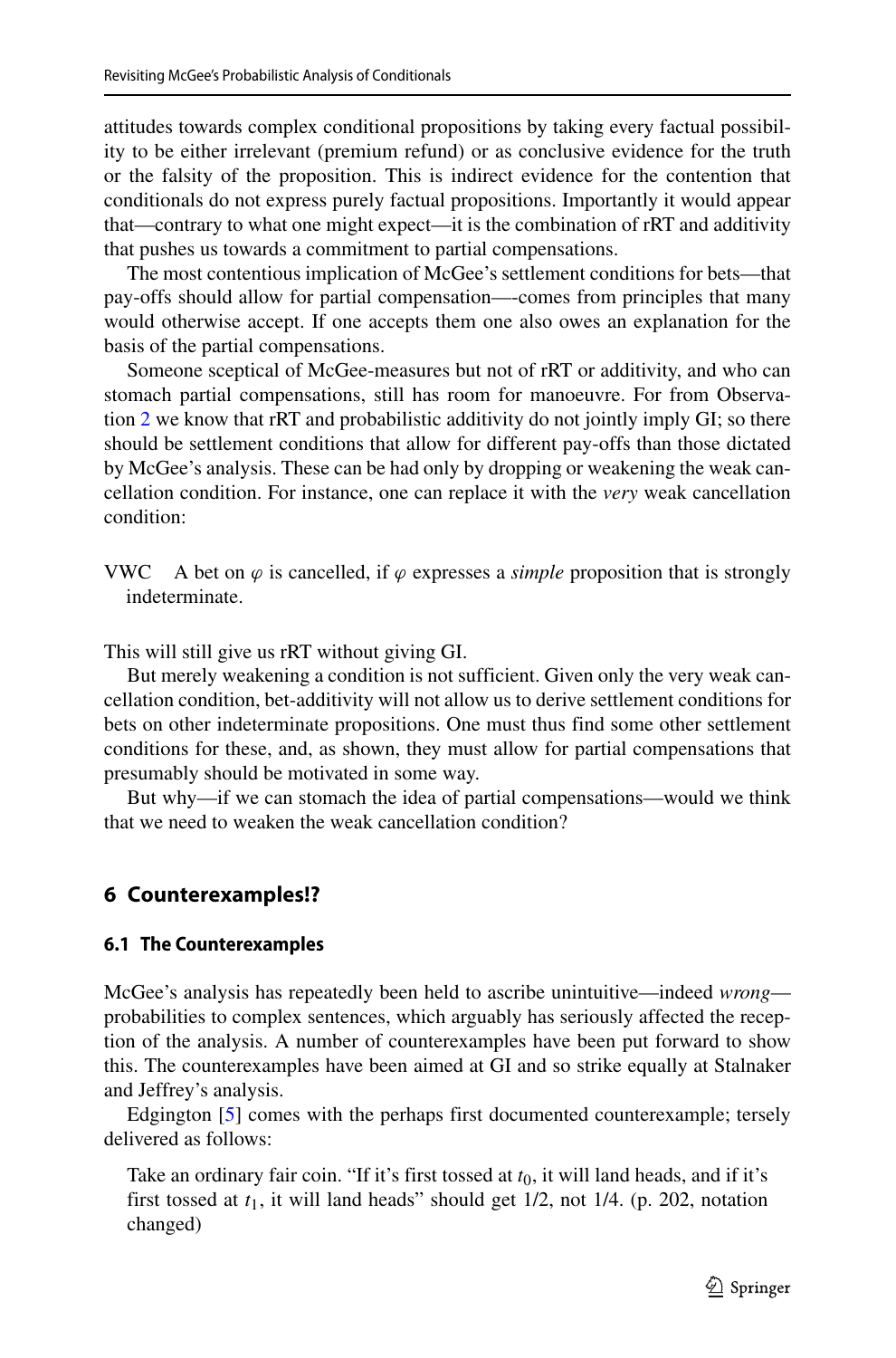With the intuition that a coin can only be tossed for the first time once, and as the coin is fair this first toss—whenever it occurs—will have probability 1*/*2 of landing heads. But a McGee-measure will assign the conjunction probability 1*/*4 (which will decrease further if we add more conjuncts, like "If it's first tossed at  $t_2$ , it will land heads").

Lance [\[20\]](#page-43-29) develops a counterexample in more detail. He colourfully sketches a scenario where a werewolf tossed a coin whether or not to stalk the neighbourhood where Jones lived. If the werewolf stalked the neighbourhood, everyone that was outside died. There is an even chance that Jones went out (an event that is probabilistically independent of whether the werewolf stalked the neighbourhood) and, given that he went out, an even chance that he went out the front door and an even chance that he went out the back door.

The situation can be represented as follows:

J. went out front J. went out back J. stayed in

| Werewolf   J. killed (.125)   J. killed (.125)   J. lives (.25)      |  |
|----------------------------------------------------------------------|--|
| $\neg$ Werewolf   J. lives (.125)   J. lives (.125)   J. lives (.25) |  |

With these assumptions in place Lance asks us to consider the probability of the conjunction:

(3) If Jones went out the front door, he was killed by the werewolf and if Jones went out the back door he was killed by the werewolf.

Given rRT the probability of each conjunct should be .5. As all the factual probabilities are given, we can calculate the probability that a McGee-measure will assign to their conjunction: .25. However, Lance argues, this is the wrong answer; the right answer is .5.

This is due to the fact that each conditional comes down to the question of where the werewolf went tonight. If she went to our neighbourhood she killed anyone outside. That is, if the werewolf is in our neighbourhood, then if Jones went out the front, it is certain that he was killed and if he went out the back, it is certain that he was killed. Similarly, if the werewolf is somewhere else, it is certain that Jones was not killed upon going out either door. So if the werewolf is in our neighbourhood, both conditionals are true (or highly assertible). If not, both are false. (p.271)

Bradley [\[2\]](#page-43-30) has proposed a similarly structured counterexample directed at a special case of GI that doesn't require a conjunction of conditionals. He sketches the following scenario:

Suppose that we have before us a coin that is known to be biased but that we do not know whether it is biased in favour of heads or in favour of tails (it is either a two-headed or two-tailed coin, say).

Bradley supposes, furthermore, that whether the coin is tossed is independent of whether it is biased heads or tails. Let  $bh = \text{coin}$  is biased heads,  $bt = \text{coin}$  is biased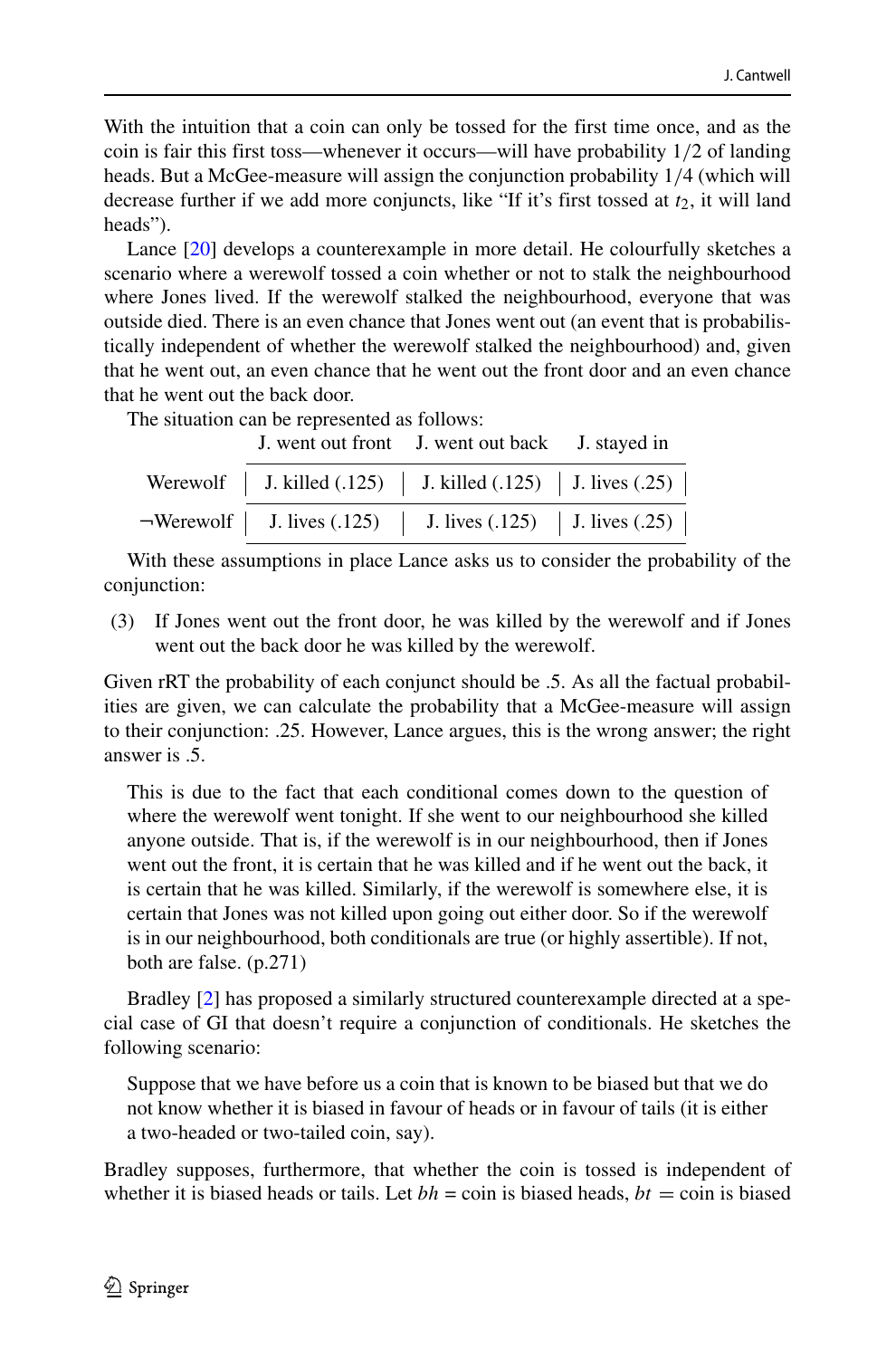tail,  $to = \text{coin}$  is tossed,  $H = \text{coin}$  lands heads. Bradley suggests that we should have:

$$
Pr(bh \land (to \rightarrow H)) = Pr(bh).
$$

This makes intuitive sense. For, Bradley argues, we should have:

$$
\Pr_{bt}(to \to H) = 0,
$$

because "given that the coin is biased toward tails, it is certain that the coin would not have landed heads had it been tossed" (p.553). So (as the ratio rule for conditioning is assumed) Pr(bt  $\wedge$  (to  $\rightarrow$  *H*)) = 0, and so Pr( $\neg bt \wedge (to \rightarrow H)$ ) = Pr(bh  $\wedge$  $(to \rightarrow H)$  = Pr $(to \rightarrow H)$ . Due to independence, Pr $(to \rightarrow H)$  = Pr $(bh)$ . But then  $Pr(bh \wedge (to \rightarrow H)) = Pr(bh).$ 

Assuming that Pr(bh) = .5 we thus have Pr(bh  $\land$  (to  $\rightarrow$  *H*)) = .5. But a McGee-measure will give us  $Pr(bh \wedge (to \rightarrow H)) = .25 \neq Pr(bh)$ . Hence we have a counterexample to McGee's analysis.

McDermott [\[24\]](#page-43-27) offers two counterexamples directed at McGee's account. Here is the first (p.26, numbering changed)), where he is considering the toss of a fair die:

<span id="page-22-0"></span>The following example is one about which everyone's intuitions are clear:

(4) If it's odd it will be below three, and if it's even it will be above three.

This is true if the result is a six, four, or one, false otherwise; so its assertability is 0.5.

McGee-measures will, by contrast, assign [\(4\)](#page-22-0) probability 2*/*9.

The second counterexample that McDermott considers (p.27) also concerns the toss of a die:

<span id="page-22-1"></span>(5) If it's even it will be above three, and if it's odd it will be above three.

McDermott suggests that "Most people think that  $(5)$  is equivalent to 'It will be above three"', an equivalence supported by his own semantic account, but not by McGee's. For a McGee-measure will never have

$$
Pr((A \to B) \land (\neg A \to B)) = Pr(B)
$$

when *A* and *B* have non-extreme (0 or 1) probabilities.

#### **6.2 Proving more than one cares for**

All the counterexamples were explicitly aimed at GI. The authors are all quite explicit that they are not challenging rRT. However:

**Observation 5** Let  $\mathcal{L}$  be a normal conditional logic (that is, a Tarskian logic satisfying MP<sup>⊃</sup>, CL, CN, CK, and LLE) that in addition satisfies:

rMP  $A, A \rightarrow B \vdash_C B$ . rCS  $A, B \vdash_{\mathcal{L}} A \rightarrow B$ .  $S\alpha$   $A \rightarrow (B \wedge C) \vdash_{\mathcal{L}} (A \wedge B) \rightarrow C$ .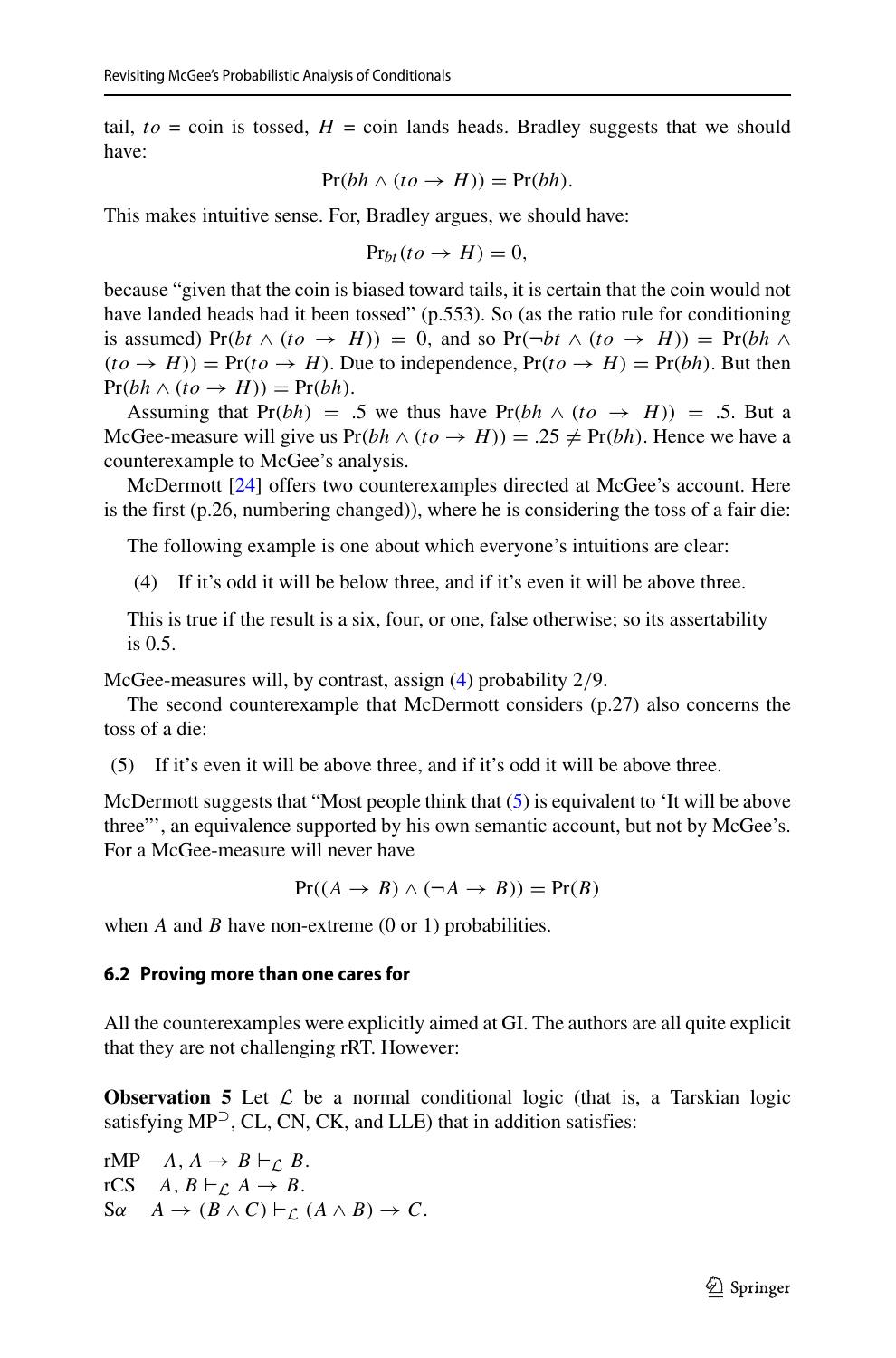Let Pr be an additive *L*-based measure, and *A*, *B* and *C* be factual sentences.

- 1. If  $Pr((A \rightarrow B) \land (C \rightarrow B)) = Pr(C \rightarrow B)$ ,  $Pr(A \land \neg B) > 0$ , and  $Pr(\neg A \land C \land B) > 0$ , then Pr does not satisfy rRT.
- 2. If  $Pr(C \wedge (A \rightarrow B)) = Pr(C)$ ,  $Pr(A \wedge \neg B) > 0$  and  $Pr(\neg A \wedge C) > 0$ , then Pr does not satisfy rRT.
- 3. If  $Pr((A \to B) \land (\neg A \to B)) = Pr(B), 0 < Pr(A) < 1, \text{ and } 0 < Pr(B) < 1,$ then Pr does not satisfy rRT.

The premises of (1) are satisfied in Edgington's and Lance's counterexample, the premises of (2) are satisfied in Bradley's, and the premises of (3) are satisfied in McDermott's second example (I will return to his first example). In no case can rRT be satisfied. So the counterexamples that were nominally levelled at GI somewhat unexpectedly (and, I take it, unintentionally) turn out to function as counterexamples to rRT.

The results of Observation 5 are unexpected, and what makes them unexpected, I would suggest, is that the counterexamples allow for a rather subtly misleading *partial* fulfilment of rRT. For instance, in Lance's example any pair of the factual propositions *a werewolf is about*, *Jones walked out the front door*, *Jones walked out the back door*, and *Jones was killed* can be combined into conditionals like *If a werewolf is about then Jones walked out the front door* that satisfy rRT while maintaining the intuitions of the example. But when these 'core' factual propositions enter into various boolean combinations (e.g. disjunctions), thereby widening the space of factual propositions, this no longer holds. For instance, what happens to a conditional like *If it is either the case that a werewolf is about or Jones walked out the front door, then Jones was killed*? From the proof of the above observation one can see that it is not possible for all such 'peripheral' conditionals to satisfy rRT while maintaining Lance's intuitions concerning the example. The same for Edgington's, McDermott's and Bradley's counterexamples. The violations of rRT are 'hidden' in these peripheral propositions and, correspondingly, difficult to detect.

The conclusion can of course be resisted by rejecting one of the logical principles that are presupposed, or the standard laws of probability. Rejecting the logical principles, however, is not so easy; for they are rather weak, at least given a commitment to rRT.

First, all the logical principles only concern base conditionals. Nothing is assumed about conditionals with non-factual consequents.

Second, all logical principles invoked are ICL-valid. So the logical principles make full room for McGee-measures, and these satisfy rRT. So the logical principles are not inherently hostile to rRT.

Third, from Observation 2 we can see that ICL+rRT does not imply GI. As GI is not assumed, the counterexamples will be in conflict with rRT even in the absence of GI. So the logical principles do not beg the question with regard to significant alternatives to McGee's analysis.

Fourth, the logical principles invoked are jointly strictly weaker than ICL. Importantly, no use is made of the most contentious principles of ICL: Import-Export and Conditional Excluded Middle.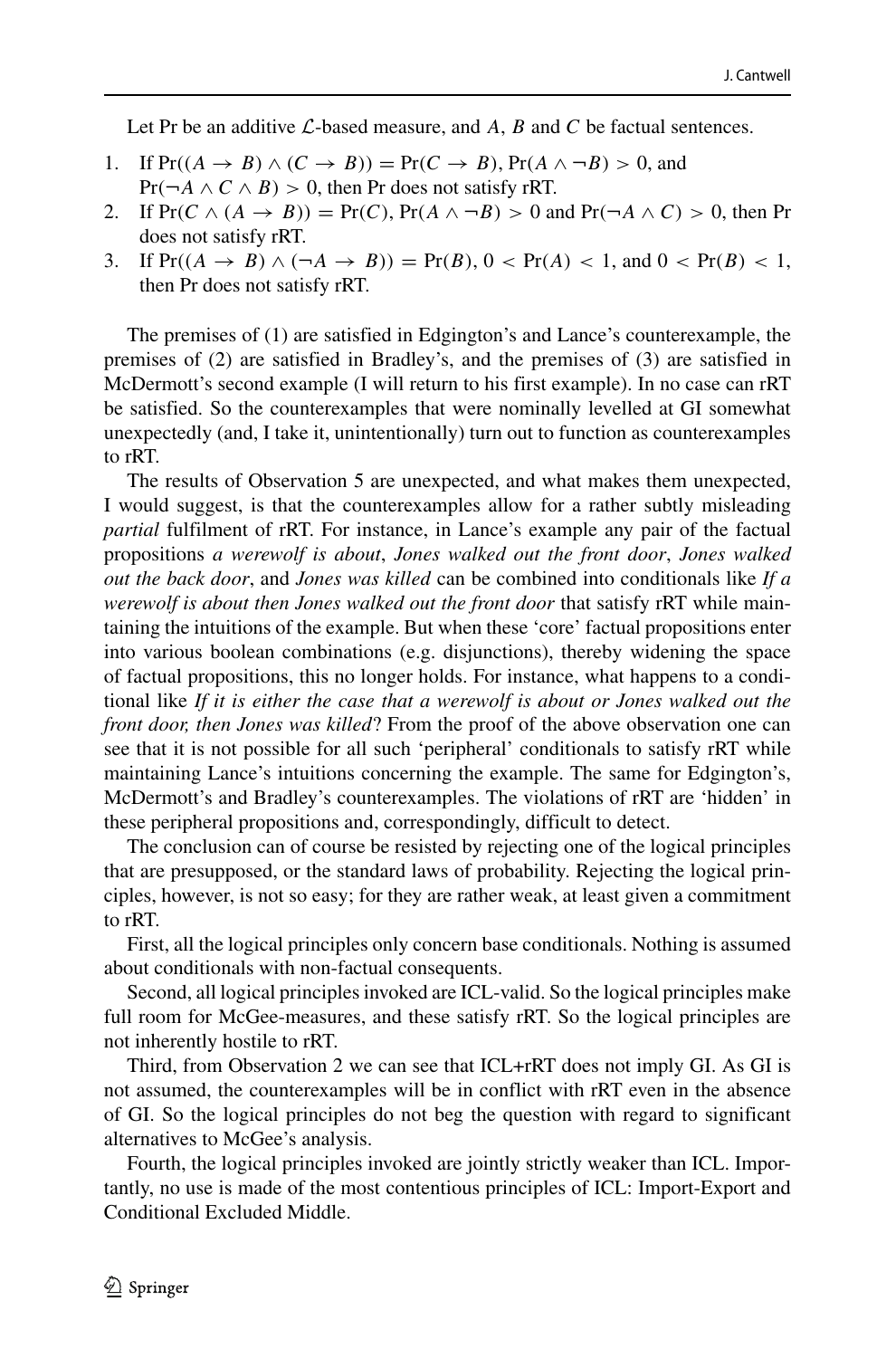Fifth, all the logical principles have independent appeal. Normality ( $CK + CN +$ LLE) is more or less a pre-condition for any semantically well-behaved conditional, and the only criticism of rMP that I am aware of is that it is *too weak* (by only being a *restricted* form of modus ponens). So, assuming that the Tarskian principles of classical logic and the standard laws of probability theory are beyond reproach in this context, only S*α* and rCS can reasonably be held under suspicion.

Consider S*α* first. It is valid in both Stalnaker's basic system C2 as well as in Lewis' system VC (following the terminology of [\[29\]](#page-43-31)). Moreover, (and perhaps more importantly) given rRT it is 'probabilistically valid', in the sense that for any probability measure satisfying rRT we will have:

$$
Pr(A \to (B \land C)) \le Pr((A \land B) \to C).
$$

The relationship between such probabilistic validity and logic is important. Quite generally we expect general constraints on a probability measure to be *neutral* with regard to the space of possibilities allowed by the semantics. That is, we expect that  $Pr(\varphi) \leq Pr(\psi)$  will hold for all probability measures satisfying the constraints only if *ϕ* semantically entails *ψ*. For if *ϕ* does not semantically entail *ψ*, it must be possible that  $\varphi$  is true but that  $\psi$  is false, and if this possibility is sufficiently likely, the probability of  $\varphi$  will exceed that of  $\psi$ . To insist that it is possible that  $\varphi$  is true and that  $\psi$  is false, but—as a general probabilistic constraint—that the probability of this possibility is sufficiently low to ensure that  $Pr(\varphi) \leq Pr(\psi)$ , would be to add a probabilistic constraint that is not neutral with regard to the possibilities allowed by the semantics. So to reject S $\alpha$  is to reject rRT as a semantically neutral constraint.<sup>11</sup>

So rCS remains. It too is valid in both Stalnaker's C2 and Lewis' VC. Moreover, it is probabilistically valid given rRT; for  $Pr(A \wedge B) < Pr(A \rightarrow B)$ . So, again, defending rRT from the counterexamples by weakening the logic will just strike back at rRT.

<span id="page-24-0"></span><sup>&</sup>lt;sup>11</sup>The dialectical situation is somewhat nebulous as there is, to my knowledge, no one who actively endorses rRT who actively rejects S*α*. However, the multi-dimensional framework developed by [\[2\]](#page-43-30) (the same paper where he offers his counterexample to McGee) at least opens for the possibility. Bradley seeks a framework in which one can have rRT and additivity while satisfying the probabilities of the counterexamples and suggests that this can be done by weakening McGee's GI to a principle of restricted independence of antecedents rIA:  $Pr(\neg A \land (A \rightarrow B)) = Pr(\neg A) \times Pr(A \rightarrow B)$  (this is our principle IA restricted to factual consequents). As Bradley notes rIA implies rRT. Bradley's full semantic framework, outlined in his concluding section, is essentially a selection function semantics like McGee's, where selection functions are encoded as sequences of worlds. It features Centering, but Bradley does not state (or discuss) any further constraints, like the constraint that if  $f(X) \in Y \cap Z$ , then  $f(X \cap Y) \in Z$ ) (central to Stalnaker-style treatments of conditionals and which validates S*α*). Without further constraints all conditionals with non-equivalent antecedents become logically independent of each other, thus a logical principle like S*α* will not be validated. Indeed, as Bradley suggests, it is plausible that weakening GI to rIA will allow the intuitions of the counterexamples to stand, but—and there is nothing to suggest that Bradley was aware of this—*only in the absence of Sα and similar properties*. Bradley offers no discussion of the problems associated with giving up S*α* and related logical properties, including the problem that in the absence of S*α* a principle like rRT will not be neutral to the space of possibilities. So Bradley's framework opens for the possibility that we have rRT without  $S\alpha$ , but he does not in any way argue for the plausibility of this combination. (Let me emphasize that these comments are in no way intended as a criticism of Bradley or his paper—it would be absurd to demand discussion of a result that did not exist at the time.)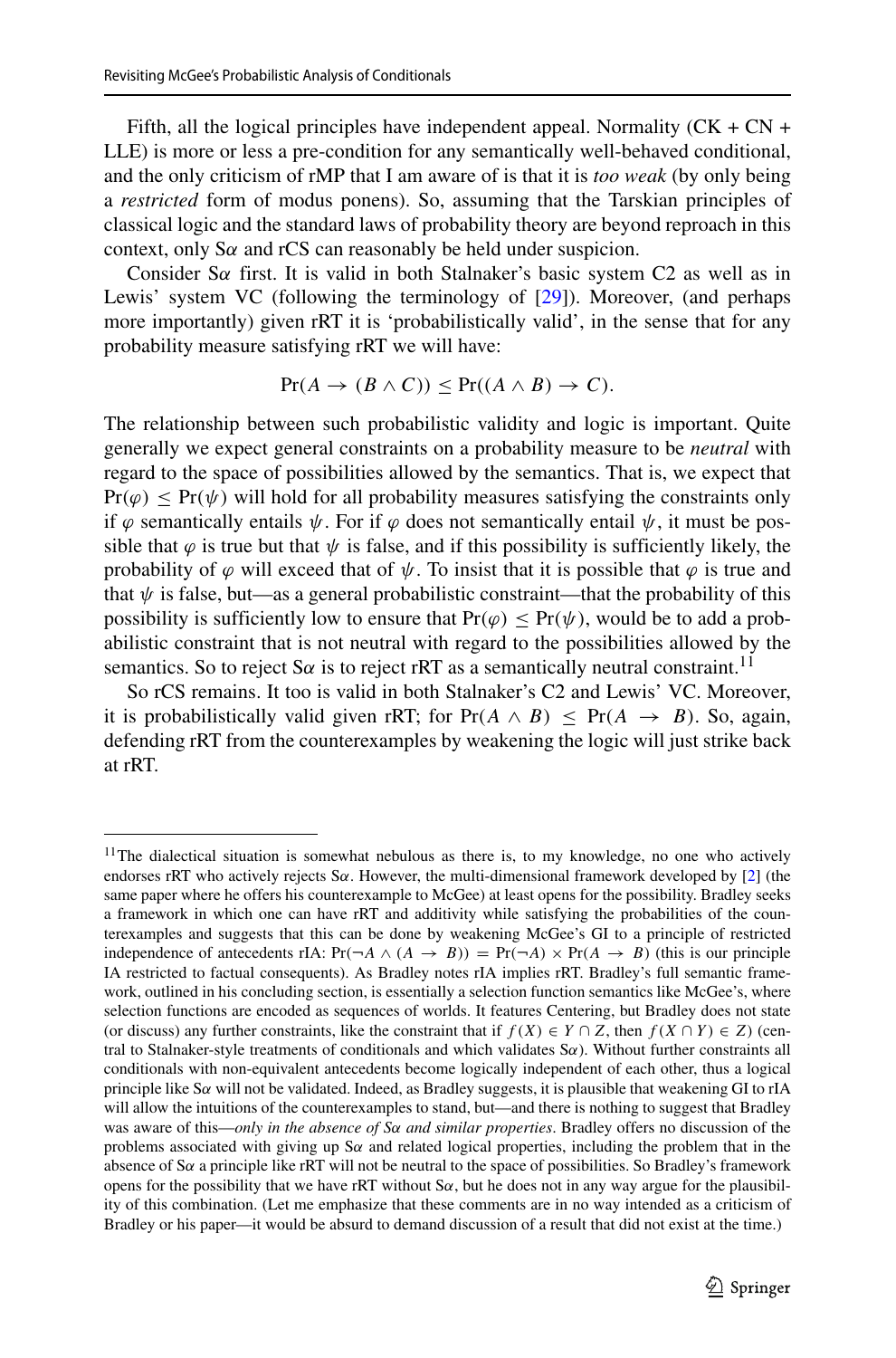In one way or other there is a hard logical price to pay for maintaining that the intuitions driving the counterexamples are logically consistent with rRT, given the standard laws of probability. I shall proceed under the assumption that they are not. We might then take the counterexamples to strike at rRT. But there remains the possibility that we cannot uphold the standard laws of probability in this context. After all, in the Dutch book argument, we either had to introduce bet-additivity (which gives us probabilistic additivity) as an *assumption* or derive it from the rather contentious partial compensation condition.

#### **6.3 Dropping Additivity?**

It is notable that the intuitions suggested by the counterexamples are all vindicated if we treat *partially* true propositions as epistemically *on par* with *determinately* true propositions. That is, if we stop treating partially true propositions as 'only partially' true, and instead treat them as *true*. Let us say that a sentence is *quasi-true* at *w* when it is either partially or determinately true at *w*, and, similarly, *quasi-false* at *w* when it is either partially or determinately false *w*. (Note that quasi-truth and quasifalsity are 'factual' properties of sentences: for any world *w*, a sentence is either quasi-true at *w*, quasi-false at *w* or neither quasi-true nor quasi-false at *w*). So for instance both *A*  $\rightarrow$  *B* and  $(A \rightarrow B) \land (\neg A \rightarrow C)$  will be quasi-true when  $A \land B$ is true (provided that  $\neg A \rightarrow C$  is not a logical contradiction), and both  $A \rightarrow \neg B$ and  $(A \rightarrow \neg B) \lor (\neg A \rightarrow C)$  will be quasi-false when  $A \land B$  is true (provided that  $\neg A \rightarrow C$  is not a logical truth).

A *flat* measure (so-called as it flattens out the distinction between partial and determinate truth) is then given by the identity:

$$
Pr(\varphi) = \frac{\text{The probability that } \varphi \text{ is quasi-true.}}{\text{The probability that } \varphi \text{ is either quasi-true or quasi-false.}}
$$

(When the probability that  $\varphi$  is either quasi-true or quasi-false is 0, Pr( $\varphi$ ) can be set to 1.) This corresponds to the following settlement conditions for a standard bet on  $\varphi$ :

- 1. Pay \$1 if  $\varphi$  is quasi-true.
- 2. Pay \$0 if  $\varphi$  is quasi-false.
- 3. Pay  $\mathbb{S}\text{Pr}(\varphi)$  (premium refund) if  $\varphi$  is neither quasi-true nor quasi false (i.e. if  $\varphi$ is strongly indeterminate or semantically neutral).

This will give us rRT and vindicates the intuitions of the counterexamples. Edgington's "If the coin was first tossed at  $t<sub>0</sub>$ , it landed heads and if it was first tossed at  $t_1$  it landed heads" will be quasi-true or quasi false if the coin was first tossed at either  $t_0$  or  $t_1$ . It cannot be determinately true, but it is partially true iff it landed heads at that time. So, with a flat measure  $Pr((F_{t_0} \rightarrow H) \land (F_{t_1} \rightarrow H))$  =  $Pr((F_{t_0} \wedge H) \vee (F_{t_1} \wedge H)) / Pr(F_{t_0} \vee F_{t_1}) = 0.5$  (given that  $F_{t_0} \vee F_{t_1}$  is probabilistically independent of *H* and  $Pr(H) = .5$ ), just as Edgington would have it. Lance's "If Jones left by the front door he was killed and if he left by the back door he was killed" is quasi-true iff Jones left by some door and was killed (probability .25), and is (quasi-)false iff he left by some door and wasn't killed (.25), and so will have probability .5. Bradley's "The coin is biased heads and if it was tossed it landed heads" is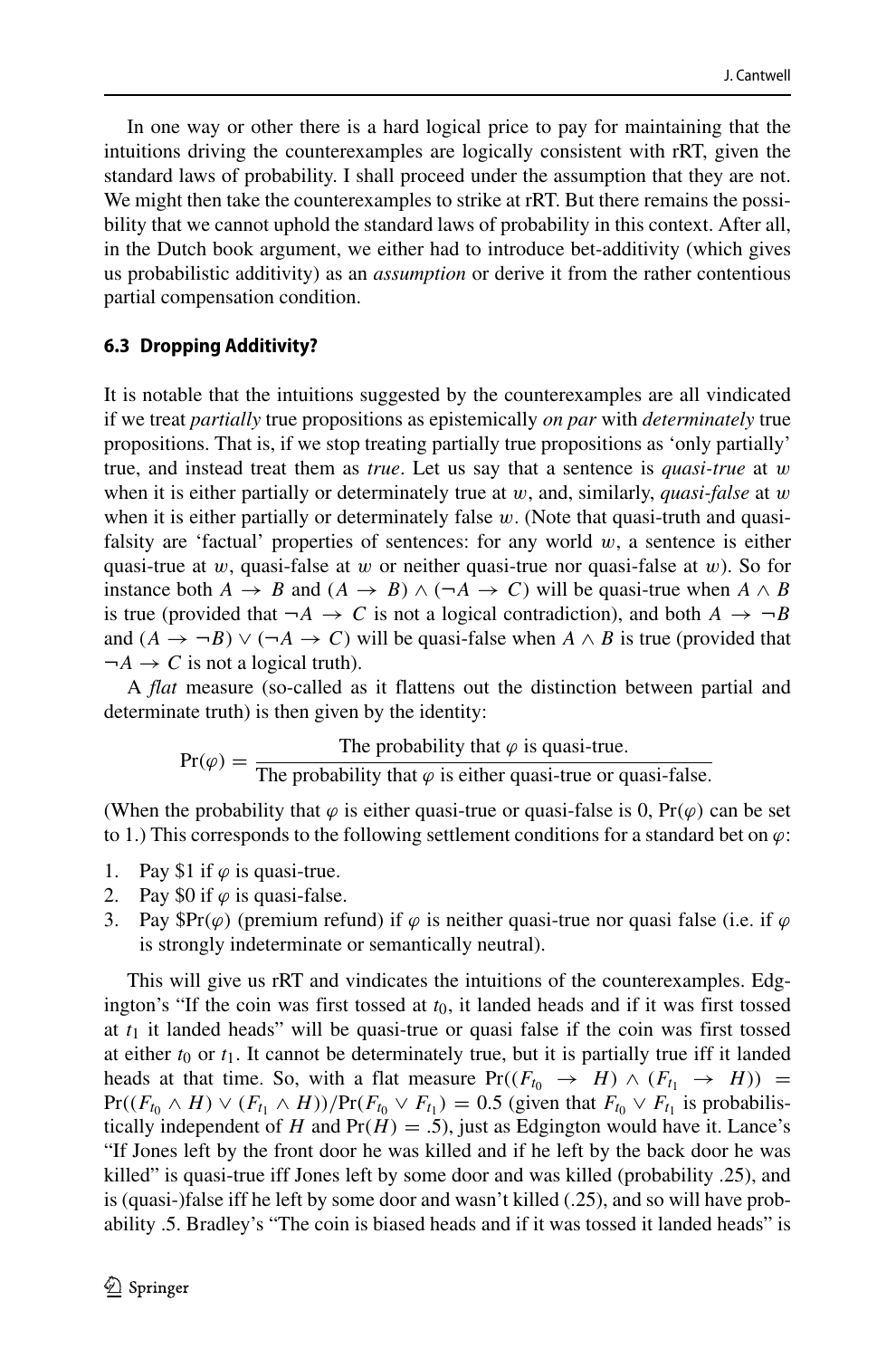partially true if the coin is biased heads and wasn't tossed and determinately true if the coin was biased heads and tossed, and so will be quasi-true iff the coin was biased heads, and so the conjunction will have probability .5. McDermott's example with a fair die "If it's odd it will be below three, and if it's even it will be above three" will be partially true if the die shows a one, four or six, and will be determinately false otherwise; so it will have probability .5 just as McDermott intuit, and his suggestion that  $(A \rightarrow B) \land (\neg A \rightarrow B)$  is 'equivalent' to *B* is also vindicated: given that neither conjunct is a logical contradiction, the former is partially true iff the latter is true, and so they will have the same probability.

Treating partial truth as epistemically on par with determinate truth has some clear benefits. It brings together two truth-like concepts and offers an analysis of, well, *truth* (if we are willing to remove the modifier 'quasi'). Unlike McGeemeasures flat measures capture the intuitions in the counterexamples. Of course, we know the theoretical cost for this: with flat measures we lose probabilistic additivity.[12](#page-26-0) But we also know—recall Observation 5 of the previous section—that this is the price we must pay anyway for honouring the intuitions of the counterexamples (while maintaining rRT). So the intuitions seem to go together with a loss of additivity.

However, the apparently semantic grounds for the intuitions evoked by the counterexamples do not seem very stable.

Consider McDermott's suggestion that  $(A \rightarrow B) \land (\neg A \rightarrow B)$  is equivalent to (and so should have the same probability as) *B*. This makes some intuitive sense. But the intuitive support fades quickly once *A* and *B* become probabilistically dependent. For instance, say that Lucy is a good runner and that it is highly likely that she won yesterday's race if she entered into it. It is also highly likely that she did enter into the race. So it is quite likely that she won yesterday's race. Of course, if she didn't enter into the race she didn't win. This much is certain. So "If she didn't enter into the race, she won" has probability 0 (or very close to 0). But—by Mcdermott's reckoning— "If Lucy entered into the race she won the race *and* if she didn't enter into the race, she won the race" has the same rather high probability as "Lucy won the race", even though the second conjunct has probability 0 (or close to 0). McDermott, on considering a similar example, bites the bullet, implying that we should be prepared to accept a conjunction even though we reject one of its conjuncts, but it seems a hard sell.

Likewise, the reasoning behind the suggestion that "If it's odd it will be below three, and if it's even it will be above three" should be assigned probability .5 will lead to strange consequences. For the first conjunct only has probability 1*/*3, which is lower than the probability of the conjunction. On the same reasoning, the following claim about a thousand-sided die would also be assigned probability .5 "If it's odd it will be a 1, and if it's even it will be above 2" as it is partially true in 500 cases and determinately false in 500 cases. But the first conjunct has probability .002. While

<span id="page-26-0"></span><sup>&</sup>lt;sup>12</sup>The loss of additivity for flat measures is easily shown. By additivity  $Pr(A \rightarrow B) = Pr(A \land (A \rightarrow B))$ *B*)) + Pr( $\neg A \land (A \rightarrow B)$ ) = (by flatness) Pr( $A \land B$ ) + Pr( $\neg A$ ). This will not in general be compatible with rRT:  $Pr(A \rightarrow B) = Pr(A \land B)/Pr(A)$ .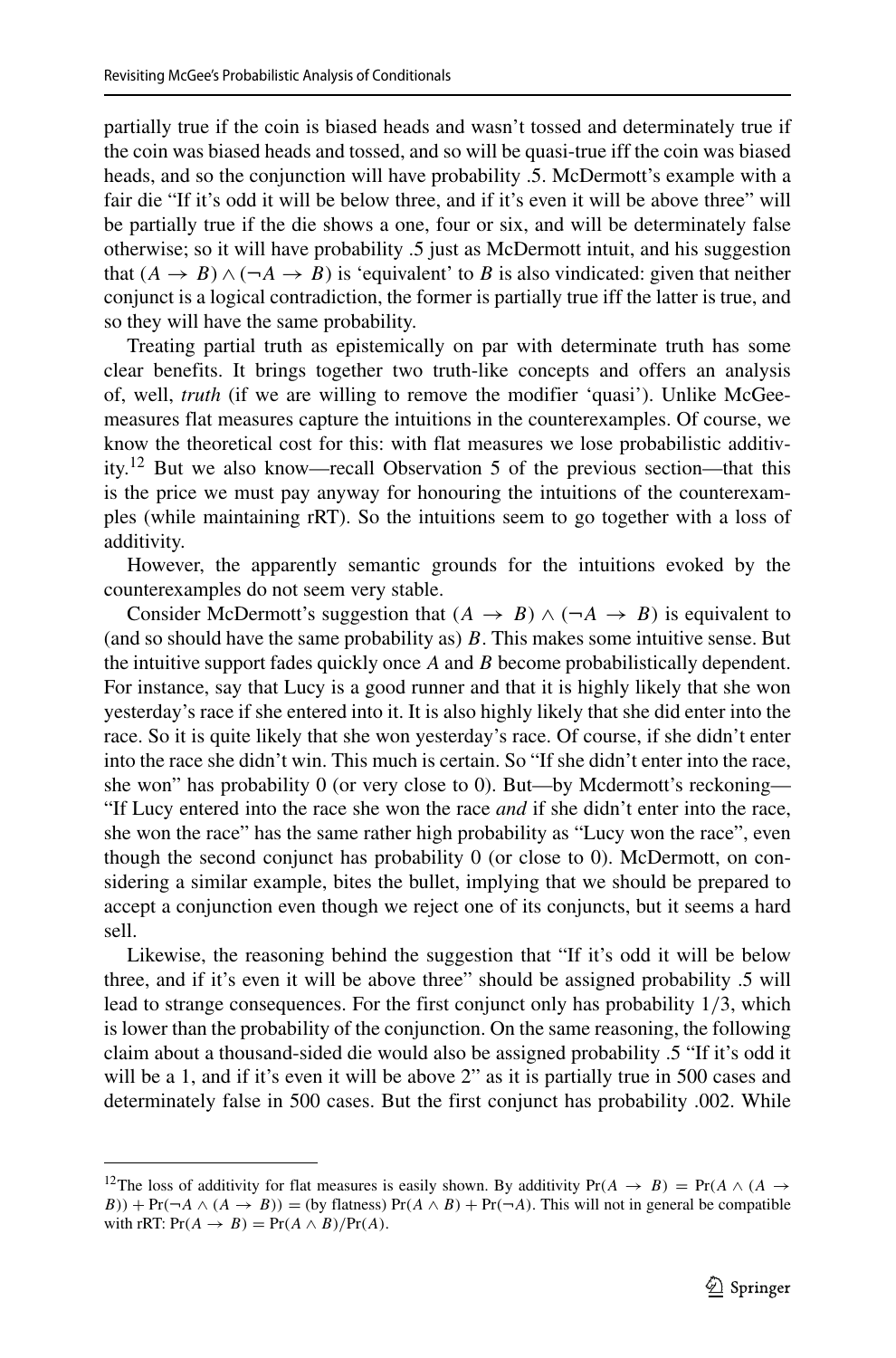one no doubt can feel the pull of McDermott's reasoning—partial truth has a 'truish' feel to it—it leads to conclusions that are very hard to accept.<sup>[13](#page-27-0)</sup>

Lance and Bradley, by contrast, explicitly assume an element of probabilistic independence in their counterexamples. Lance assumes that the werewolf's whereabouts is probabilistically independent of whether Jones leaves the house or not. Bradley assumes that whether the coin is tossed or not is probabilistically independent of whether it is biased heads or tails. Neither makes it explicit why the independence assumption is important. But it does seem to be.

For consider the following modification of Lance's example. In one way or other we acquire more (perhaps not entirely trustworthy) information about what took place. In particular, say that we acquire good (though inconclusive) evidence that Jones is still alive (he seems to have survived the night!). This doesn't exclude that there was a werewolf about, but it strongly suggests that even if Jones went out, he wasn't killed, and so if he went out there was no werewolf about. There is now a perfectly legitimate—indeed perhaps *dominant*—interpretation of "If Jones went out he was eaten" whereby it acquires a lower, even considerably lower, probability than both "There was a werewolf about" and "If Jones *had* gone out, he *would have been* eaten".

In the quote given earlier Lance states "So, if the werewolf is in our neighbourhood, both conditionals are true (or highly assertible). If not, both are false". But this claim fails to establish that the conditionals have the truth-conditions that Lance's counterexample builds on. For if Jones is alive—and one has evidence for it—then "If Jones went out, he was eaten" doesn't strike one as true, even if one also knows that there was a werewolf about; so Lance's argument only works as long as one has no additional evidence of whether Jones is alive or not.<sup>[14](#page-27-1)</sup>

Notably, when we switch from indicative conditionals to subjunctive conditionals Lance's argument makes sense irrespective of considerations of probabilistic independence, or of what we know. Even if we knew for sure that Jones is alive we would

<span id="page-27-0"></span><sup>&</sup>lt;sup>13</sup>In his paper McDermott presents results from an informal survey on how people probabilistically assess compounds of conditionals. The results indicate that in the cases when compounds are only partially truth evaluable (on the current analysis), there is a strong tendency for the subjects to differ in their evaluation, yielding different probabilistic judgments. On being instructed to treat propositions that (on the current analysis) are actually *partially* true or *partially* false as either *true*, *false*, or *neither*, subjects gave differing responses. McDermott's hypothesized that the explanation for this inter-subject inconsistency is that the English 'and' and 'or' are ambiguous when they conjoin conditionals. A possible alternative explanation for the inconsistency is that speakers have different epistemic strategies for dealing with partial truth/falsity. One strategy is to equate partial truth with truth, another to equate it with undetermined, and McGee presents a third strategy by treating partial truths as true-ish (or, more exactly, the case when a proposition would be partially true evidentially speaks to its truth *to some degree*), giving them a more positive weight than undetermined, but not as positive as a fully fledged determinate truth. We can thus, in principle, explain the inconsistent responses in terms of the present semantic framework.

<span id="page-27-1"></span><sup>&</sup>lt;sup>14</sup>One could, of course, hold that the semantic content of the conditional depends on what the speaker or assessor knows or has evidence for, leading into the debate on contextualist and relativist semantic theories. But it would seem that Lance's position in the paper is neither contextualist nor relativist; according to him it is the factual/causal (non-agent dependent) circumstances that make the conditional true. And, indeed, one can sense a reading according to which it *is* true in this more objective sense: the causal sense that is discussed below.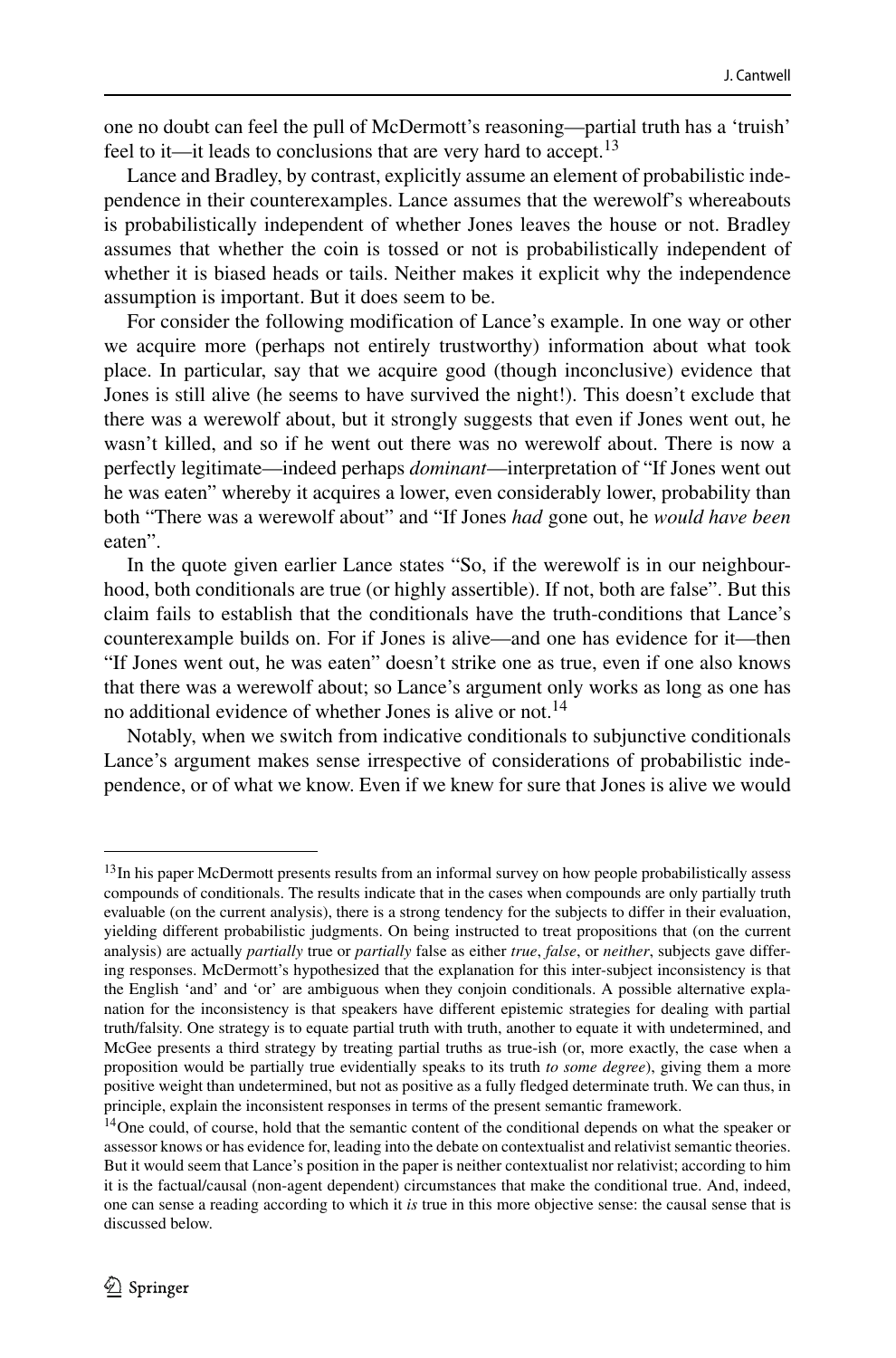still accept "If Jones *had* gone out the front door he would have been eaten" (given that we know that there was a werewolf about).

Bradley's example follows the same pattern. Say that one learns that the person who was to flip the biased coin was very reluctant to flip it if the coin was biased tails. This makes one downgrade the probability of "If it was tossed it landed tails", but it doesn't make one downgrade the probability that it was biased tails. Now the intuition that "The coin was biased tails and if it was tossed it landed tails" says no more than— or at least has the same probability as—"The coin was biased tails" becomes seriously strained; far more so than the intuition that "The coin was biased tails and if it *had been* tossed it *would have* landed tails" has the same probability as "The coin was biased tails" (indeed, Bradley uses a subjunctive conditional to underscore his point "given that the coin is biased toward tails, it is certain that the coin would not have landed heads had it been tossed" (p.553)).

The reliance on probabilistic independence I think speaks against taking the intuitions as grounded in the semantics of an epistemic reading of the conditional. A possible alternative explanation comes from Kaufmann's [\[11,](#page-43-0) [12\]](#page-43-12) observation that in certain circumstances indicative conditionals evoke a natural 'causal' reading that differs from its normal epistemic reading (in his terminology, indicatives have 'local' and 'global' readings).<sup>[15](#page-28-0)</sup> In our case this is borne out by the fact that in both Lance's and Bradley's examples the intuitions become more stable and do not rely on probabilistic independence once we use subjunctive conditionals (the latter typically have a 'causal' reading). (Indeed [\[12\]](#page-43-12), on independent grounds, analyses Lance's example in this way.) What kind of factors that would trigger such an alternative reading is disputed. [\[13\]](#page-43-1) offers an account, and notes that one of the challenges is to explain why the phenomenon is relatively unusual. Perhaps in Lance's and Bradley's examples the triggering mechanism could be that probabilistic independence imposes a very small 'semantic cost' for adopting a causal reading—our judgments of indicative and subjunctive conditionals tend to coincide when probabilistic dependencies stem from our knowledge of causal relations rather than our knowledge of particular facts—and this is buttressed by an intuition that the sentences involved at least seem 'sort of' true in the stated conditions. Whatever the explanation would be, both Kaufmann and Khoo agree that even in cases where the 'causal' reading is dominant, an alternative 'evidential' reading persists.

If there is a distinctly causal reading, this at least undermines the argument that, due to the counterexamples, we need to abandon additivity. It would seem more appropriate to grab the other horn of the dilemma and reject rRT. After all, there is no reason to think that rRT would hold *in general* (e.g. also for more 'peripheral' propositions) for conditionals that are given a causal reading. If we allow that there is also an evidential reading that in these cases is not dominant (and so somewhat 'counter-intuitive'), rRT is not touched by the now merely apparent counterexamples. Nor—one should add—would the counterexamples work against McGee's analysis (or against the Stalnaker-Jeffrey analysis for that matter).

<span id="page-28-0"></span><sup>15</sup>One should add that for *future tensed* indicatives, a causal reading is often the most dominant. The discussion here concerns present and past tensed conditionals where the epistemic reading is usually the more dominant.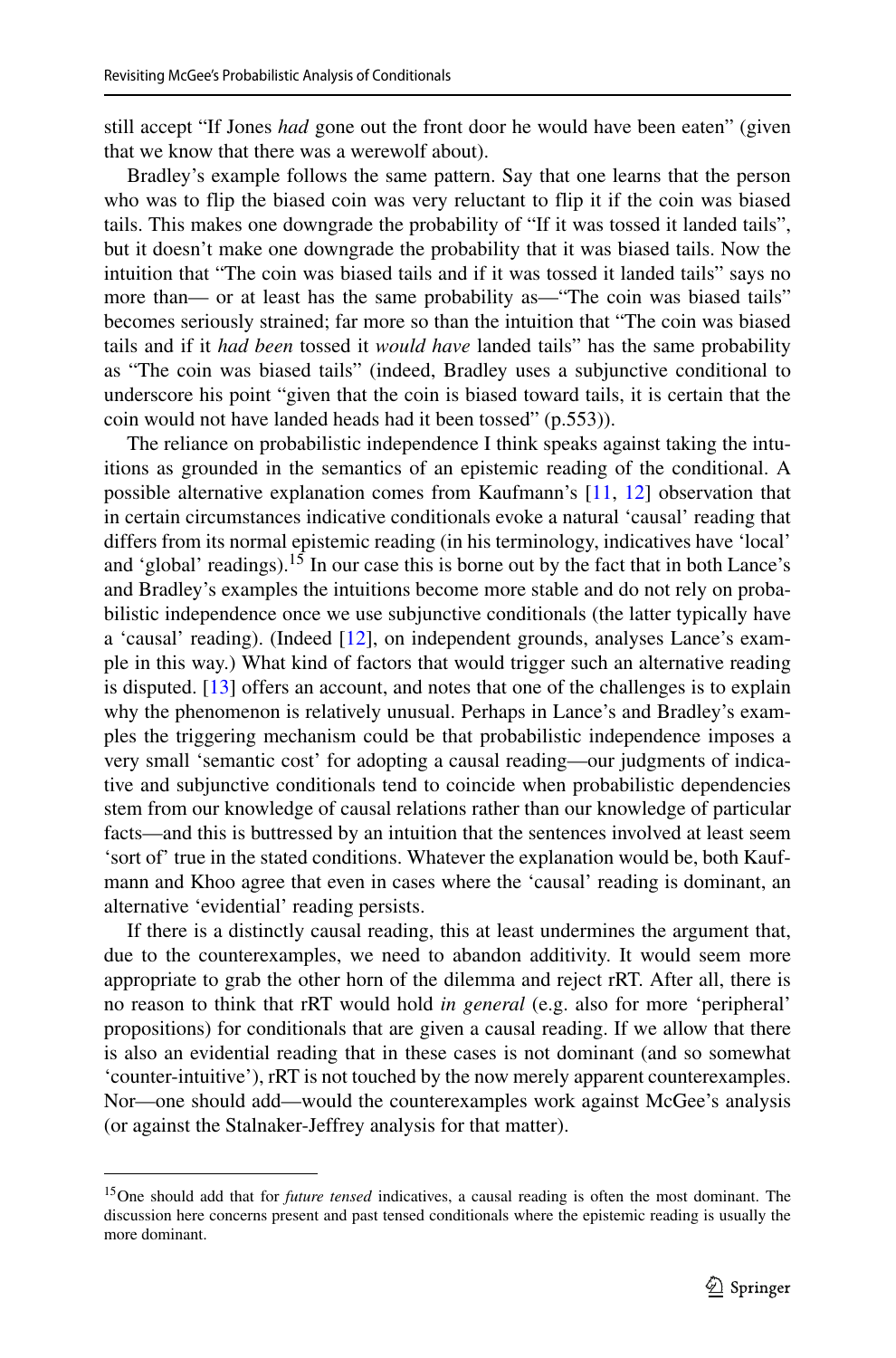Edgington's example breaks the pattern as her indicative cannot be given a causal reading. But even while conceding the pull of her intuition in the example,  $^{16}$  $^{16}$  $^{16}$  one can note that the four indicative conjunctions:

$$
(F_{t_0} \to H) \land (F_{t_1} \to H) \qquad (F_{t_0} \to T) \land (F_{t_1} \to T)
$$
  

$$
(F_{t_0} \to H) \land (F_{t_1} \to T) \qquad (F_{t_0} \to T) \land (F_{t_1} \to H)
$$

are (a) probabilistically incompatible, (b) jointly exhaustive and (c) equiprobable.<sup>17</sup> This on its own (without any particular theory of assigning probabilities to conjunctions of conditionals) suggests that each should have probability .25 (in accordance with McGee's analysis). But if we honour the intuition in Edgington's example they should each have probability .5, and this strikes me as highly counter-intuitive. Indeed, when one considers a long conjunctive string of mixed conditionals like  $(F_{t_0} \rightarrow H) \wedge (F_{t_1} \rightarrow T) \wedge (F_{t_2} \rightarrow T) \wedge (F_{t_3} \rightarrow H)$  (which, by Edgington's account should have probability .5), implying multiple claims about the first flip of the coin, one starts sensing a friction in the original intuition: how can such an elaborate claim about varying possible outcomes at different points in time–that is indefinitely extendable to claims about other points in time–have the same probability as a claim about a single point in time? So, while Edgington's example cannot be explained away by giving the conditional a causal reading, what we can say in defence of additivity (and by extension McGee's-analysis) is that we are dealing with a clash of intuitions, and not with a clear-cut counterexample.

# **7 Concluding Remarks**

McGee's semantic analysis of indicative conditionals manages to bring together several ideas that have been recurrent in the literature. It allows that conditionals with false antecedents can 'lack' a determinate truth value. It takes the antecedent of a conditional to restrict the space of possibilities relative to which the consequent is evaluated (a restrictor semantics), and it models this formally by a well-known tech-

<span id="page-29-0"></span><sup>&</sup>lt;sup>16</sup>A possible origin of Edgington's intuition is our tendency to treat  $(A \vee B) \rightarrow C$  as equivalent to  $(A \rightarrow C) \land (B \rightarrow C)$ . Indeed, semantically they are 'quasi-equivalent' as  $(A \lor B) \rightarrow C$  is quasi-true iff  $(A \to C) \land (B \to C)$  is quasi-true (as long as neither  $A \to C$  nor  $B \to C$  is logically false), which means that flat measures will assign them the same probability. By any account  $Pr((F_{t_0} \vee F_{t_1}) \rightarrow H) = .5$ ; so by the equivalence we would have  $Pr((F_{t_0} \to H) \land (F_{t_1} \to H)) = .5$ , just as Edgington suggests. But there seem to be clear examples where the semantic 'quasi-equivalence' does not translate into a probabilistic identity. For instance, one may have high confidence in "If it was either the butler or the gardener that did it, then it was the gardener that did it", even though one has a low confidence in "If it was the butler that did it, then it was the gardener that did it, and if it was the gardener that did it, then it was the gardener that did it", as one has very low confidence in the first conjunct (this presupposes that one thinks it unlikely that *both* did it).

<span id="page-29-1"></span> $17$ It is presupposed here that sentences that are equivalent by ordinary boolean logic have the same probability. In addition claim (a) presupposes that  $Pr(F_x \to (H \land T)) = Pr((F_x \to H) \land (F_x \to T)) = 0$ (for  $x = t_0$  or  $t_1$ ), and that Pr $(\varphi \wedge \psi) = 0$  if Pr $(\varphi) = 0$ , which means that the conjunction of any two of the sentences will have probability 0. Claim (b) presupposes that  $Pr(F_x \rightarrow (T \vee H)) = Pr((F_x \rightarrow$  $H(y) \vee (F_x \rightarrow T) = 1$  and that Pr $(\varphi \wedge \psi) = 1$  if Pr $(\varphi) = \Pr(\psi) = 1$ , which means that the disjunction of all four sentences will have probability 1. (c) is given by the assumption that the coin is fair.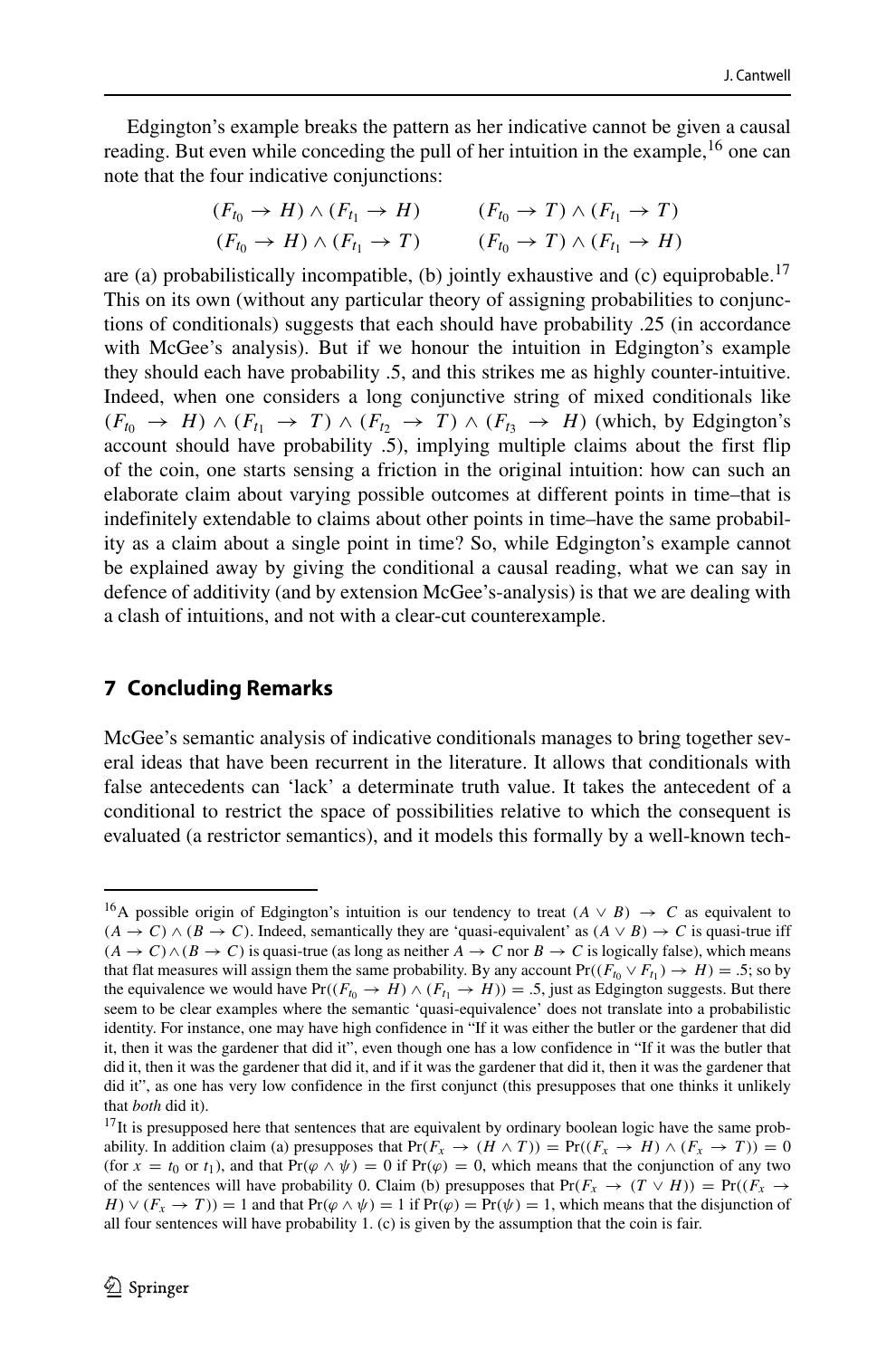nical device: Stalnaker-style selection functions. The logic that McGee draws on (which matches the semantics) also brings together logical properties that have been recurrent in the literature (which, of course, McGee himself has been central in shaping): notably, the validity of Import-Export, and the failure of unrestricted modus ponens. The exact epistemic significance of the selection functions invoked in the formal machinery (e.g. what do they correspond to, pre-theoretically?) is still perhaps poorly understood, but by the construction invoked here, one can see that they can be given a purely epistemic interpretation.

McGee's rather opaque principle of independence (herein called GI) turns out to be equivalent to a more familiar independence principle that features as a recurrent theme in the literature: the antecedent of a conditional is probabilistically independent of the conditional (herein called IA). If we allow for a semantically sophisticated analysis of conditional probabilities, the principle IA turns out to be the unrestricted Ramsey Test.

Assuming that credences are otherwise well behaved (satisfy additivity) the underlying semantic analysis in combination with rRT force upon us a particularly contentious feature of McGee's analysis: the possibility that a proposition has indeterminate truth value can serve as either 'weak' positive or 'weak' negative evidence for the proposition, and the corresponding idea that bets—when used as measurements of credences—should provide partial compensations in the event that these possibilities materialise. The problem doesn't go away by dismissing talk of semantic indeterminacy. For as long as we accept the Ramsey Test and additivity, our conditions for settling bets will still require partial compensations, and this needs somehow to be explained.

The counterexamples that have been levelled specifically at McGee's probabilistic analysis all fail to achieve their intended purpose. For we cannot accommodate them merely by giving up the principle that they were aimed at (GI or IA). Instead given fairly weak logical assumptions—the only way of accommodating them is by giving up either probabilistic additivity or the Ramsey Test, also in its restricted form. However, one can make a good case, at least for some of the counterexamples, that instead of accommodating the intuitions behind the counterexamples as features of an epistemic interpretation of conditionals, we should view them as additional evidence that indicative conditionals in certain contexts allow for a second, distinctly causal, sometimes dominant interpretation.

It is striking that the most contentious features of McGee's analysis stem from combining rRT and additivity and not from the much criticized GI. And, indeed, not all the intuitions behind the counterexamples can be explained away by appeal to a distinctly causal (non-epistemic) interpretation of the conditionals involved: some of the intuitions stand in an apparently irreconcilable conflict with intuitions supported by additivity. For an adherent of additivity it is perhaps a bit embarrassing that in this context one needs to resort either to general theoretical considerations or a contentious epistemology of indeterminacy to justify additivity. But many of its implications (e.g. a conjunction cannot be almost certainly true when one of its conjuncts is almost certainly false) make strong intuitive sense on independent grounds also when conditionals are involved, and these intuitions conflict with the intuitions driving the counterexamples. So, there is a genuine tension present which is not just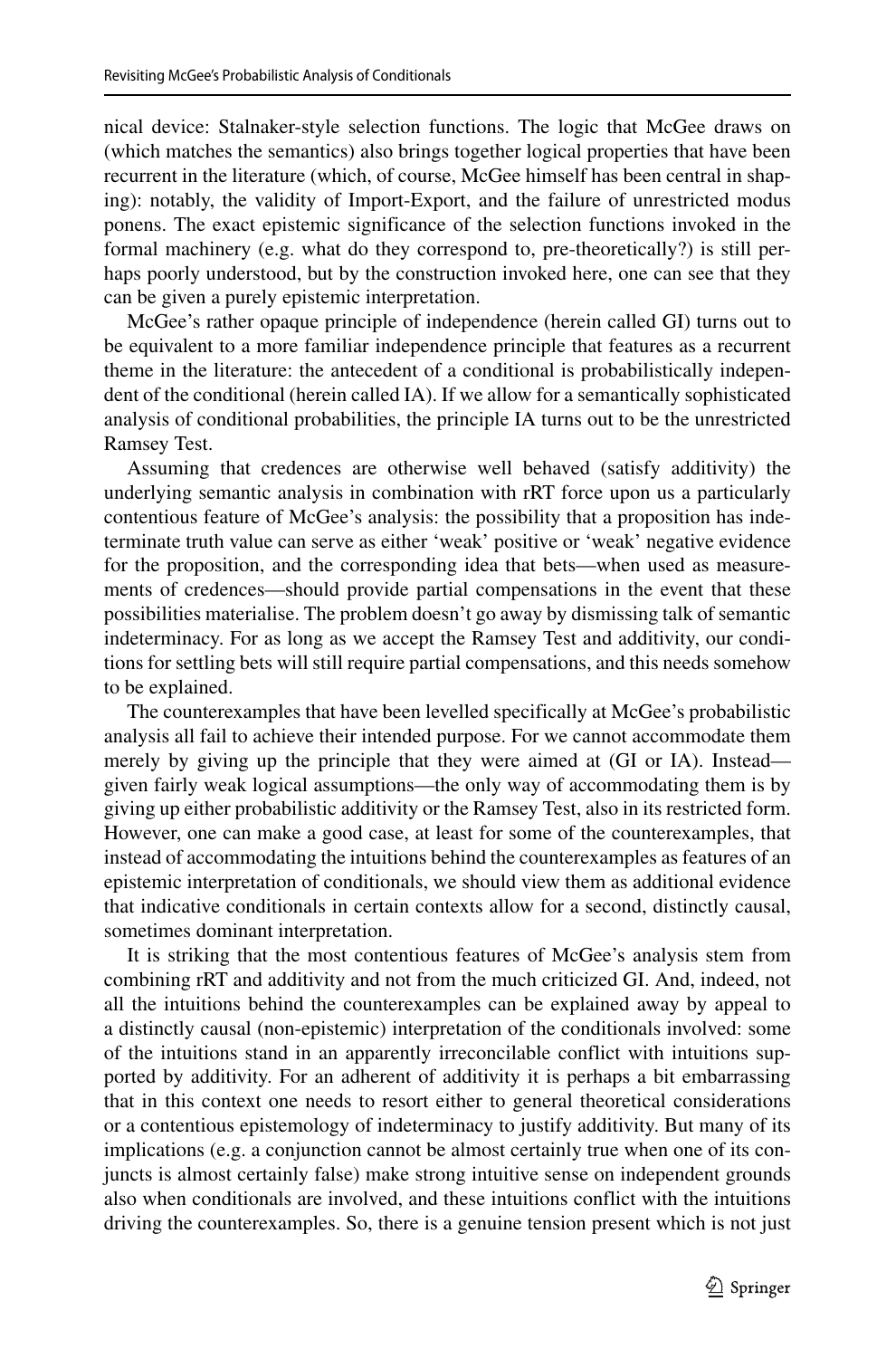driven by mere theoretical considerations. McGee's *semantic* framework allows us to identify semantic mechanisms that plausibly explain the conflicting intuitions (a semantically robust but epistemically confounding notion of 'partial' truth and falsity). McGee's *epistemological* framework provides a plausible—but perhaps not compelling—means of resolving these conflicts.

In brief, the analysis that McGee presented in his 1989 paper stands on firmer grounds—both philosophically and in its ability to line up with both widely shared intuitions and the empirical facts—than is often realised.

## **Appendix: Proof of Observations and Theorems**

*Proof of Observation 2:* The proof uses notions from Section [4.](#page-8-0) Consider a model where *W* contains four worlds, labelled 1, 2, 3, and 4. Let *m* be some probability mass on *W* that assigns non-zero probabilities to each world, and  $\hat{m}$  be the McGeemass generated by *m*. Consider some  $\epsilon > 0$  such that  $\hat{m}(s) > \epsilon$  and  $\hat{m}(s) + \epsilon \leq 1$  for all sequences *s*. Let  $\hat{m}'$  be a probability mass on sequences that is just like  $\hat{m}$  except for the following four reassignments:

$$
\hat{m}'(\langle 1, 3, 2, 4 \rangle) = \hat{m}(\langle 1, 3, 2, 4 \rangle) + \epsilon,
$$
  

$$
\hat{m}'(\langle 1, 3, 4, 2 \rangle) = \hat{m}(\langle 1, 3, 4, 2 \rangle) - \epsilon,
$$
  

$$
\hat{m}'(\langle 3, 1, 2, 4 \rangle) = \hat{m}(\langle 3, 1, 2, 4 \rangle) - \epsilon,
$$
  

$$
\hat{m}'(\langle 3, 1, 4, 2 \rangle) = \hat{m}(\langle 3, 1, 4, 2 \rangle) + \epsilon.
$$

The net change is 0, so  $\sum_{f \in \mathcal{F}} \hat{m}'(f) = 1$ .

Assume a language where **1**, **2**, **3** and **4** serve as factual sentences true at (and only at) the corresponding world. A sequence like **134** will be understood as the *disjunction*  $1 \vee 3 \vee 4$ .

The first reassignment has the effect of adding probability  $\epsilon$  to the following base conditionals (and any base conditional entailed by them):

$$
1234 \rightarrow 1 \hspace{1.5cm} 234 \rightarrow 3 \hspace{1.5cm} 24 \rightarrow 2
$$

Combining all three in a conjunction we get a sentence that is true only at the sequence  $\langle 1, 3, 2, 4 \rangle$ . The second reassignment has the effect of subtracting  $\epsilon$  from the probability of the base conditionals:

$$
1234 \rightarrow 1 \hspace{1.5cm} 234 \rightarrow 3 \hspace{1.5cm} 24 \rightarrow 4
$$

So, the net effect of the two first reassignments leaves the probability of  $1234 \rightarrow 1$ and  $234 \rightarrow 3$  unchanged, while the probability of  $24 \rightarrow 2$  has been raised by  $\epsilon$  and the probability of  $24 \rightarrow 4$  has been lowered by  $\epsilon$ .

The third reassignment has the effect of lowering the following by  $\epsilon$ :

 $1234 \rightarrow 3$   $124 \rightarrow 1$   $24 \rightarrow 2$ 

The fourth reassignment has the effect of adding  $\epsilon$  to the following:

$$
1234 \rightarrow 3 \hspace{1.5cm} 124 \rightarrow 1 \hspace{1.5cm} 24 \rightarrow 4
$$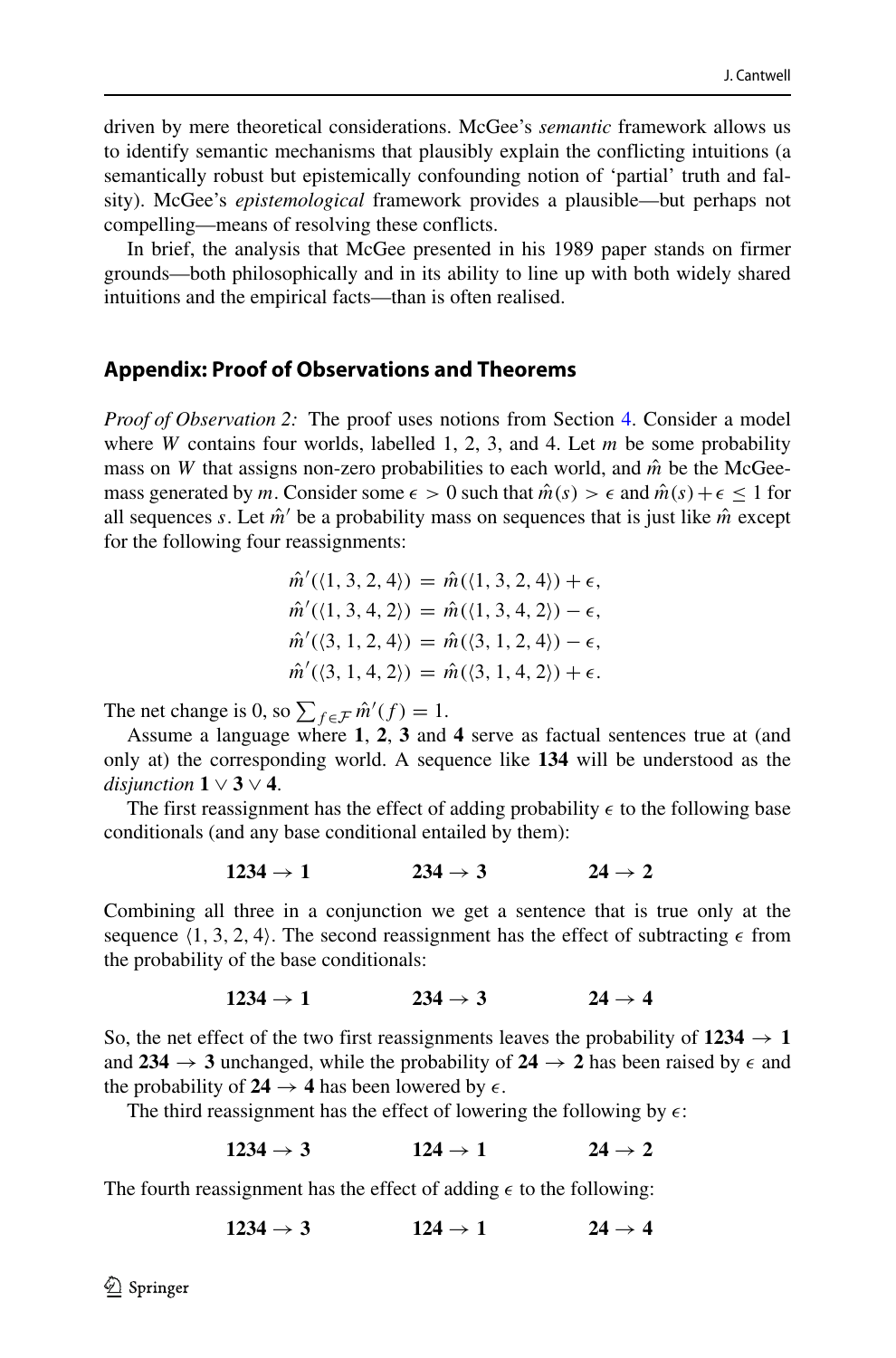So, the net effect of the third and fourth reassignments is that the probability of **24**  $\rightarrow$  **2** has been lowered by  $\epsilon$  while the probability of **24**  $\rightarrow$  **4** has been raised by  $\epsilon$ . In effect: undoing the changes (as regards base conditionals) of the first two reassignments.

So, taken together the four reassignments will not affect the probability of any base conditional. Moreover, the new measure is regular. As  $Pr_{\hat{m}}$  satisfies rRT,  $Pr_{m'}$ will satisfy rRT. But the probability of certain *compounds* of base conditionals have changed. For instance, the probability of

$$
3 \wedge 124 \rightarrow 1 \wedge 24 \rightarrow 2
$$

has changed; for this conjunction is true only at the sequence  $\langle 3, 1, 2, 4 \rangle$  to which we have added probability  $\epsilon$ .

Given that GI uniquely determines the probabilities of all complex sentences on the basis of the factual probabilities, and that our original measure satisfied GI, we can thus conclude that the new measure does not. But one can also see this directly. For the probability of the conjunction  $124 \rightarrow 1 \wedge 24 \rightarrow 2$  is unchanged by the reassignments (it is true at  $\langle 1, 3, 2, 4 \rangle$  to which we have added  $\epsilon$  and at  $\langle 3, 1, 2, 4 \rangle$ from which we have subtracted  $\epsilon$ ). By GI

$$
\mathrm{Pr}_{\hat{m}}(3\wedge 124 \rightarrow 1\wedge 24 \rightarrow 2)=\mathrm{Pr}_{\hat{m}}(3)\times \mathrm{Pr}_{\hat{m}}(124 \rightarrow 1\wedge 24 \rightarrow 2).
$$

But  $Pr_{\hat{m}}(124 \rightarrow 1 \wedge 24 \rightarrow 2) = Pr_{\hat{m}'}(124 \rightarrow 1 \wedge 24 \rightarrow 2)$  and  $Pr_{\hat{m}}(3) = Pr_{\hat{m}'}(3)$ . Still Pr<sub>*m*</sub><sup> $\hat{i}$ </sup> (3 ∧ **124** → **1** ∧ **24** → **2**)  $\neq$  Pr<sub>*m*<sup> $\hat{i}$ </sup> (3 ∧ **124** → **1** ∧ **24** → **2**). So:</sub>

 $Pr_{\hat{m}'}(3 \wedge 124 \rightarrow 1 \wedge 24 \rightarrow 2) \neq Pr_{\hat{m}'}(3) \times Pr_{\hat{m}'}(124 \rightarrow 1 \wedge 24 \rightarrow 2)$ .

Thus GI is violated. Our measure  $Pr_{\hat{m}'}$  satisfies rRT but not GI.

*Proof of Theorem 2:* Take any regular McGee-measure Pr. Consider the following consequence of GI:

<span id="page-32-0"></span>(A)  
\n
$$
\Pr\left(\neg A \land \bigwedge_{1 \leq i \leq n} ((A \land B_i) \to a_i)\right) = \Pr(\neg A) \times \Pr\left(\bigwedge_{1 \leq i \leq n} ((A \land B_i) \to a_i)\right)
$$

Here each  $a_i$  is an atomic sentence or a negated atomic sentence. Note that as Pr is regular we do not need to assume that  $Pr(A \wedge B_i) > 0$ . For if  $Pr(A \wedge B_i) = 0$ , then by regularity  $Pr((A \wedge B_i) \rightarrow a_i) = 1$  and so the *i*-th term could without any effect be removed from the conjunction (if  $Pr(A \wedge B_i) = 0$  for all *i* then both sides of the identity are equal to  $Pr(\neg A)$ ).

From [\(A\)](#page-32-0) we can establish:

<span id="page-32-1"></span>(B)  
\n
$$
\Pr\left(\neg A \land \bigwedge_{1 \leq i \leq n} ((A \land A_i) \to a_i) \land \bigwedge_{1 \leq i \leq m} \neg((A \land C_i) \to \bot)\right) =
$$
\n
$$
\Pr(\neg A) \times \Pr\left(\bigwedge_{1 \leq i \leq n} ((A \land A_i) \to a_i) \land \bigwedge_{1 \leq i \leq m} \neg((A \land C_i) \to \bot)\right).
$$

 $\textcircled{2}$  Springer

⎞  $\vert \cdot \vert$ 

 $\Box$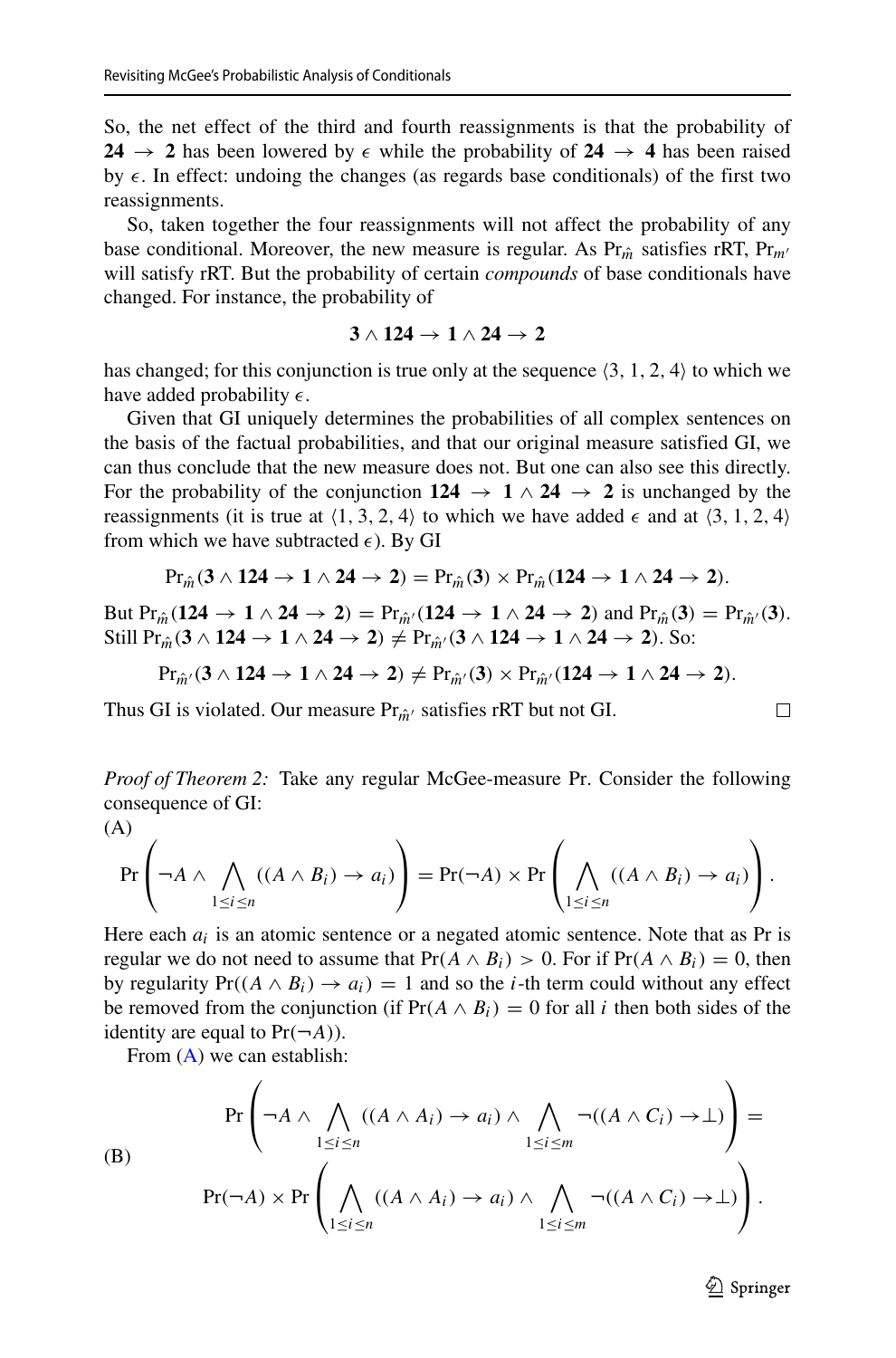For given regularity  $Pr(\neg((A \land C_i) \rightarrow \bot))$  is either 0 or 1. To see this assume that:

$$
Pr(\neg((A \land C_i) \to \bot)) > 0.
$$

Then  $1 - \Pr((A \wedge C_i) \rightarrow \perp) > 0$  and so  $1 > \Pr((A \wedge C_i) \rightarrow \perp)$ , By regularity it follows that  $Pr(A \wedge C_i) > 0$  and so by rRT  $Pr((A \wedge C_i) \rightarrow \bot) = 0$ . So  $Pr(\neg((A \land C_i) \rightarrow \bot)) = 1.$ 

From [\(B\)](#page-32-1) it follows by basic probabilistic principles (i.e. if  $Pr(\neg A \land \psi)$  =  $Pr(\neg A) \times Pr(\psi)$ , then  $Pr(A \land \psi) = Pr(A) \times Pr(\psi)$  that:

<span id="page-33-0"></span>(C)  
\n
$$
\Pr\left(A \wedge \bigwedge_{1 \leq i \leq n} ((A \wedge A_i) \to a_i) \wedge \bigwedge_{1 \leq i \leq m} \neg((A \wedge C_i) \to \bot)\right) =
$$
\n
$$
\Pr(A) \times \Pr\left(\bigwedge_{1 \leq i \leq n} ((A \wedge A_i) \to a_i) \wedge \bigwedge_{1 \leq i \leq m} \neg((A \wedge C_i) \to \bot)\right).
$$

One can show (see [\[3\]](#page-43-7)) that any sentence of the form  $A \rightarrow \psi$  is logically equivalent to a disjunction  $D(A \to \psi) = \delta_1 \vee \cdots \vee \delta_n$  where the disjuncts are mutually logically incompatible and each  $\delta_j$  has the form

$$
\bigwedge_{1 \leq i \leq k_j} ((A \wedge B_i^j) \rightarrow a_i^j) \wedge \bigwedge_{1 \leq i \leq m_j} \neg ((A \wedge C_i^j) \rightarrow \bot).
$$

Together with claim [\(C\)](#page-33-0) this ensures that for any sentence  $A \rightarrow \psi$  (where  $\psi$  need not be factual):

$$
Pr(A \wedge (A \rightarrow \psi))
$$
  
=  $Pr(A \wedge D(A \rightarrow \psi))$  =  $Pr((A \wedge \delta_1) \vee \cdots \vee (A \wedge \delta_n))$  =  $\sum_{1 \le j \le n} Pr(A \wedge \delta_j)$   
=  $\sum_{1 \le j \le n} Pr\left(A \wedge \bigwedge_{1 \le i \le k_j} ((A \wedge B_i^j) \rightarrow a_i^j) \wedge \bigwedge_{1 \le i \le m_j} \neg((A \wedge C_i^j) \rightarrow \bot)\right)$   
=  $Pr(A) \times \sum_{1 \le j \le n} Pr\left(\bigwedge_{1 \le i \le k_j} ((A \wedge B_i^j) \rightarrow a_i^j) \wedge \bigwedge_{1 \le i \le m_j} \neg((A \wedge C_i^j) \rightarrow \bot)\right)$  (by C)  
=  $Pr(A) \times \sum_{1 \le j \le n} Pr(\delta_j) = Pr(A) \times Pr(D(A \rightarrow \psi)) = Pr(A) \times Pr(A \rightarrow \psi).$ 

 $\textcircled{2}$  Springer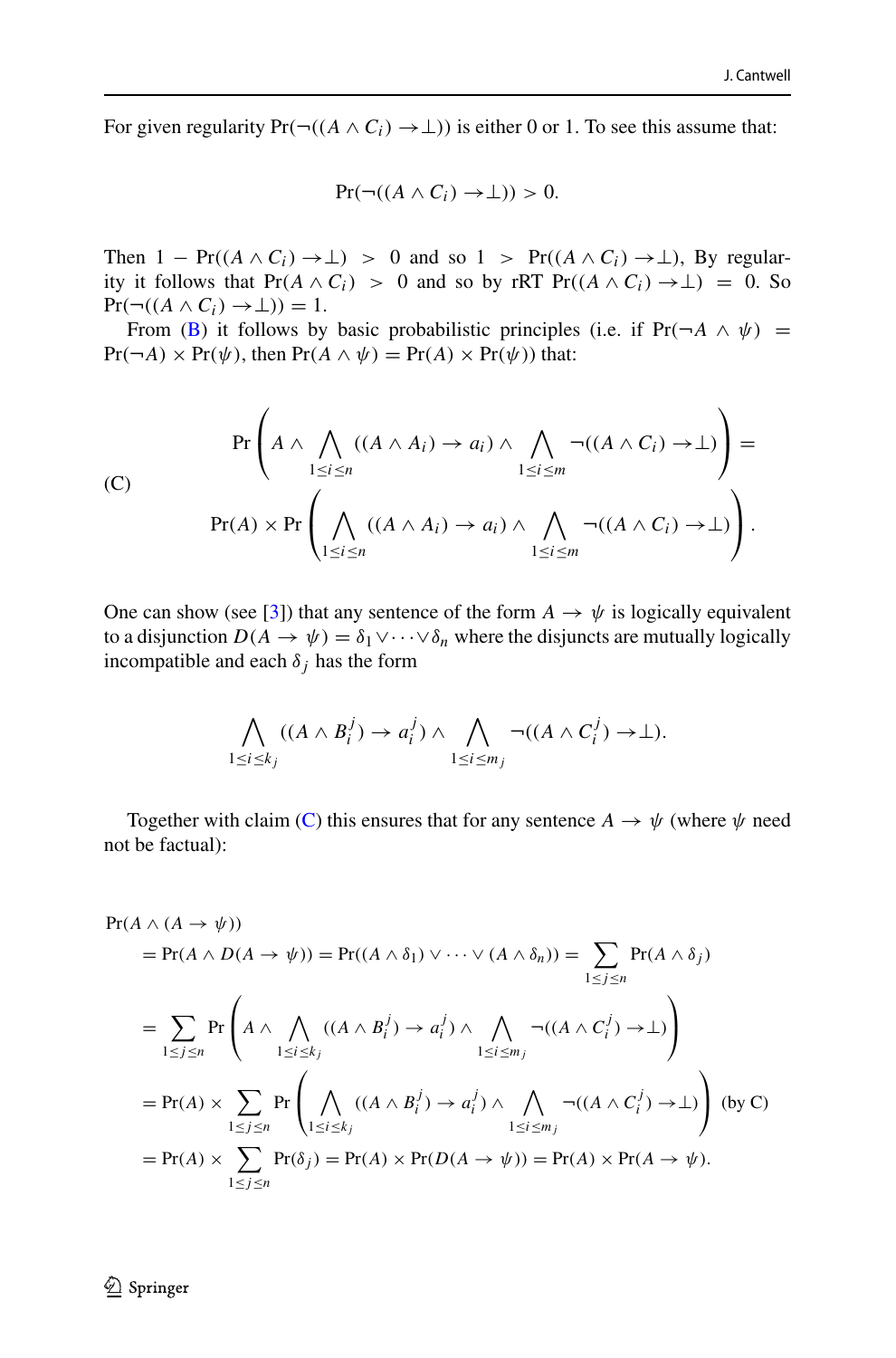And this is IA.

For the other direction assume that Pr is a regular ICL-measure satisfying IA. By IA (omitting the subscript  $1 \leq j \leq n$  for  $\setminus$ , and  $1 \leq i \leq n$  for  $\setminus$ ):

$$
Pr(\bigvee A_j \wedge ((\bigvee A_j) \rightarrow \bigwedge (A_i \rightarrow \psi_i))\big) =
$$
  
 
$$
Pr(\bigvee A_j) \times Pr((\bigvee A_j) \rightarrow \bigwedge (A_i \rightarrow \psi_i)).
$$

Note (letting  $\Leftrightarrow$  denote logical equivalence):

$$
(\bigvee A_j) \to \bigwedge (A_i \to \psi_i) \iff \bigwedge \left( (\bigvee A_j) \to (A_i \to \psi_i) \right) \quad \text{(Normally)}
$$
\n
$$
\Leftrightarrow \bigwedge \left( ((\bigvee A_j) \land A_i \right) \to \psi_i \right) \quad \text{(Import-Export)}
$$
\n
$$
\Leftrightarrow \bigwedge (A_i \to \psi_i).
$$
\n(LLE)

So:

$$
\Pr\left(\bigvee A_j \wedge \left(\bigwedge (A_i \rightarrow \psi_i)\right)\right) = \Pr\left(\bigvee A_j\right) \times \Pr\left(\bigwedge (A_i \rightarrow \psi_i)\right).
$$

And so:

 $\Pr\left(\bigwedge \neg A_i \land \bigwedge (A_i \to \psi_i)\right) = \Pr\left(\bigwedge \neg A_i\right) \times \Pr\left(\bigwedge (A_i \to \psi_i)\right).$ 

This implies GI.

*Proof of Theorem 3:* Let *m* be a probability mass on worlds. Let *s* be some nonempty sequence with domain  $D(s)$  of cardinality k. Define an intermediary notion:

$$
m^*(s) = \prod_{1 \le i \le k} \frac{m(s[i])}{\sum_{i \le j \le k} m(s[j])}.
$$

Let *s* − *w* be the sequence we get when we remove the world *w* from *s*. Trivially (when  $D(s)$  contains more than one world):

$$
m^*(s) = \frac{m(s[1])}{m(D(s))} \times m^*(s - s[1]).
$$

As before where *P* is a set of sequences let  $m^*(P) = \sum_{s \in P} m^*(s)$ , and let  $P - w$ be the set of sequences we get when we remove *w* from each sequence in *P* (if  $P = \{ \langle w \rangle \}$ , then  $P - w = \emptyset$ ). Let  $P[w]$  be the set of sequences in *P* that have *w* as its first element.

When *P* is a set of sequences, let  $P^\circ$  be the set of sequences in *P* that have domain *D(m)*. Our target construction  $\hat{m}$  is then related to  $m^*$  by the identity:

$$
\hat{m}(P) = m^*(P^{\circ}).
$$

(*m*<sup>∗</sup> differs from *m*ˆ in that it will assign a non-zero weight also to a sequence that has a strict subset of  $D(m)$  as its domain, and as a result  $m^*(\mathcal{F})$  can be greater than 1).

When  $s = \langle w_1, \ldots, w_k \rangle$  is a sequence such that  $w \notin D(s)$  then the sequence  $\langle w_1, \ldots, w_i, w, w_{i+1}, \ldots, w_k \rangle$ , for any *i* such that  $0 \le i \le k+1$  is a *w*-*variant* of *s* (we get a *w*-variant by inserting *w* somewhere in the sequence). Let  $I(s, w)$  denote the set of *w*-variants of *s*. We can now prove the core lemma.

 $\Box$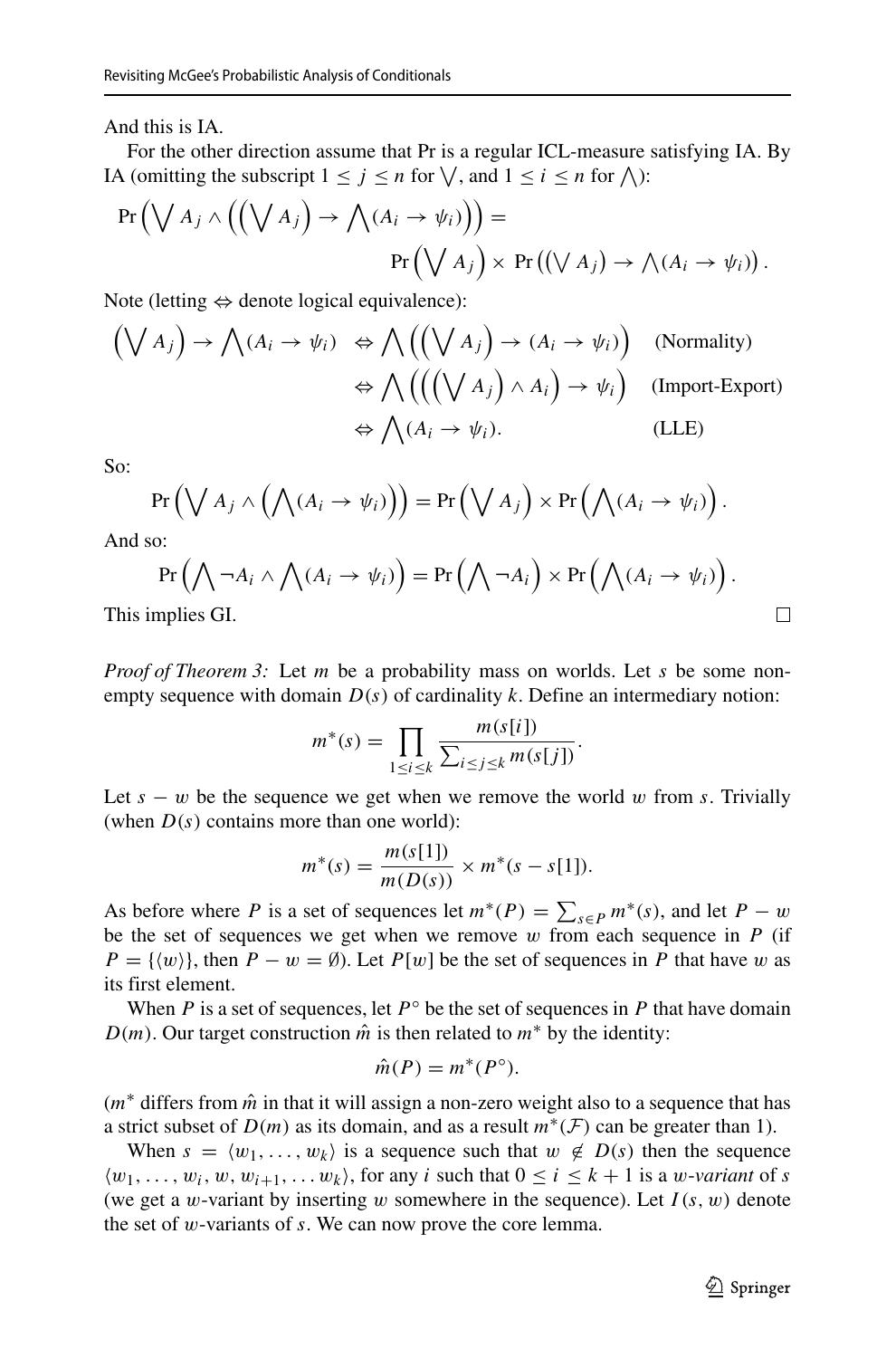*Lemma 1* If  $m(w) > 0$  and  $w \notin D(s)$ , then  $m^*(I(s, w)) = m^*(s)$ .

*Proof* Assume that  $m(w) > 0$ . When  $m^*(s) = 0$  it trivially follows that  $m^*(I(s, w)) = 0$ . So assume that  $m^*(s) > 0$ . Proof by induction over the cardinality of  $D(s)$ . For the base case the cardinality is 1, so  $D(s) = \{w'\}$  for some w'. There are two *w*-variants of *s*:  $\langle w, w' \rangle$  and  $\langle w', w \rangle$ . Trivially  $m^*(s) = 1$ . Moreover  $m^*(\{\langle w, w' \rangle, \langle w', w \rangle\}) = m(w)/(m(w) + m(w')) + m(w')/(m(w) + m(w')) = 1.$ 

For the induction hypothesis assume that the claim holds for any *s* with domain of cardinality *k*. Consider some sequence  $s = \langle w_1, \ldots, w_{k+1} \rangle$  that has a domain of cardinality  $k + 1$ . Assume that  $w \notin D(s)$ . Let  $s' = \langle w_2, \ldots, w_{k+1} \rangle$ .  $D(s')$  is of cardinality *k* so the claim holds for  $s' : m^*(I(s', w)) = m^*(s')$ . We can get nearly all the elements of  $I(s, w)$  by concatenating  $w_1$  as an initial world to each element *s''* of  $I(s', w)$ , (in symbols  $\langle w_1; s'' \rangle$ ). The only element of  $I(s, w)$  that we will miss in this way will be the sequence in which *w* is the initial element, that is, the sequence  $\langle w; s \rangle$ .

So

(A) 
$$
m^*(I(s, w)) = m^*( \{ \langle w_1; s'' \rangle : s'' \in I(s', w) \} ) + m^*(\langle w; s \rangle ).
$$

Focus first on the first term on the right-hand side of (A). We have:

<span id="page-35-0"></span>
$$
m^*(\{(w_1; s'') : s'' \in I(s', w)\}) = \frac{1}{p} \times m(w_1) \times m^*(I(s', w)),
$$

where  $p = m(D(s)) + m(w)$  = the probability of the domain of the sequences involved. By the induction hypothesis:

$$
\frac{1}{p} \times m(w_1) \times m^*(I(s', w)) = \frac{1}{p} \times m(w_1) \times m^*(s').
$$

Note that

$$
m^*(s) = \frac{1}{p - m(w)} \times m(w_1) \times m^*(s')
$$

(*w* is not in the domain of *s*, thereby the term  $p - m(w)$ ). So  $m(w_1) \times m^*(s') =$  $(p - m(w)) \times m^*(s)$ . So:

$$
\frac{1}{p} \times m(w_1) \times m^*(s') = \frac{1}{p} \times (p - m(w)) \times m^*(s).
$$

The right-hand side will be our new first term for (A).

Now take the second term on the right-hand side of (A). We have:

$$
m^*(\langle w;s\rangle)=\frac{1}{p}m(w)\times m^*(s).
$$

So, combining the two new right-hand terms for  $(A)$ :

$$
m^*(I(s, w)) = \frac{1}{p} \times (p - m(w)) \times m^*(s) + \frac{1}{p} \times m(w) \times m^*(s)
$$

$$
= \left(\frac{1}{p} \times (p - m(w)) + \frac{1}{p} \times m(w)\right) \times m^*(s).
$$

 $\textcircled{2}$  Springer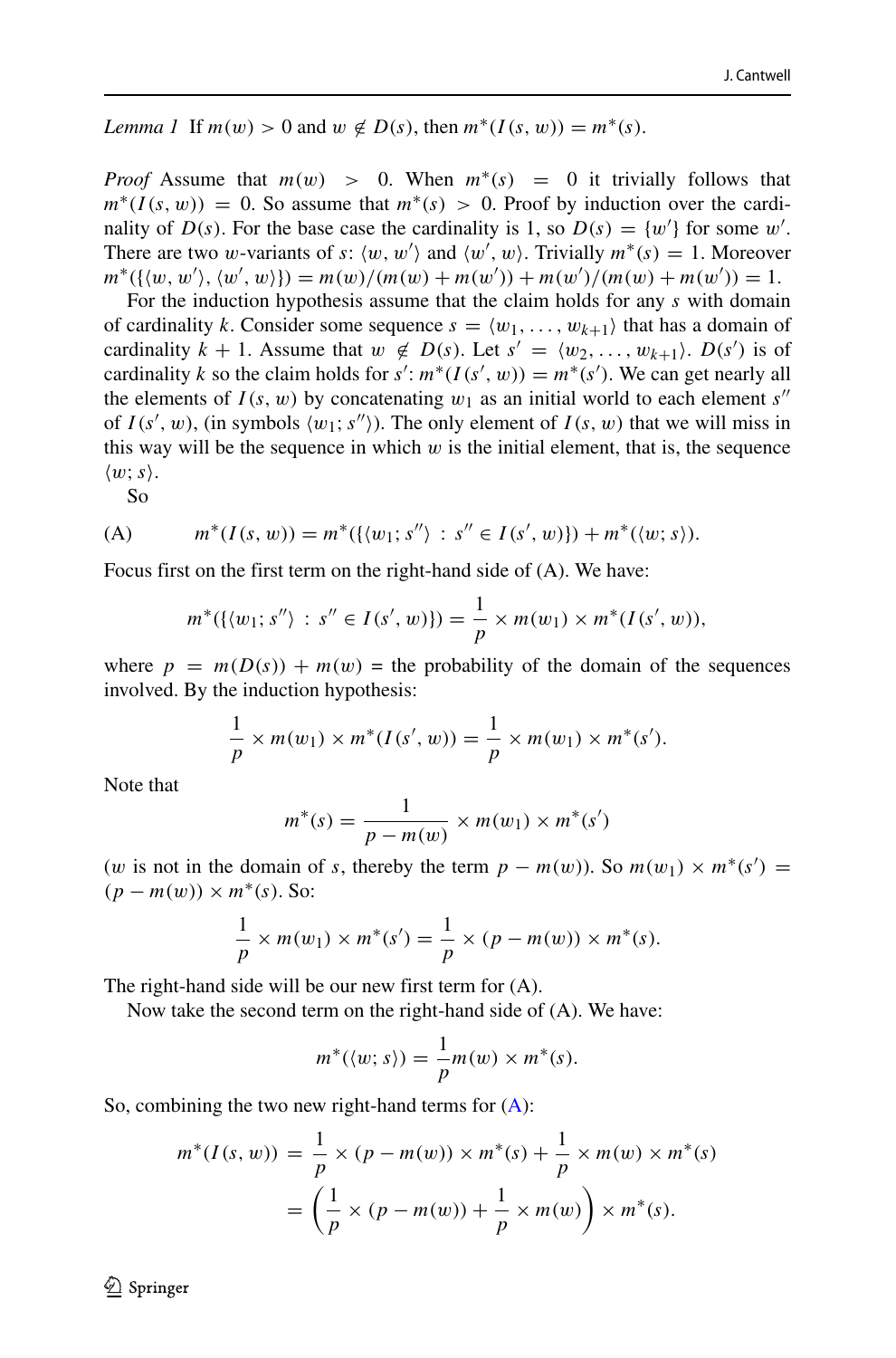As 
$$
\frac{1}{p} \times (p - m(w)) + \frac{1}{p} \times m(w) = \frac{1}{p}(p - m(w) + m(w)) = 1
$$
:  

$$
m^*(I(s, w)) = m^*(s).
$$

A set of sequences *P* is *closed under w-variants* if for any  $s \in P$  such that  $s \neq$  $\langle w \rangle$ : *I*(*s* − *w*, *w*) ⊆ *P*. Intuitively, a proposition is closed under *w*-variants if the placement of *w* in an ordering is irrelevant for the truth of the proposition.

*Corollary 2* If *P* is closed under *w*-variants and every  $s \in P$  has a domain of at least two elements, then  $m^*(P) = m^*(P - w)$ .

*Proof* Assume that *P* is closed under *w*-variants. As each sequence has a domain of at least two elements *P* − *w* will be a set of sequences. As *P* is closed under *w*variants: for each  $s \in P - w$ ,  $I(s, w) \subseteq P$ . Indeed  $\{I(s, w) : s \in P - w\}$  makes  $\lim_{x \to a} \frac{1}{h} m^*(s) = \sum_{s \in P - w} \frac{m^*(I(s, w))}{h}$ . By Lemma 1,  $m^*(s) =$ *m*<sup>∗</sup>(*I*(*s, w*)) for each *s* ∈ *P* − *w*. So *m*<sup>∗</sup>(*P* − *w*) =  $\sum_{s \in P-w} m$ <sup>\*</sup>(*I*(*s, w*)). So  $m^*(P) = m^*(P - w).$ 

#### *Corollary 3*

- 1.  $\hat{m}(\mathcal{F}) = 1$ . ( $\hat{m}$  is a probability mass on sequences)<br>2.  $\hat{m}([A]) = m(F(A))$ . ( $\hat{m}$  extends m)
- 2.  $\hat{m}([A]) = m(F(A)).$  ( $\hat{m}$  extends *m*)<br>3.  $\hat{m}([-A \land (A \rightarrow \emptyset)]) = \hat{m}([-A]) \times$
- $\hat{m}([ \neg A \wedge (A \rightarrow \varphi)]) = \hat{m}([ \neg A]) \times \hat{m}([A \rightarrow \varphi])$  ( $\hat{m}$  satisfies IA).
- *Proof* (1) First prove that if  $X \subseteq D(m)$  and P is the set of all sequences with domain *X*, then  $m^*(P) = 1$ . By induction over the cardinality of *X*. The case when *X* is a singleton  $\{w\}$  is trivial. So assume that the claim holds for cardinality *k*. Show that it holds for *X* of cardinality  $k + 1$ . Let *P* be the set of all sequences with domain *X*. Take any  $w \in X$ . Note that  $P - w$  is the set of all sequences with domain  $X - \{w\}$ . By the induction hypothesis  $m^*(P - w) = 1$ . By Corollary 2,  $m^*(P - w) = m^*(P)$ . So  $m^*(P) = 1$ .

F is the set of all sequences and  $\mathcal{F}^{\circ}$  is the set of all sequences with domain  $D(m)$ . So  $m^*(\mathcal{F}^{\circ}) = \hat{m}(\mathcal{F}) = 1$ .

- (2) Take any  $w \in F(A)$ . If  $w \notin D(m)$  then  $[A][w]^\circ$  is empty and  $m^*([A][w]^\circ) =$  $m(w) = 0$  (where, recall,  $P[w]$  is the set of sequences of P that begin with *w*). So assume that  $m(w) > 0$ . Note that  $[A][w]^\circ - w$  is the set of all sequences that have domain  $D(m) - \{w\}$ . By construction  $m^*([A][w])^{\circ}$  =  $(m(w)/m(D(m))) \times m^*([A][w] - w) = m(w) \times m^*([A][w] - w)$  (recall:  $m(D(m)) = 1$ . But by (1) of this Corollary,  $m^*([A][w]^\circ - w) = 1$ . So  $m^*([A][w]^{\circ}) = m(w)$ . This holds for all  $w \in F(A)$  so  $m^*([A]^{\circ}) = \hat{m}([A]) =$  $m(F(A)).$
- (3) Note that  $[A \rightarrow \varphi]$  is closed under *w*-variants for each  $w \in F(\neg A)$ . Consider  $P = [A \rightarrow \varphi]^{\circ}$ . *P* has domain *D(m)* and will be closed under *w*-variants for each  $w \in F(\neg A)$  such that  $m(w) > 0$ .

First show that  $m^*(P[w]) = m(w) \times m^*(P)$  for each  $w \in F(\neg A)$ . Assume that  $w \in F(\neg A)$ . If  $D(m) = \{w\}$  or if  $m(w) = 0$  the claim follows immediately. So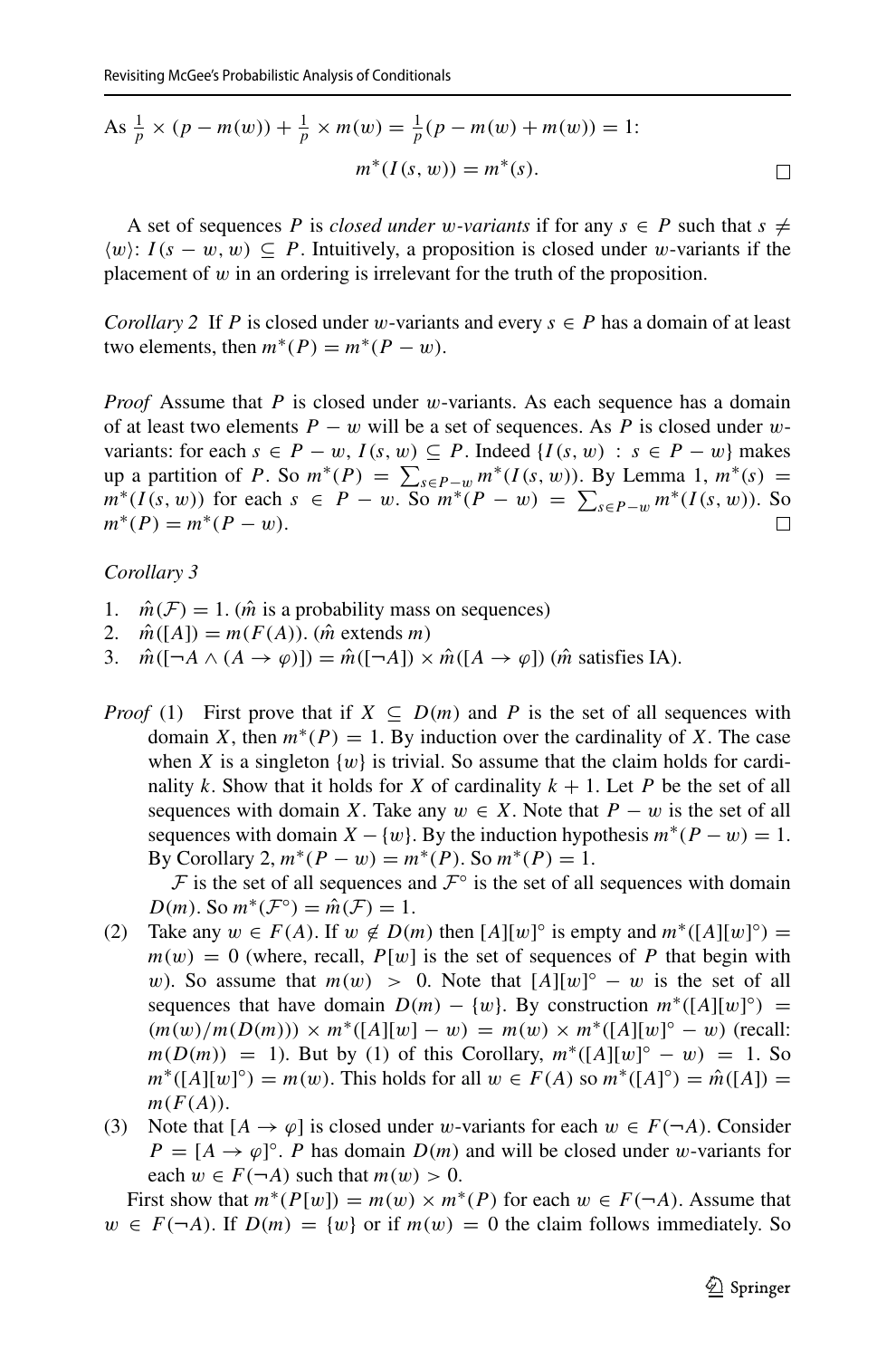assume that  $D(m) \neq \{w\}$  and that  $m(w) > 0$ . By construction  $m^*(P[w]) = m(w) \times$  $m^*(P - w)$ . By Corollary  $2 m^*(P) = m^*(P - w)$ , so  $m^*(P[w]) = m(w) \times m^*(P)$ .

This holds for all  $w \in F(\neg A)$  and so  $m^*([ \neg A] \cap P) = m(F(\neg A)) \times m^*(P)$ . By construction  $m^*(P) = \hat{m}([A \to \varphi])$  and  $m^*([A \to P]) =$ 

 $\hat{m}([ \neg A \land (A \rightarrow \varphi)])$ . Moreover,  $m(F(\neg A)) = \hat{m}([ \neg A])$ . So:

$$
\hat{m}([\neg A \land (A \to \varphi)]) = \hat{m}([\neg A]) \times \hat{m}([A \to \varphi]). \square
$$

It follows immediately that  $Pr_{\hat{m}}$  is a regular McGee-measure. Uniqueness follows om McGee's results. from McGee's results.

*Proof of Theorem 4:* Assume a measure *m* such that  $m(X) > 0$ . Assume a language where each set of worlds *X* has a corresponding atomic sentence **X** such that  $F(X) = X$ . Given such a language one can for every sequence *s* construct a sentence **s** such that  $[s] = s$ . Let Pr<sub>*X*</sub> be the measure Pr<sub>*X*</sub>( $\varphi$ ) = Pr<sub>*m*</sub>( $\mathbf{X} \to \varphi$ ). As McGee demonstrated Pr*<sup>X</sup>* thus defined is a McGee-measure. By rRT we know that for any factual *A*,  $Pr_X(A) = Pr_{\hat{m}}(A \wedge \mathbf{X})/Pr_{\hat{m}}(\mathbf{X})$ . So the probability mass on worlds that would generate Pr<sub>*X*</sub> is  $m_X$ . So Pr<sub>*X*</sub> = Pr<sub> $\hat{m}_X$ </sub> and so Pr<sub>*X*</sub>( $\varphi$ ) =  $\hat{m}_X$ ([ $\varphi$ ]).

Take any sequence *s*. We know that, for any *s'* such that  $D(s') \cap X \neq \emptyset$ ,  $s' \in$  $[X \rightarrow s]$  iff  $s'/X = s$ . So

$$
\hat{m}([\mathbf{X} \to \mathbf{s}]) = \sum_{s' \in [\mathbf{X} \to \mathbf{s}]} \hat{m}(s') = \sum_{s'/X = s} \hat{m}(s').
$$

 $\Pr_X(\mathbf{s}) = \hat{m}_X(s)$ . Moreover,  $\Pr_X(\mathbf{s}) = \hat{m}([\mathbf{X} \to \mathbf{s}])$ , so  $\hat{m}_X(s) = \sum$  $\hat{m}(s')$ .  $\Box$ *s /X*=*s*

*Proof of Theorem 5:* (1) First a useful definition and an important property. Where *f* is a selection function and *w* is a world define  $f^w$  as follows (for any set of worlds *X*):

$$
f^{w}(X) = \begin{cases} f(X), & \text{if } w \notin X \text{ and } D(f) \cap X \neq \emptyset, \\ w, & \text{if } w \in X, \\ \text{undefined, otherwise.} \end{cases}
$$

 $f^w$  is 'just like'  $f$  except that it has  $w$  as its preferred world. Note that, trivially, if *P* is determinately true at *w*, then  $f^w \in P$ , and if *P* is determinately false at *w* then  $f^w \notin P$ .

*Lemma 2* If *P* is a simple proposition that has an indeterminate truth value at  $w$ , then  $f^w \in P$  iff  $f \in P$ .

*Proof* Let *P* be a simple proposition that has an indeterminate truth value at *w*. Take any *f*. Consider the case when *P* is positive, so  $P = X > Y$  for some *X* and *Y*. If  $w \in X$ , then, contrary to assumption,  $X > Y$  has a determinate truth value at *w* (it is determinately true at *w* if  $w \in Y$  and determinately false at *w* if  $w \notin Y$ ). So  $w \notin X$ . Note that as  $D(f) - \{w\} = D(f^w) - \{w\}$ ,  $D(f) \cap X = \emptyset$  iff  $D(f^w) \cap X = \emptyset$  (as *w* ∉ *X*). So if *D*(*f*) ∩ *X* = Ø, then *f* ∈ *X* > *Y* iff  $f^w$  ∈ *X* > *Y*. So assume that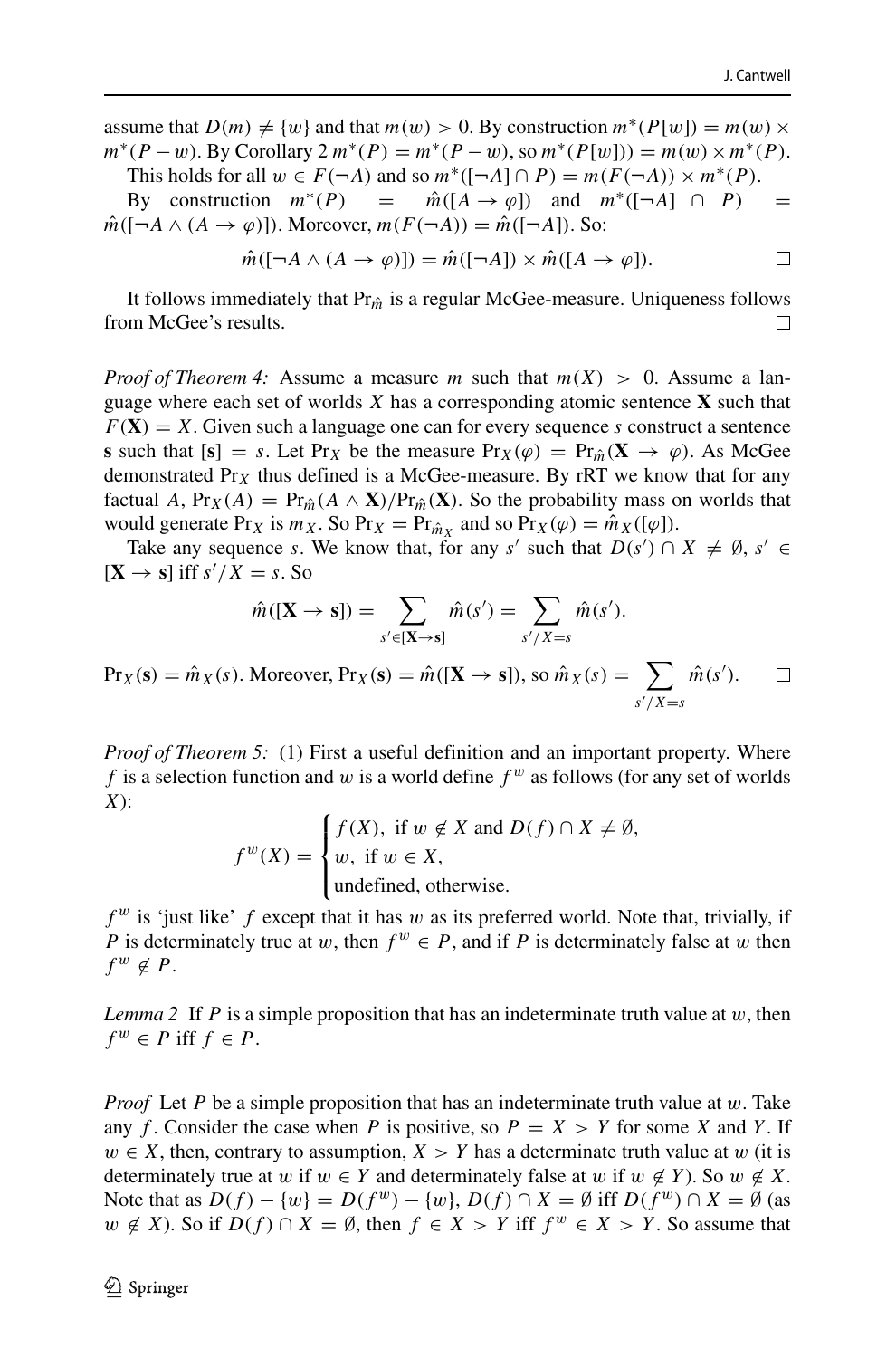*D(f)* ∩ *X*  $\neq \emptyset$ . As *w*  $\notin X$ , by construction,  $f^{w}(X) = f(X)$ . So  $f^{w}(X) \in Y$  iff  $f(X) \in Y$ , and so  $f^w \in X > Y$  iff  $f \in X > Y$ .

Consider the case when *P* is negative, so  $P = -(X > Y)$  for some *X* and *Y*. If  $-(X > Y)$  has an indeterminate truth value at *w*, then so does  $X > Y (= -P)$ . By the above  $f^w \in -P$  iff  $f \in -P$ , so  $f^w \in P$  iff  $f \in P$ . the above  $f^w \in -P$  iff  $f \in -P$ , so  $f^w \in P$  iff  $f \in P$ .

Now, assume that  $C(\mathcal{K}) = C(\mathcal{K}')$ . Assume (i) that  $f \in SIC_w(\mathcal{K})$  but for reduction (ii) that  $f \notin SIC_w(\mathcal{K}')$ .

From (ii) it follows that for every  $K' \in \mathcal{K}'$  we have  $f \notin SIC_w(K')$ . Take any  $K' \in \mathcal{K}'$ .  $\bigcap K'$  cannot be determinately true at *w*, for then  $SLC_w(K') = \mathcal{F}$  and so would contain f contrary to assumption. So we have two alternatives. Either  $\bigcap K'$  is determinately false in *w*, and then, trivially,  $f^w \notin \bigcap K'$ . Or  $\bigcap K'$  has indeterminate truth value at *w*. Then there is some simple proposition  $P \in K'$  such that *P* has indeterminate truth value at *w* and  $f \notin P$ . By Lemma 2,  $f^w \notin P$ . Accordingly,  $f^w \notin \bigcap K'$ . In either case:  $f^w \notin \bigcap K'$ . This holds for all  $K' \in \mathcal{K}'$ , so  $f^w \notin C(\mathcal{K}')$ .

We know from (i) that for some  $K \in \mathcal{K}$ ,  $f \in SIC_w(K)$ . It follows that  $\bigcap K$  is not determinately false at *w* and so that no  $P \in K$  is determinately false in *w*. So take any  $P \in K$ . Either *P* has indeterminate truth value at *w*, in which case  $f \in P$ . By Lemma 2,  $f^w \in P$ . Or P is determinately true at *w*. Then, trivially,  $f^w \in P$ . In either case  $f^w \in P$ . This holds for all  $P \in K$ , so  $f^w \in \bigcap K$ . But then  $f^w \in C(K)$ , but then  $C(\mathcal{K}) \neq C(\mathcal{K}')$  and we have a contradiction.

(2) Suppose that  $C(K)$  has indeterminate truth value at *w*. So there are selection functions f and f' such that (i)  $w_f = w_{f'} = w$ , (ii)  $f \in C(\mathcal{K})$  and (iii)  $f' \notin C(K)$ .

By (ii) there is some  $K \in \mathcal{K}$  such that  $f \in \bigcap K$ . So  $\bigcap K$  is not determinately false at *w* (and  $\bigcap K$  can't be determinately true at *w* for then  $C(K)$  would be determinately true at *w*). As  $\bigcap K$  has indeterminate truth value at *w* and  $f \in \bigcap K$ ,  $f \in SIC_w(K)$ and so  $f \in SIC_w(\mathcal{K})$ . So  $SIC_w(\mathcal{K})$  is not determinately false at *w*.

By (iii) for all  $K \in \mathcal{K}$ ,  $f' \notin \bigcap K$ . Suppose, for reductio, that there is some  $K \in \mathcal{K}$ such that  $f' \in SIC_w(K)$ . It follows that  $\bigcap K$  is not determinately false at *w*. So  $\bigcap K = Q \cap SIC_w(K)$ , where Q is some proposition that is determinately true at *w*. But as  $w_{f'} = w$ , *Q* contains *f'*. So then  $f' \in \bigcap K$ , contrary to assumption. So *f*′ ∉ *SIC<sub>w</sub>*( $\hat{K}$ ). This holds for all  $K \in \mathcal{K}$  so  $f' \notin SIC_w(\mathcal{K})$  and so  $SIC_w(\mathcal{K})$  is not determinately true at  $w$ . determinately true at *w*.

*Proof of Theorem 6:* 2-to-1. Assume that Pr is coherent and that the class of fair bets for Pr satisfies the minimal requirements, bet-additivity and the weak cancellation condition. By the minimal requirements  $Pr(\varphi) = 1$ , for any ICL-validity  $\varphi$  (as any ICL-valid sentence  $\varphi$  is always determinately true and a bet on  $\varphi$  will give pay-off \$1). Likewise, by bet-additivity  $Pr(\varphi \lor \psi) = Pr(\varphi) + Pr(\psi)$ , when  $\neg(\varphi \land \psi)$  is ICL-valid.

So Pr is an ICL-measure.

Consider a sentence  $\varphi = A_1 \rightarrow B_1 \land \cdots \land A_n \rightarrow B_n$ . Assume that no  $A_i \rightarrow B_i$  is a logical truth or a logical contradiction (logical contradictions will have probability 0; if there are one or more logical truths in a conjunction they can be removed while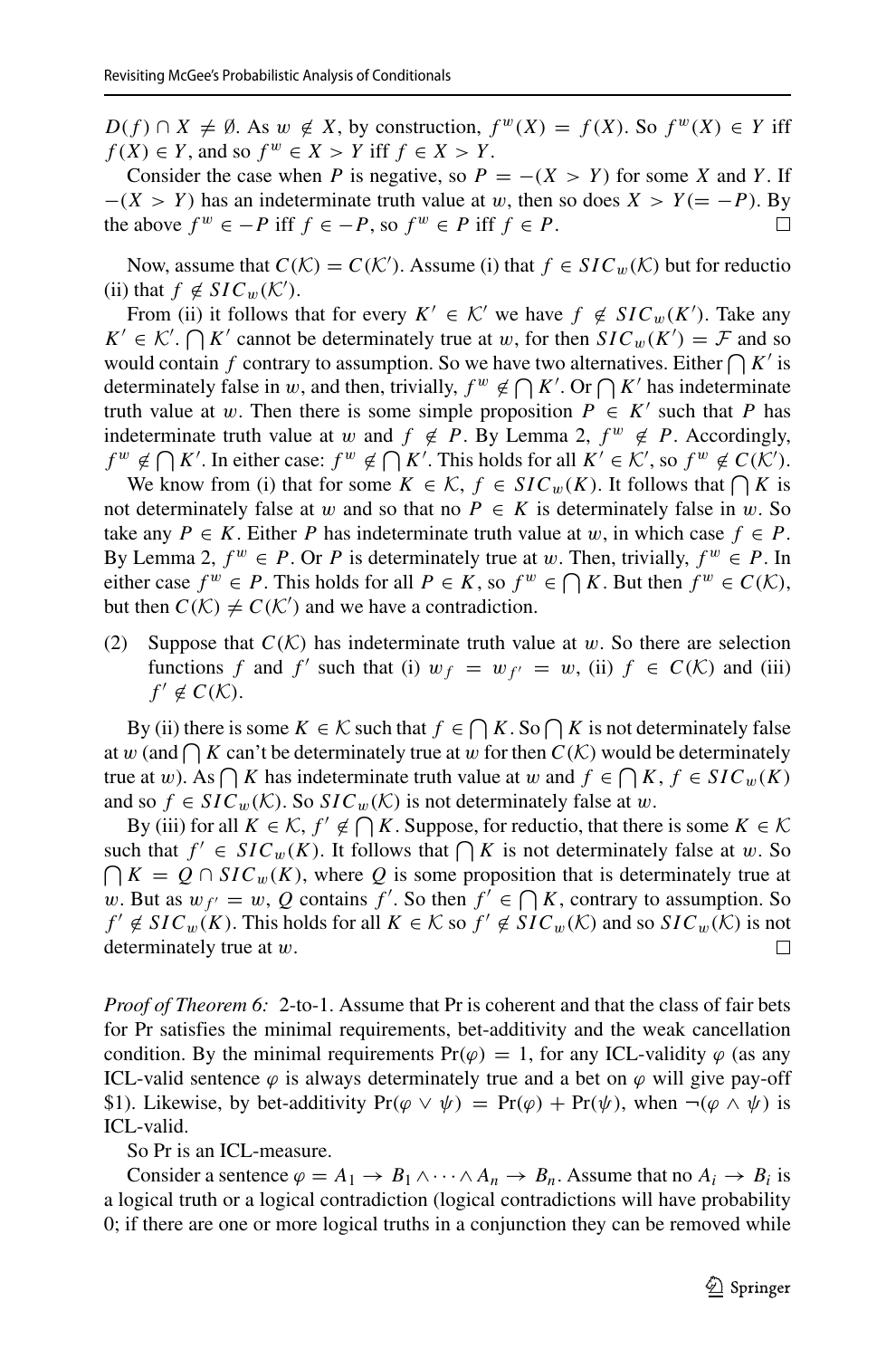retaining the same probability). Consider a sentence *C* that is incompatible with each *A<sub>i</sub>*. Take any world *w* in which *C* is true. Take a fair bet  $b_1 = (\mathbb{S}Pr(\varphi), p_1)$  on  $\varphi$ . We will have  $p_1(w) = \frac{\Re r(\varphi)}{\varphi}$  due to the weak cancellation condition. Take fair bets *b* =  $(SPr(C ∧ φ), p_2)$  and  $b_3 = (SPr(¬C ∧ φ), p_3)$  on  $C ∧ φ$  and  $¬C ∧ φ$  respectively. Due to bet additivity we have  $p_1(w) = p_2(w) + p_3(w)$ . That is,  $\Re(r(\varphi)) = p_2(w) + p_3(w)$ . But  $\neg C \wedge \varphi$  is determinately false at *w* so  $p_3(w) = 0$ . So  $p_2(w) = \mathbb{S}\text{Pr}(\varphi)$ . This will hold for all *w* where *C* is true. So the expectation value of  $b_2$  is  $\mathbb{S}Pr(C) \times Pr(\varphi)$ . But the cost of *b*<sub>2</sub> is  $\Re Pr(C \wedge \varphi)$ . So  $Pr(C \wedge \varphi) = Pr(C) \times Pr(\varphi)$ .

So we have GI.

(1-to-2) As McGee has provided a proof based on closely related assumptions only the finite case will be treated and only for regular measures. So assume, for simplicity, a finite model, and to avoid technicalities assume that the McGee-measure is defined on propositions, that propositions are sets of sequences, and that bets are made on propositions. Furthermore, let  $D(\Pr)$  be the set of worlds w such that  $Pr(\mathcal{P}(w)) > 0$ .

Where  $P$  is a proposition, let  $p_P$  be the pay-off function:

$$
p_P(w) = \Pr(SIC_w(P)).
$$

(This is the Partial Compensation condition!) Let  $b_P = (\mathbb{S}Pr(P), p_P)$ . We need to show that this is a fair standard bet on *P*.

Take any  $s = \langle w_1, \ldots, w_n \rangle$ . We then have the unit proposition  $\{s\}$ . Let (recall:  $>$ is our conditional operator on sets of worlds)

$$
P_s = (\{w_2, \ldots, w_n\} > \{w_2\}) \cap \cdots \cap (\{w_{n-1}, w_n\} > \{w_{n-1}\}) \cap (\{w_n\} > \{w_n\}).
$$
  
\n
$$
Q_s = \bigcap_{w \notin D(s)} (\{w\} > \emptyset).
$$
  
\n
$$
R_s = -(\{w_2\} > \emptyset) \cap \cdots \cap -(\{w_n\} > \emptyset).
$$

 ${s} = P(w_1) \cap P_s \cap Q_s \cap R_s$ . Note that, due to Regularity,  $Pr(Q_s) = 0$  if there is some  $w \in D(\text{Pr})$  such that  $w \notin D(s)$ . Meanwhile if there is some  $w \in D(s)$ such that  $w \notin D(\text{Pr})$ , then  $Pr(R_s) = 0$ . So if  $D(\text{Pr}) \neq D(s)$ , then  $Pr({s}) = 0$ . Meanwhile, if  $D(s) = D(\Pr)$ , then  $Pr(Q_s) = Pr(R_s) = 1$ . So if  $D(s) = D(\Pr)$ , then  $Pr({s}) = Pr(\mathcal{P}(w_1) \cap P_s) = (by \text{ GI}) Pr(\mathcal{P}(w_1)) \times Pr(P_s)$ . (which is also the cost of the bet  $b_{\{s\}}$ ).

Note that  $P_s \cap Q_s \cap R_s$  is the strongly indeterminate content of  $\{s\}$  at  $w_1$  (our  $SIC_{w_1}(\{s\})$ , while at all other worlds *w*,  $SIC_w(\{s\}) = \emptyset$ . So the expected pay-off for  $b_{\{s\}}$  (when Pr $(\{s\}) > 0$ ) is  $\sum_{w \in W} \Pr(\mathcal{P}(w)) \times \Pr(SIC_w(\{s\})) = \Pr(\mathcal{P}(w_1)) \times \Pr(SIC_w(\{s\})) = \Pr(\mathcal{P}(w_1))$  $Pr(P_s) = Pr({s})$  which is also the cost of the bet and so  $b_{s}$  is a fair standard bet.

This holds for unit propositions. We need to show that it holds for all propositions.

*Lemma 3* For any propositional decompositions K and K', if  $C(K) \cap C(K') = \emptyset$ , then

- 1.  $SIC_w(\mathcal{K}) \cap SIC_w(\mathcal{K}') = \emptyset$ .
- 2.  $SIC_w(\mathcal{K}) \cup SIC_w(\mathcal{K}') = SIC_w(\mathcal{K} \cup \mathcal{K})$ .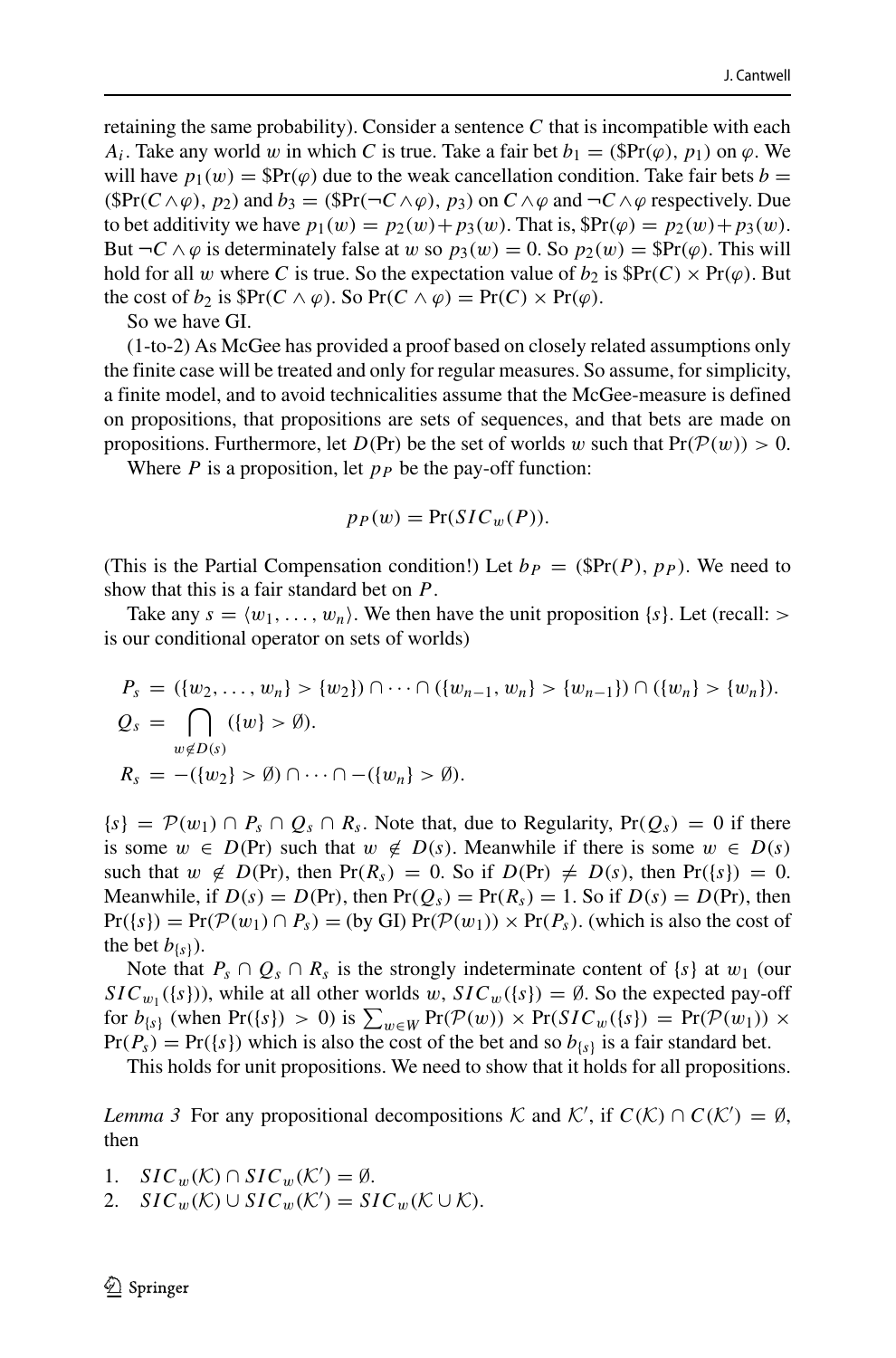- *Proof* (1) Assume that there is a  $K \in \mathcal{K}$  and a  $K' \in \mathcal{K}'$  and some *f* such that  $f \in$ *SIC<sub>w</sub>*(*K*) ∩ *SIC<sub>w</sub>*(*K'*). It follows that no *P* ∈ *K* ∪ *K'* is determinately false in *w*. But then by Lemma 2  $f^w \in \bigcap K \cap \bigcap K'$ . But then  $f^w \in C(\mathcal{K}) \cap C(\mathcal{K}')$ which gives us a contradiction.
- (2) Follows trivially from the construction.

So, as the strongly indeterminate content is decomposition invariant, if  $P \cap Q = \emptyset$ , then  $SIC_w(P) \cap SIC_w(Q) = \emptyset$  and  $SIC_w(P \cup Q) = SIC_w(P) \cup SIC_w(Q)$ . So  $SLC_w(P) = \bigcup_{s \in P} SLC_w(\{s\})$ . When  $s \neq s'$ ,  $SLC_w(\{s\}) \cap SLC_w(\{s'\}) = \emptyset$ . So by the additivity of Pr:

$$
Pr(SIC_w(P)) = \sum_{s \in P} Pr(SIC_w(\{s\})).
$$

The pay-off for a bet on *P* in the event that *w* will be  $p_P(w) = Pr(SIC_w(P)) =$  $\sum_{s \in P} \Pr(SIC_w(\{s\}), \text{ so the expected pay-off will be}$ 

$$
\sum_{w \in W} \Pr(\mathcal{P}(w)) \sum_{s \in P} \Pr(SIC_w(\{s\})) = \sum_{s \in P} \sum_{w \in W} \Pr(\mathcal{P}(w)) \Pr(SIC_w(\{s\}))
$$

$$
= \sum_{s \in P} \Pr(\{s\}) = \Pr(P).
$$

So  $b<sub>P</sub>$  will be a fair standard bet for all  $P$ , and the set of fair standard bets will be additive. Moreover, the minimal requirements will hold (for if *P* is determinately true at *w* then  $SIC_w(P) = F$ , and if *P* is determinately false at *w* then  $SIC_w(P) = \emptyset$ ).<br>Finally, the Weak Cancellation condition will hold trivially. Finally, the Weak Cancellation condition will hold trivially.

*Proof of Theorem 7:* The proof was—effectively—given in the proof of Theorem 6. For it was there shown that the class of fair standard bets on  $\varphi$  for a McGee-measure satisfies partial compensation and the latter entails the minimal requirements, betadditivity and the partial compensation condition.  $\Box$ 

*Proof of Observation 4:* Assume a measure Pr that is coherent according to the settlement conditions. From bet-additivity:  $Pr(A \rightarrow B) = Pr(A \land (A \rightarrow B)) + Pr(\neg A \land (A \rightarrow B))$  $(A \rightarrow B)$ ). Given rRT,  $Pr(A \rightarrow B) = Pr(A \wedge B)/Pr(A)$ . Given the minimal requirements  $Pr(A \land A \rightarrow B) = Pr(A \land B)$ , so it follows that  $Pr(\neg A \land (A \rightarrow B)) =$  $Pr(\neg A) \times Pr(A \rightarrow B)$ .

Now assume factual sentences  $E_F$ ,  $E_1$ ,  $\ldots$ ,  $E_n$  that partition the worlds so that any fair bet  $(c, p)$  on  $\neg A \land (A \rightarrow B)$  will satisfy:  $p(w) = p(w')$  if  $w, w' \in E_x$ . So we can write  $p(E_x)$  for the pay-off in partition  $E_x$ . Assume that  $E_F$  is the outcome that makes our sentence determinately false (i.e.  $E_F$  are the worlds in which *A* is true, and so worlds where  $p(w) = $0$ . The remaining elements  $E_1, \ldots, E_n$  partition possible ways in which  $\neg A$  is true. Assume that  $0 \leq Pr(\neg A) \leq 1$ . The expected value of a fair bet on  $Pr(\neg A \land A \rightarrow B)$  should be  $\Pr(\neg A) \times Pr(A \rightarrow B)$ .

If  $n = 1$  we get  $Pr(E_1)p(E_1) = Pr(\neg A)Pr(A \rightarrow B)$ . But  $Pr(E_1) = Pr(\neg A)$ . So  $p(E_1) = \text{SPr}(A \rightarrow B)$ . However, the pay-off  $\text{SPr}(A \rightarrow B)$  is not identical to either of the three allowed pay-offs \$0, \$1 or  $\text{SPr}(\neg A) \text{Pr}(A \rightarrow B)$ .

 $\Box$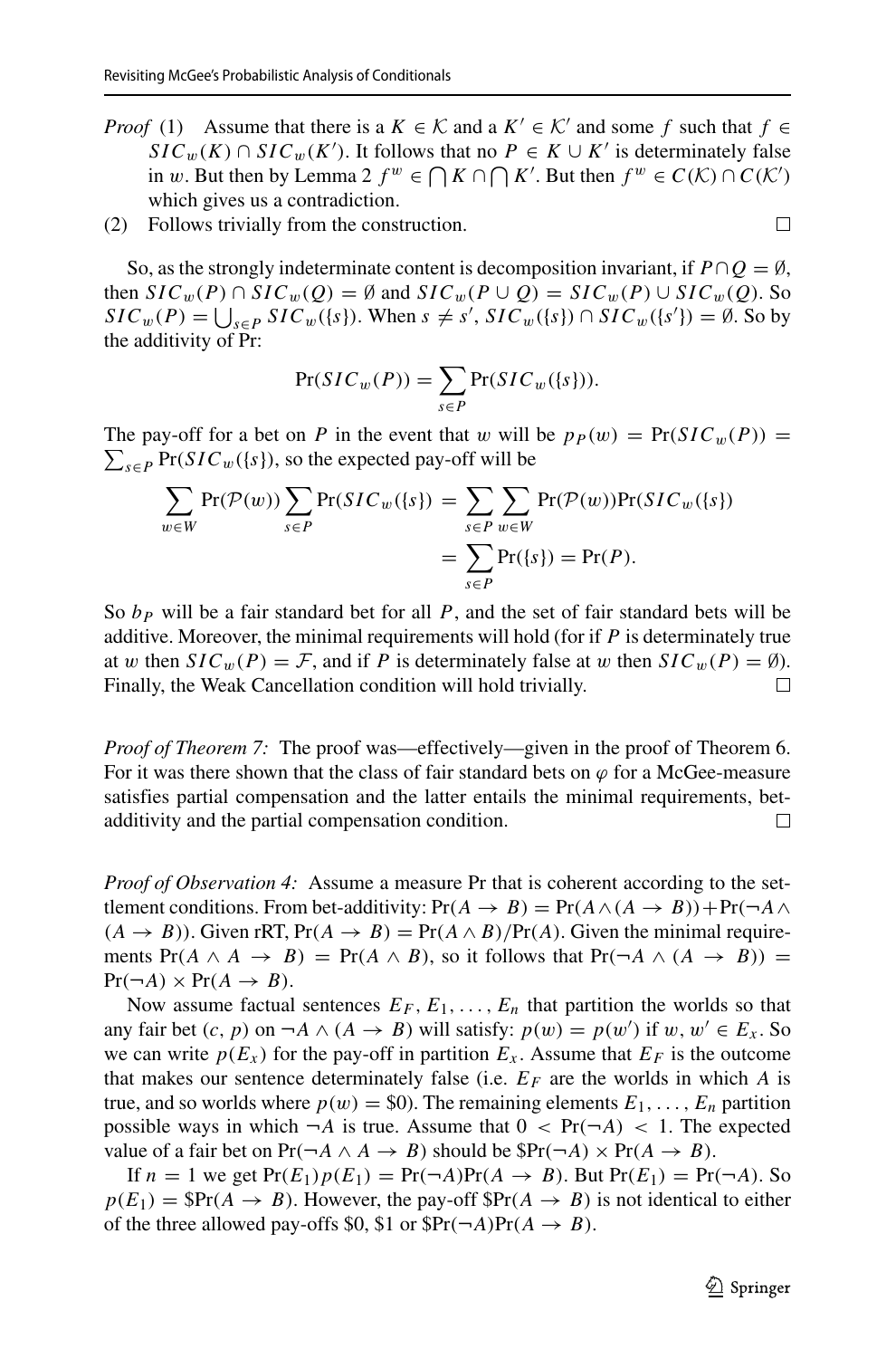So  $n > 1$ . There are uncountably many ways of distributing the probability of  $\neg A$ over the  $E_i$ 's in a way that does not affect the probability of either  $\neg A$  or  $A \rightarrow B$ (given rRT). However, the *expected pay-off* on a bet on  $\neg A \land A \rightarrow B$  for each distribution must be the same: for any given distribution Pr we need  $Pr(E_1)p(E_1)$  +  $\cdots$  + Pr*(E<sub>n</sub>)p(E<sub>n</sub>)* = Pr $(\neg A)$ Pr $(A \rightarrow B)$  =  $(\Pr(E_1) + \cdots + \Pr(E_n))$ Pr $(A \rightarrow B)$ . But given that each pay-off  $p(E_i)$  can only take one of three values this cannot be achieved, not without imposing constraints on how the probabilities on the *Ei*'s are distributed.  $\Box$ 

*Proof of Observation 5:* First a useful lemma.

*Lemma 4* Assume that all logical and probabilistic properties stated in the Observation hold, and that rRT holds. Assume, moreover that  $Pr(\varphi \land (A \rightarrow B)) = Pr(\varphi)$ , and that  $Pr(A) > 0$ . Then either  $Pr(A \wedge \neg B) = 0$  or  $Pr(\neg A \wedge C) = 0$  for every factual C that logically implies *ϕ*.

*Proof* Assume that  $Pr(\varphi \land (A \rightarrow B)) = Pr(\varphi)$ , that  $Pr(A) > 0$  and that *C* logically implies *ϕ*.

Assume for reductio that  $Pr(\varphi \land (A \rightarrow \neg B)) > 0$ . As  $Pr(\varphi \land (A \rightarrow B)) = Pr(\varphi)$ , by ordinary probabilistic reasoning it then follows that  $Pr(\varphi \land (A \rightarrow B) \land (A \rightarrow$  $(\neg B)$ ) > 0.  $\varphi \land (A \rightarrow B) \land (A \rightarrow \neg B)$  implies  $(A \rightarrow B) \land (A \rightarrow \neg B)$  which by normality is equivalent to  $A \rightarrow (B \land \neg B)$ . As  $Pr(A) > 0$ , we can apply rRT; but this will give  $Pr(A \to (B \land \neg B)) = 0$ . So  $Pr((A \to B) \land (A \to \neg B)) = 0$  and so  $Pr(\varphi \land (A \rightarrow B) \land (A \rightarrow \neg B)) = 0$ , and we have a contradiction.

So  $Pr(\varphi \land A \rightarrow \neg B) = 0$ . As *C* implies  $\varphi$ ,  $Pr(C \land (A \rightarrow \neg B)) = 0$ . Let

$$
\psi = (A \lor \neg C) \to (A \land \neg B).
$$

By S $\alpha$ ,  $\psi$  logically implies  $((A \lor \neg C) \land A) \rightarrow \neg B$  and so by LLE  $\psi$  logically implies  $A \rightarrow \neg B$ . As  $Pr(C \land (A \rightarrow \neg B)) = 0$ ,  $Pr(C \land \psi) = 0$ .

By rMP,  $\neg A \land \neg C \land \psi$  and  $A \land B \land \neg C \land \psi$  are logical contradictions and so will have probability 0. The four sentences  $C$ ,  $\neg A \land \neg C$ ,  $A \land B \land \neg C$  and  $A \land \neg B \land \neg C$ form a logical partition, and the first three get probability 0 when conjoined with  $\psi$ , so by additivity we have:

$$
Pr(\psi) = Pr(A \wedge \neg B \wedge \neg C \wedge \psi).
$$

However, by rCS,  $A \wedge \neg B \wedge \neg C$  logically implies  $\psi$  so

$$
Pr(A \wedge \neg B \wedge \neg C \wedge \psi) = Pr(A \wedge \neg B \wedge \neg C).
$$

So:

$$
Pr(\psi) = Pr(A \land \neg B \land \neg C).
$$

By rRT:

$$
Pr(\psi) = Pr((A \lor \neg C) \land A \land \neg B)/Pr(A \lor \neg C)
$$
  
= Pr(A \land \neg B)/Pr(A \lor \neg C).

So:

$$
Pr(A \wedge \neg B)/Pr(A \vee \neg C) = Pr(A \wedge \neg B \wedge \neg C).
$$

 $\textcircled{2}$  Springer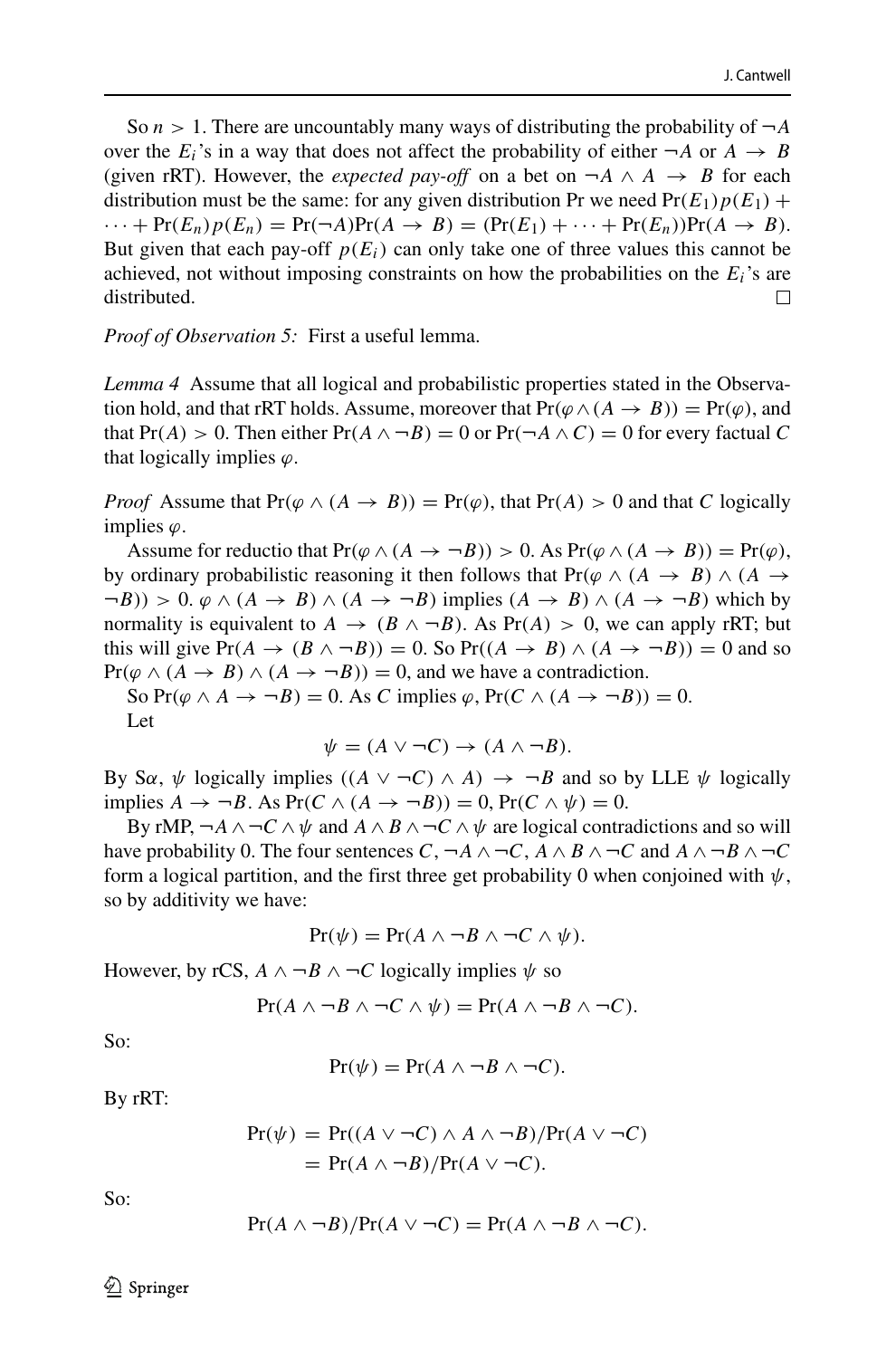This can only hold if either  $Pr(A \land \neg B) = 0$ , or  $Pr(A \lor \neg C) = 1$  (i.e. if  $Pr(\neg A \land C) = 0$ ) 0).

*Claim 1.* Suppose that (i)  $Pr((A \rightarrow B) \land (C \rightarrow B)) = Pr(C \rightarrow B)$ , (ii)  $Pr(A \land B) = Pr(C \rightarrow B)$ ¬*B) >* 0, (iii) Pr*(*¬*A*∧*C* ∧*B) >* 0. Suppose, moreover, for *reductio* that Pr satisfies rRT. By rCS,  $C \wedge B$  logically implies  $(C \rightarrow B)$ . By Lemma 4, either  $Pr(A \wedge \neg B) = 0$ or  $Pr(\neg A \land C \land B)$ ) = 0. The first alternative falls with premise (ii) and the second with premise (iii) and so we have a contradiction.

*Claim 2.* Suppose that (i)  $Pr(C \land (A \rightarrow B)) = Pr(C)$ , (ii)  $Pr(A \land \neg B) > 0$ , and (iii)  $Pr(\neg A \land C) > 0$ . Furthermore, by way of *reductio*, suppose that Pr satisfies rRT. *C* logically implies itself so from Lemma 4 we have either  $Pr(A \wedge \neg B) = 0$ or  $Pr(\neg A \land C) = 0$ . The first alternative falls with premise (ii) and the second with premise (iii) and so we have a contradiction.

*Claim (3).* Suppose that (i)  $Pr((A \rightarrow B) \land (\neg A \rightarrow B)) = Pr(B)$ , (ii)  $0 < Pr(A) <$ 1, (iii)  $0 < Pr(B) < 1$ . Suppose, moreover, for *reductio* that Pr satisfies rRT.

By additivity  $Pr((A \rightarrow B) \land (\neg A \rightarrow B)) = Pr(A \land (A \rightarrow B) \land (\neg A \rightarrow$ *B*)) + Pr( $\neg A \land (A \rightarrow B) \land (\neg A \rightarrow B)$ ). By rMP and rCS  $A \land (A \rightarrow B)$  is logically equivalent to *A*  $\land$  *B*, and  $\neg A \land (\neg A \rightarrow B)$  is logically equivalent to  $\neg A \land B$ . So  $Pr((A \rightarrow B) \land (\neg A \rightarrow B)) = Pr(A \land B \land (\neg A \rightarrow B)) + Pr(\neg A \land B \land (A \rightarrow B))$ *B*)) = Pr(*B*) (by (i)). As Pr(*B*) = Pr( $A \wedge B$ ) + Pr( $\neg A \wedge B$ ) it follows that (1)  $Pr(A \wedge B \wedge (\neg A \rightarrow B)) = Pr(A \wedge B)$  and (2)  $Pr(\neg A \wedge B \wedge (A \rightarrow B)) = Pr(\neg A \wedge B)$ .

Consider the first of these identities.  $A \wedge B$  logically implies itself, so from Lemma 4 either (a)  $Pr(\neg A \land \neg B) = 0$  or (b)  $Pr(\neg \neg A \land A \land B) = Pr(A \land B) = 0$ . Consider the second identity.  $\neg A \wedge B$  logically implies itself, so from Lemma 4 either (c)  $Pr(A \wedge \neg B) = 0$  or (d)  $Pr(\neg A \wedge \neg A \wedge B) = Pr(\neg A \wedge B) = 0$ . Four possibilities. If (a)+(c) hold then  $Pr(\neg B) = 0$  and this contradicts premise (iii). If (a)+(d) then  $Pr(\neg A) = 0$  and this contradicts premise (ii). If (b)+(c) then  $Pr(A) = 0$  and this contradicts premise (ii). If (b)+(d) then  $Pr(B) = 0$  and this contradicts premise (iii).<br>Those are all the alternatives, so we have a contradiction. Those are all the alternatives, so we have a contradiction.

**Acknowledgements** I would like to thank two anonymous referees for very valuable comments.

**Funding** Open access funding provided by Royal Institute of Technology.

**Open Access** This article is licensed under a Creative Commons Attribution 4.0 International License, which permits use, sharing, adaptation, distribution and reproduction in any medium or format, as long as you give appropriate credit to the original author(s) and the source, provide a link to the Creative Commons licence, and indicate if changes were made. The images or other third party material in this article are included in the article's Creative Commons licence, unless indicated otherwise in a credit line to the material. If material is not included in the article's Creative Commons licence and your intended use is not permitted by statutory regulation or exceeds the permitted use, you will need to obtain permission directly from the copyright holder. To view a copy of this licence, visit [http://creativecommons.org/licenses/by/4.0/.](http://creativecommons.org/licenses/by/4.0/)

# **References**

<span id="page-42-0"></span>1. Bradley, R. (2005). Radical Probabilism and Bayesian Conditioning. *Philosophy of Science*, *72*(2), 342–364.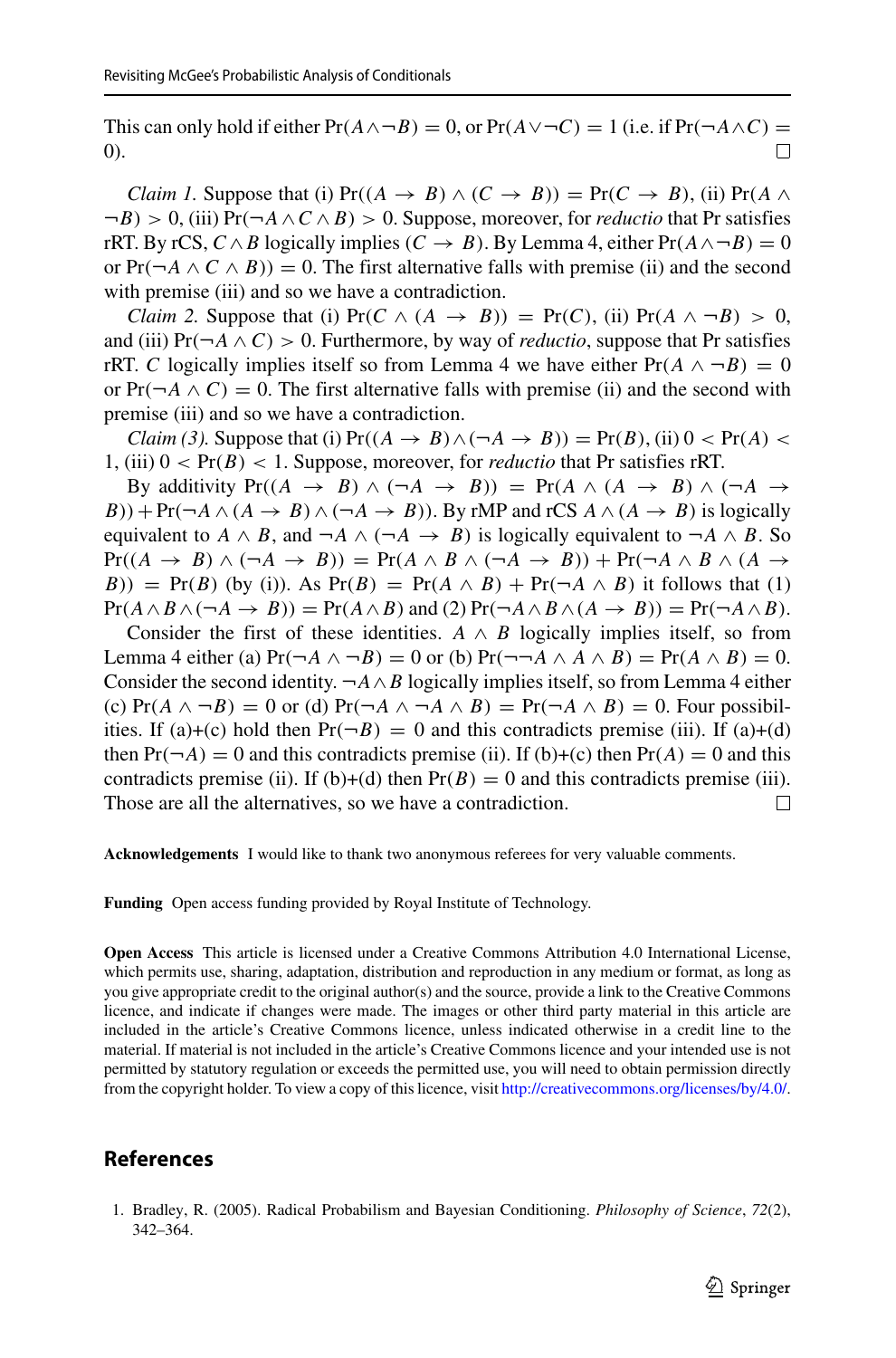- <span id="page-43-30"></span>2. Bradley, R. (2012). Multidimensional possible-world semantics for conditionals. *Philosophical Review*, *121*(4), 539–571.
- <span id="page-43-7"></span>3. Cantwell, J. (2021). An expressivist analysis of the indicative conditional with a restrictor semantics. *Review of Sumbolic Logic*, *14*(2), 487–530.
- <span id="page-43-13"></span>4. Douven, I., & Verbrugge, S. (2010). The Adams family. *Cognition*, *117*, 302–318.
- <span id="page-43-28"></span>5. Edgington, D. (1991). The mystery of the missing matter of fact. *Proceedings of the Aristotelian Society Supplementary Volume*, *65*, 185–209.
- <span id="page-43-14"></span>6. Evans, J., Over, D., & Handley, S. (2003). A theory of hypothetical thinking. In D. Hardman, & L. Maachi (Eds.) *Thinking: Psychological perspectives on reasoning and decision making* (pp. 3–22). Chichester: Wiley.
- <span id="page-43-3"></span>7. Gibbard, A. (1981). Two recent theories of conditionals. In Harper, Stalnaker, & Pearce (Eds.) *Ifs* (pp. 211–247). Dordrecht: Reidel.
- <span id="page-43-24"></span>8. Goldstein, S., & Santorio, P. (2021). Probability for epistemic modalities. Unpublished manuscript. url: [https://philpapers.org/archive/GOLPFE-2.pdf.](https://philpapers.org/archive/GOLPFE-2.pdf)
- <span id="page-43-20"></span>9. Hajek, A., & Hall, N. (1994). The hypothesis of the conditional construal of conditional probability. ´ In E. Eells, & B. Skyrms (Eds.) *Probability and Conditionals: Belief Revision and Rational Decision* (pp. 75–111). Cambridge: Cambridge University Press.
- <span id="page-43-17"></span>10. Jeffrey, R. (1983). *The Logic of Decision*, 2nd edn. Chicago: University of Chicago Press.
- <span id="page-43-0"></span>11. Kaufmann, S. (2004). Conditioning Against the Grain. *Journal of Philosophical Logic*, *33*, 583–606.
- <span id="page-43-12"></span>12. Kaufmann, S. (2009). Conditionals right and left: Probabilities for the whole family. *Journal of Philosophical Logic*, *38*, 1–53.
- <span id="page-43-1"></span>13. Khoo, J. (2016). Probabilities of conditionals in context. *Linguistics and Philosophy*, *39*, 1–43.
- <span id="page-43-23"></span>14. Khoo, J. (2022). *The Meaning of If*. Forthcoming. Oxford University Press.
- <span id="page-43-22"></span>15. Khoo, J., & Santorio, P. (2018). Lecture notes: Probability of conditionals in modal semantics. [www.](www.justinkhoo.org/teaching) [justinkhoo.org/teaching.](www.justinkhoo.org/teaching)
- <span id="page-43-6"></span>16. Kolodny, N., & MacFarlane, J. (2010). Ifs and oughts. *Journal of Philosophy*, *107*(3), 115–143.
- <span id="page-43-21"></span>17. Korzukhin, T. (2014). Contextualist theories of the Indicative conditional and Stalnaker's thesis. *Thought*, *3*, 177–183.
- <span id="page-43-4"></span>18. Kratzer, A. (1977). What 'must' and 'can' must and can mean. *Linguistics and Philosophy*, *1*(3), 337– 356.
- <span id="page-43-5"></span>19. Kratzer, A. (2012). *Modals and Conditionals: New and Revised Perspectives*. Oxford: Oxford University Press.
- <span id="page-43-29"></span>20. Lance, M. (1991). Probabilistic dependence among Conditionals. *Philosophical Review*, *100*, 269– 275.
- <span id="page-43-9"></span>21. Lewis, D. (1976). Probabilities of Conditionals and Conditional Probabilities. *Philosophical Review*, *85*, 297–315.
- <span id="page-43-10"></span>22. Lewis, D. (1986). Probabilities of Conditionals and Conditional Probabilities II. *Philosophical Review*, *95*, 581–589.
- <span id="page-43-19"></span>23. Mandelkern, M. (2019). Bounded modality. *The Philosophical Review*, *128*(1), 1–61.
- <span id="page-43-27"></span>24. McDermott, M. (1996). On the truth conditions of certain 'If'-sentences. *Philosophical Review*, *105*, 1–37.
- <span id="page-43-8"></span>25. McGee, V. (1985). A Counterexample to Modus Ponens. *Journal of Philosophy*, *82*, 462–471.
- <span id="page-43-11"></span>26. McGee, V. (1989). Conditional probabilities and compounds of conditionals. *Philosophical Review*, *98*, 485–542.
- <span id="page-43-26"></span>27. McGee, V., & McLaughlin, B. (1994). Distinctions without a difference. *The Southern Journal of Philosophy*, *33*, 203–251.
- <span id="page-43-25"></span>28. Milne, P. (1997). Bruno de Finetti and the logic of conditional events. *British Journal for the Philosophy of Science*, *48*(2), 195–232.
- <span id="page-43-31"></span>29. Nute, D., & Cross, C. B. (2001). Conditional logic. In D. Gabbay, & F. Guenthner (Eds.) *Handbook of Philosophical Logic*, (Vol. 4 pp. 1–98). Kluwer Academic Publishers.
- <span id="page-43-15"></span>30. Oberauer, K. (2006). Reasoning with conditionals: A test of formal models of four theories. *Cognitive Psychology*, *53*(3), 238–283.
- <span id="page-43-16"></span>31. Over, D., & Evans, J. (2003). The probability of conditionals: the psychological evidence. *Mind & Language*, *18*(4), 340–358.
- <span id="page-43-18"></span>32. Stalnaker, R. (2014). Context. Oxford University Press.
- <span id="page-43-2"></span>33. Stalnaker, R., & Jeffrey, R. (1994). Conditionals as random variables. In E. Eells, & B. Skyrms (Eds.) *Probability and Conditionals: Belief Revision and Rational Decision* (pp. 31–46). Cambridge: Cambridge University Press.